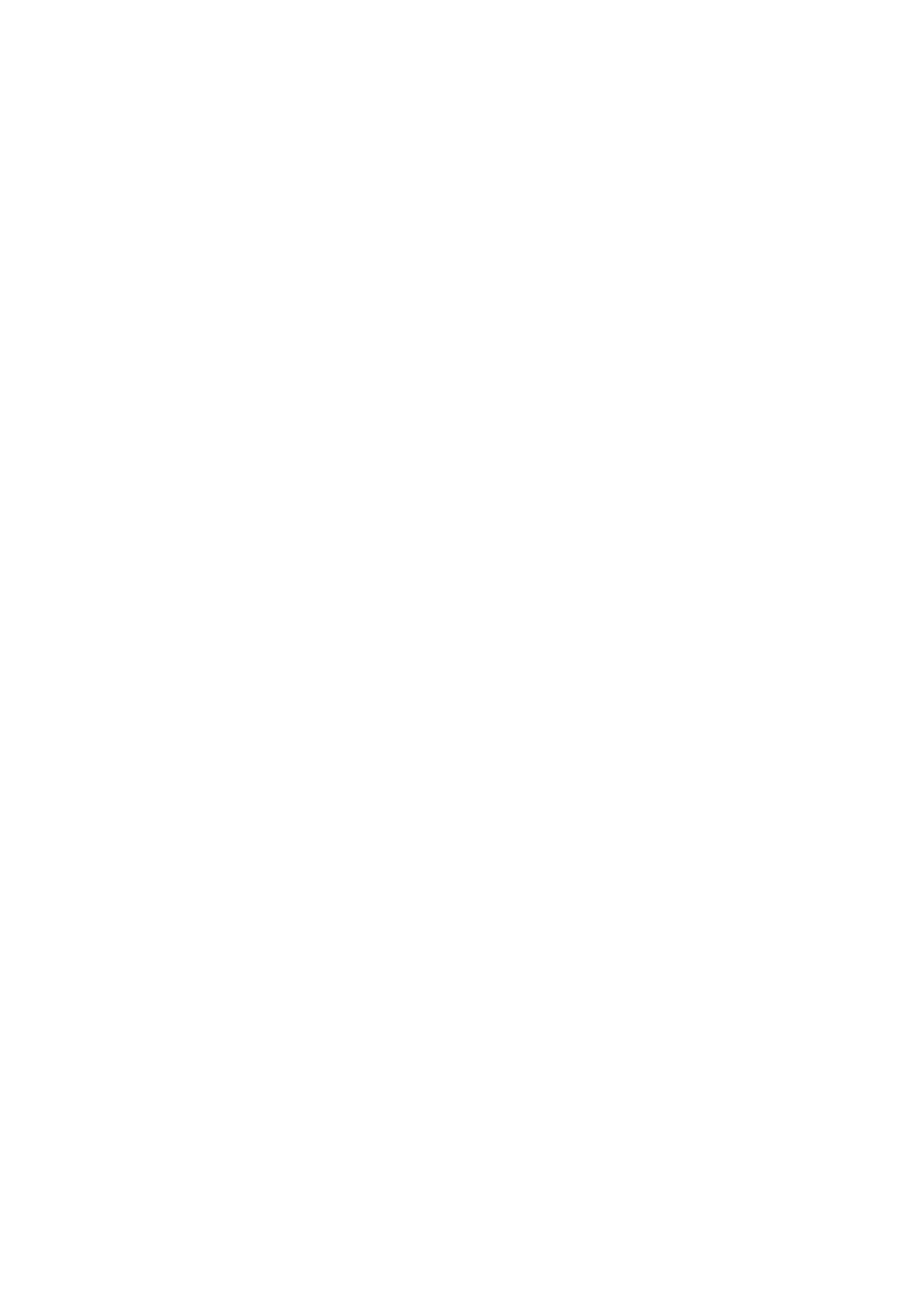## **Parental and paternity leave – Uptake by fathers**



European Foundation for the Improvement of Living and Working **Conditions**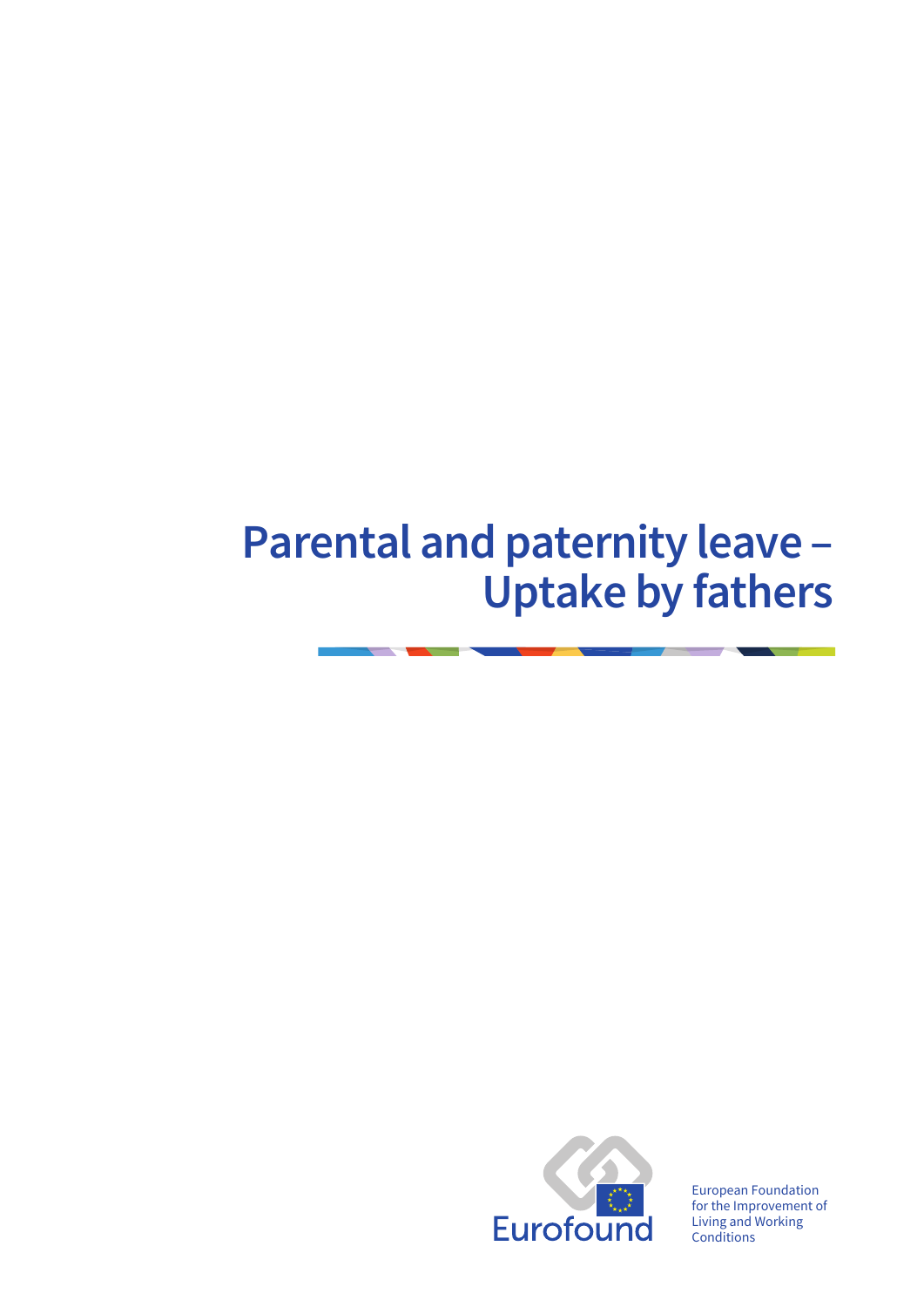#### **When citing this report, please use the following wording:**

Eurofound (2019), *Parental and paternity leave – Uptake by fathers*, Publications Office of the European Union, Luxembourg.

**Author:** Christine Aumayr-Pintar (Eurofound)

**Research manager:** Christine Aumayr-Pintar (Eurofound)

**Eurofound project:** Other research related to reacting to ad hoc information requests activity (171202)

**Acknowledgements:** The support of Sinéad Gaughan in the drafting of this report is acknowledged. The authors wish to thank colleagues from the European Commission and Jorge Cabrita (Eurofound) for helpful comments.

**Luxembourg**: Publications Office of the European Union

| Print: | ISBN: 978-92-897-1766-3 | doi:10.2806/885558 | TJ-06-18-197-EN-C |
|--------|-------------------------|--------------------|-------------------|
| PDF:   | ISBN: 978-92-897-1768-7 | doi:10.2806/753240 | TJ-06-18-197-EN-N |

This report and any associated materials are available online at<http://eurofound.link/ef18087>

© European Foundation for the Improvement of Living and Working Conditions, 2019

Reproduction is authorised provided the source is acknowledged.

For any use or reproduction of photos or other material that is not under the Eurofound copyright, permission must be sought directly from the copyright holders.

Cover image © Eurofound 2019, Peter Cernoch

Any queries on copyright must be addressed in writing to: [copyright@eurofound.europa.eu](mailto:copyright@eurofound.europa.eu)

The European Foundation for the Improvement of Living and Working Conditions (Eurofound) is a tripartite European Union Agency, whose role is to provide knowledge in the area of social, employment and work-related policies. Eurofound was established in 1975 by Council Regulation (EEC) No. 1365/75 to contribute to the planning and design of better living and working conditions in Europe.

**European Foundation for the Improvement of Living and Working Conditions**

**Telephone**: (+353 1) 204 31 00 **Email**: [information@eurofound.europa.eu](mailto:information@eurofound.europa.eu)  **Web**: [www.eurofound.europa.eu](http://www.eurofound.europa.eu)

**Europe Direct is a service to help you find answers to your questions about the European Union.**

**Freephone number\***: 00 800 6 7 8 9 10 11

\*Certain mobile telephone operators do not allow access to 00 800 numbers or these calls may be billed.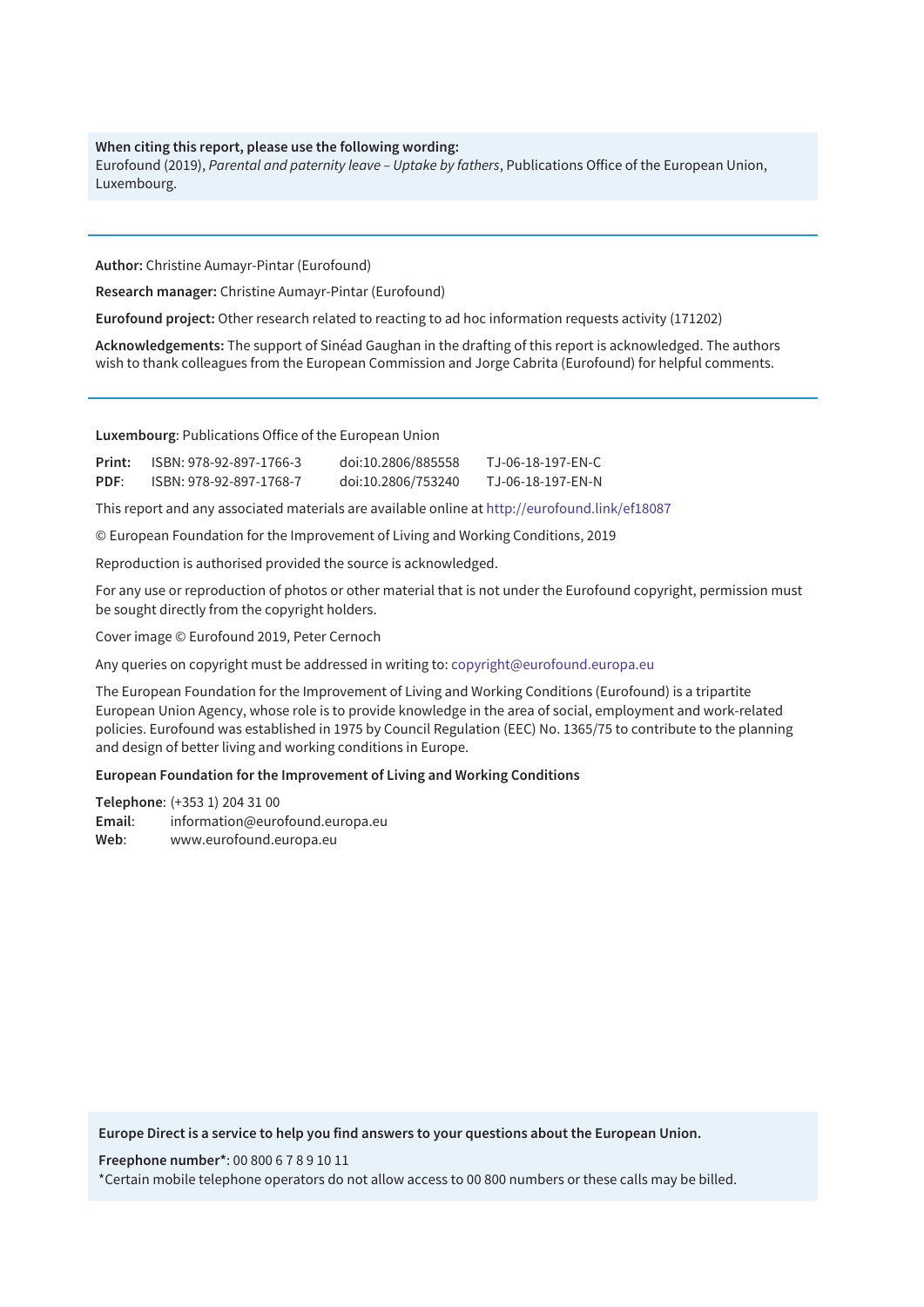## **Contents**

|    | <b>Introduction</b>                                                             | 1              |
|----|---------------------------------------------------------------------------------|----------------|
| 1. | Overview of conditions for fathers' entitlement to paternity and parental leave | $\overline{2}$ |
|    | Challenges in data collection                                                   | $\overline{2}$ |
|    | Sources of data                                                                 | $\overline{2}$ |
|    | Compensation for paternity leave                                                | 8              |
|    | Compensation for parental leave                                                 | 8              |
| 2. | National data on fathers' uptake of paternity and parental leave                | 9              |
| 3. | <b>Main findings</b>                                                            | 10             |
|    | Uptake of paternity and parental leave in relation to births                    | 10             |
|    | Proportion of men among parents receiving parental benefits                     | 13             |
|    | Propensity of fathers to take leave                                             | 14             |
| 4. | Recent research into fathers' uptake of paternity and parental leave            | 17             |
|    | Reasons why fathers take or forego their leave entitlements                     | 18             |
|    | Obstacles and supporting factors                                                | 19             |
|    | Individual and job-related factors                                              | 21             |
|    | Findings from multivariate studies                                              | 22             |
| 5. | <b>Summary and conclusions</b>                                                  | 23             |
|    | <b>Bibliography</b>                                                             | 25             |
|    | <b>Annexes</b>                                                                  | 30             |
|    | Annex 1: Description of family leave and additional data                        | 30             |
|    | Annex 2: List of contributors                                                   | 41             |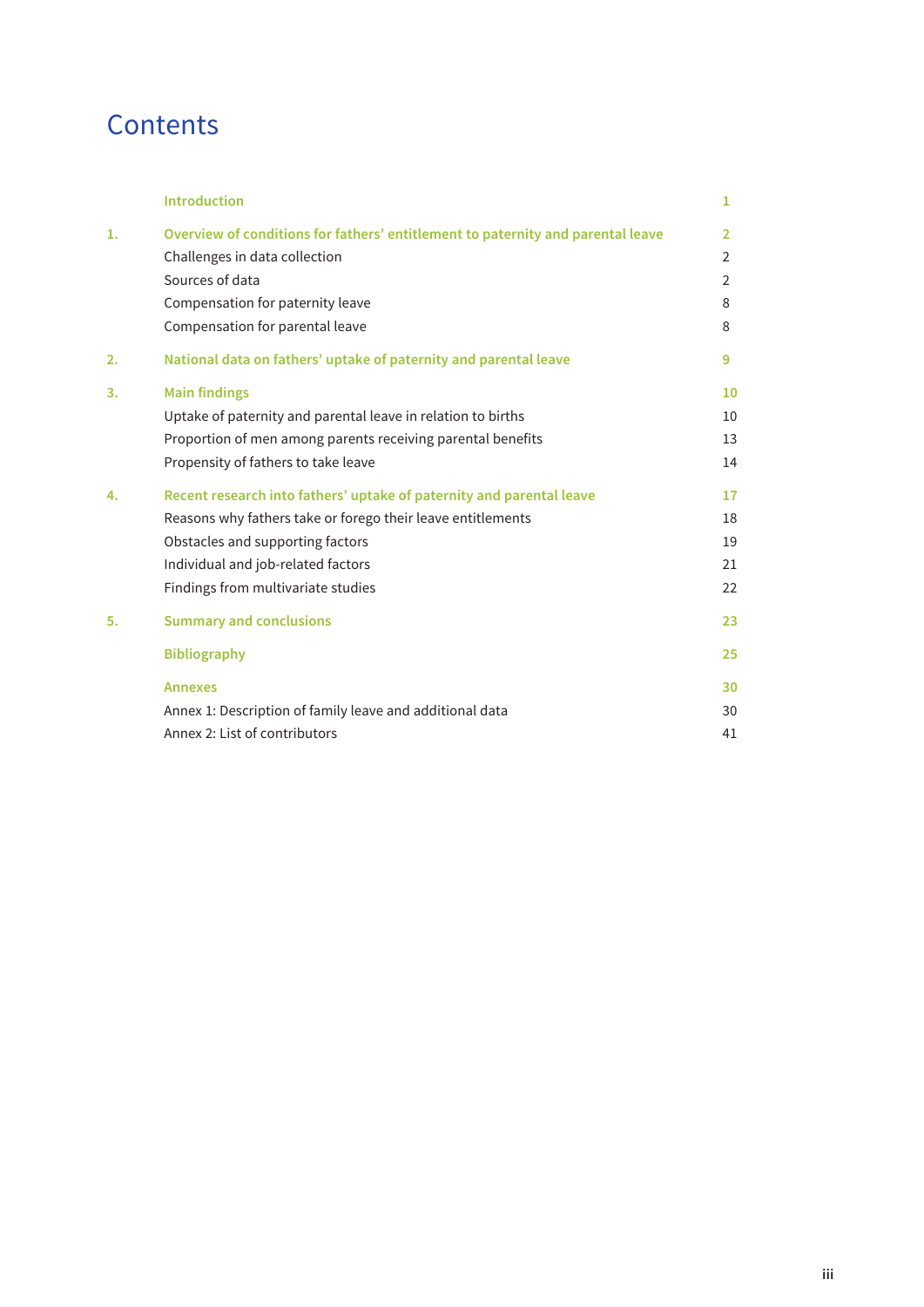## Country codes: EU28 and Norway

| AT        | Austria         | FI        | Finland    | <b>NL</b> | Netherlands    |
|-----------|-----------------|-----------|------------|-----------|----------------|
| BE        | Belgium         | <b>FR</b> | France     | <b>PL</b> | Poland         |
| <b>BG</b> | <b>Bulgaria</b> | <b>HR</b> | Croatia    | <b>PT</b> | Portugal       |
| <b>CY</b> | Cyprus          | HU        | Hungary    | <b>RO</b> | Romania        |
| CZ.       | Czech Republic  | IE        | Ireland    | <b>SE</b> | Sweden         |
| DE        | Germany         | IT        | Italy      | <b>SI</b> | Slovenia       |
| <b>DK</b> | <b>Denmark</b>  | LT        | Lithuania  | <b>SK</b> | Slovakia       |
| EE.       | Estonia         | LU        | Luxembourg | UK        | United Kingdom |
| EL.       | Greece          | <b>LV</b> | Latvia     |           |                |
| ES        | Spain           | МT        | Malta      | <b>NO</b> | Norway         |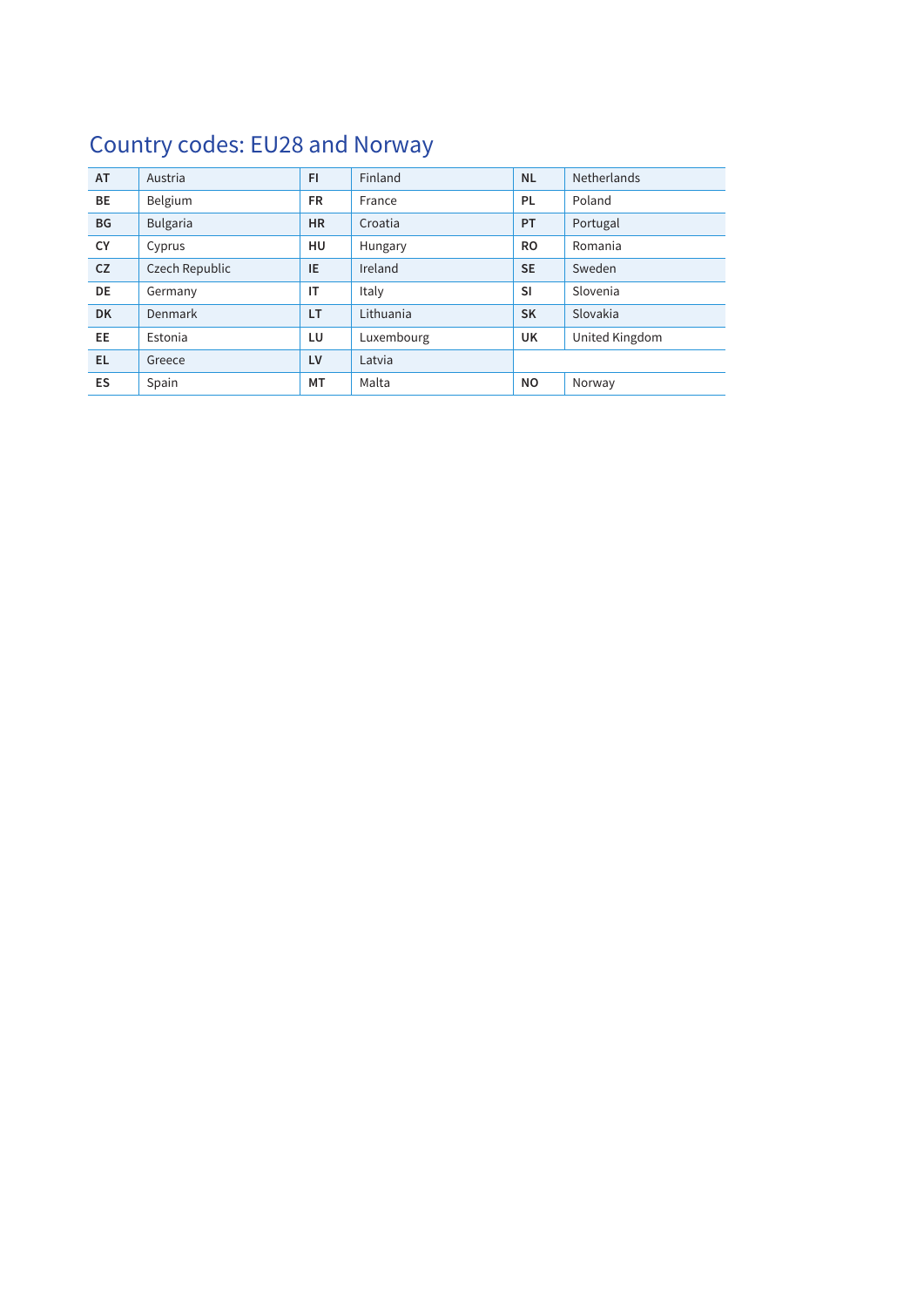## <span id="page-6-0"></span>**Introduction**

This report has been compiled in the context of ongoing negotiations at EU level aimed at adopting a work–life balance package for families and carers. Eurofound was requested by the European Commission's Gender Equality Unit in DG JUST to provide an update of the available data regarding paternity/parental leave for fathers. The idea was that the data would be developed further to feed into a Eurofound seminar on work–life balance taking place in Brussels on 16 October 2018.<sup>1</sup>

In its 'Initiative to support work–life balance for working parents and carers', the European Commission presents a list of legislative and non-legislative measures on how the work–life balance of these workers – who are faced with care demands and obligations in their private sphere – can best be promoted (European Commission, 2017a, 2017b). One of the specific objectives of the proposed Directive is 'to increase take-up of family-related leave and flexible working arrangements by men' (European Commission, 2017b, p. 2).

In this context, the proposed Directive enables the following changes to leave entitlements which are particularly relevant for working fathers:

- The introduction of an individual entitlement to paternity leave of 10 working days, to be taken around the time of birth and compensated for at a minimum of sick-pay level.
- The revision of currently existing entitlements of parental leave in order to provide for: i) the right for flexible uptake, such as part time or piecemeal; ii) four months of the leave being non-transferable between parents; and iii) payment of four months, compensated for at a minimum of sick-pay level.

The Commission also recommended, as one of the non-legislative measures complementing the proposed Directive, improving the collection of EU-level data by Eurostat on the uptake of family-related leave and flexible working arrangements by women and men, in cooperation with employment policy committees (SPC, EMCO) and in coordination with the European Institute for Gender Equality (EIGE) (European Commission, 2017a).

At the time of drafting of the report (September 2018), the proposal was under negotiation with the Council of the European Union and the European Parliament. In January 2019, the European Parliament and the Council reached a provisional agreement on the proposal for a Directive on work-life balance. Regarding fathers' leave entitlements, the agreement establishes 10 days of paternity leave for fathers following childbirth to be compensated for at the level of sick pay. In addition, two months out of the already existing minimum of four months parental leave shall be non-transferable between parents, together with the requirement that compensation for these two months shall be introduced, the amount of which is to be determined by Member States.

During the course of editing this report, the European Commission also published new findings from a Eurobarometer survey on work-life balance, which show that only four in ten European men have taken paternity leave and three in ten have taken parental leave. The two main reasons for not availing of their entitlements are financial issues (21%) or the fact that the spouse had already used up the family entitlement (21%) (European Commission, 2018). While not intended to pre-empt the more rigorous efforts of compiling Europe-wide comparable statistics, this report looks into the currently available national statistics on the uptake of family-related leave by fathers across the EU28 and Norway, without any attempt to harmonise the data or indicators. The information was compiled based on a questionnaire distributed to the Network of Eurofound Correspondents at the end of March 2018. The report provides a comparative overview of key features of the various leave arrangements available for fathers, including information on duration, compensation, eligibility and who pays, in addition to statistics regarding the persons eligible and the number of beneficiaries captured in the data (see Table 1 and Table A1 in Annex 1).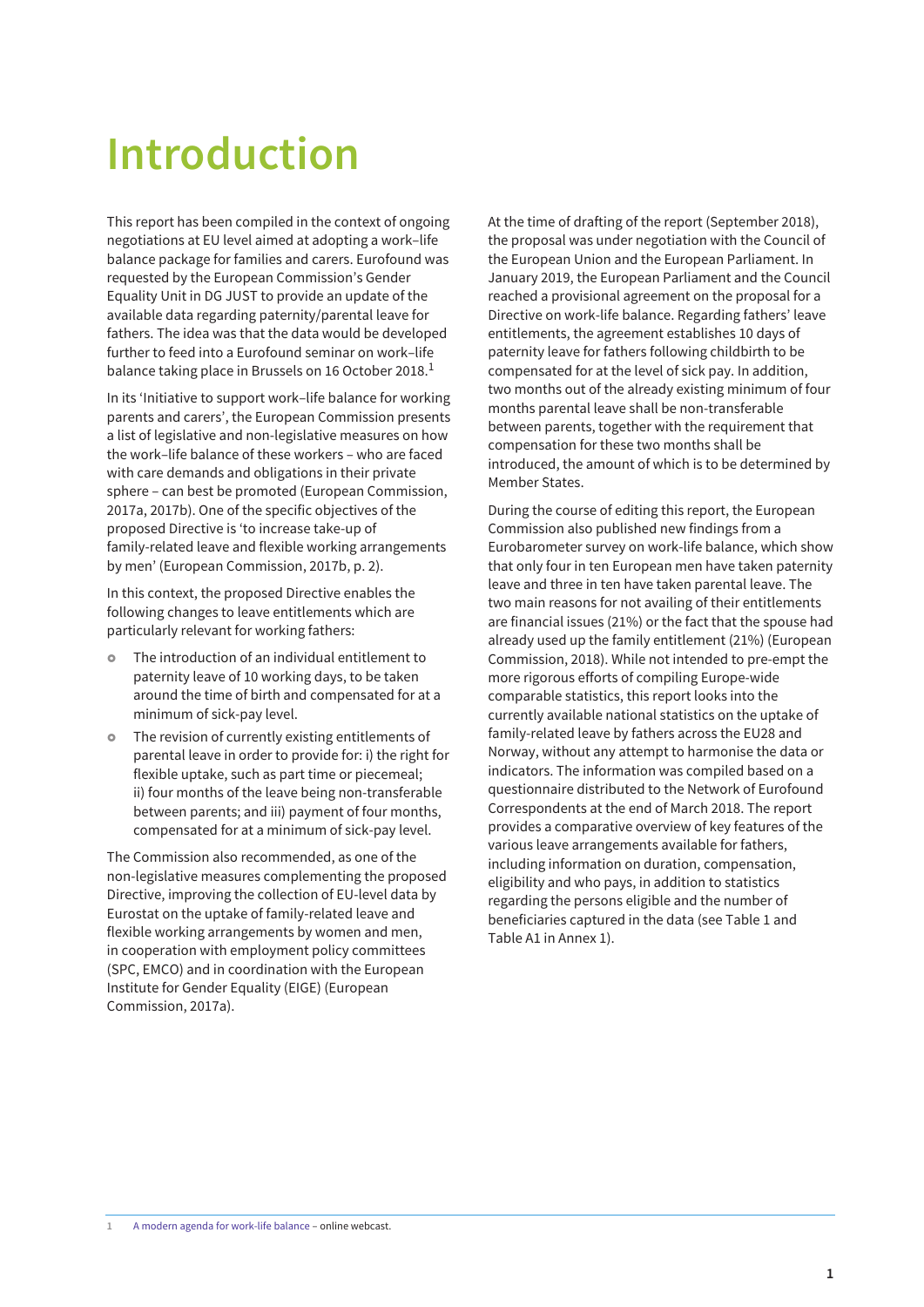## <span id="page-7-0"></span>**1 Overview of conditions for fathers' entitlement to paternity and parental leave**

All EU Member States now have in place a paid entitlement for fathers to spend time with their children, either in the months around the time of the child's birth and/or after this time. Between 2016 and 2018, the Czech Republic, Ireland and Cyprus were the last Member States to introduce such an entitlement for fathers.

However, this is not an individual right for fathers in all countries; in some countries, it is a family rather than individual right. Sometimes a father's entitlement to it depends on the mother's entitlement. Often, sub-periods of 'parental leave' or 'childcare' are transferable between the parents, but as it is not always possible for both parents to take the leave (at least for a short period of time), in some cases the mother has to give her consent for the right to be transferred to the father.

## Challenges in data collection

The main challenge stems from the fact that all the national systems of family leave are unique. Not only do schemes have different characteristics, but the terminology used in different national languages may be subject to ambiguity in the context of an international comparison. For instance, only some countries have a type of leave that is taken around the time of the child's birth, which is only available for fathers and is distinct from other family-related leave – and explicitly called 'father's' or 'paternity' leave. For instance, this leave is called Vaderschapsverlof/Congé de paternité in Belgium, Congedo di paternità in Italy, Urlop ojcowski in Poland and Tėvystės atostogos in Lithuania. Other countries have leave systems termed 'parental leave' or 'childcare leave', which are accessible for both parents but might have a certain number of days or weeks reserved for either parent – around the time of the child's birth and afterwards (Föräldrapenning (Sweden); Licença parental exclusiva do pai (Portugal); or faedreorlov as part of barselsorlov (Denmark)). Some countries use the national equivalent of the term 'maternity leave', but still have transferable periods – often related to the age of the child – which fathers can take (e.g. Prestaciones por maternidad (Spain); davka materské (Slovakia)). In other countries, such leave periods available to both parents are called 'parental leave' (e.g. Elternzeit (Germany); Roditeljski dopust

(Croatia)) or have a more neutral term (for instance, Karenzurlaub, meaning 'period of rest' (Austria)) but these are distinct from the leave periods around the time of the child's birth, which are exclusively reserved for mothers and/or pregnant women.

In some countries, statistics can be obtained separately for different sub-periods, while in other cases no separate data is available for the different periods of leave or entitlements. This means that periods of 'paternity' and 'parental' leave and their uptake by men can only be presented jointly, with data for fathers on leave sometimes being mixed with data on periods of maternity leave that are exclusively available to mothers.

## Sources of data

The most comprehensive overview of family leave systems is provided on an annual basis by the International Network on Leave Policies and Research (Blum et al, 2017, 2018). Comparative tables are provided by MISSOC (2018). Eurofound's Working Life country profiles contain a section for each country profile (under 'Individual employment relations') on statutory maternity, paternity and parental leave, including a brief description and information on maximum duration, compensation arrangements and financing (Eurofound, 2017a). As a comprehensive account of all the leave arrangements would greatly expand the scope of this report, the next section will provide a short overview only. Table 1 presents the family leave entitlements (or their constituent parts) available in each EU Member State and Norway, divided into 'paternity' and 'parental' leave – irrespective of whether there is separate national legislation in place. The first case contains typically shorter periods of leave, to be taken around the time of the child's birth (or not too long thereafter), which are exclusively reserved for the father, while the second contains leave which can be taken by either parent. For further information, the reader should refer to the sources quoted above which, together with Table A1 in Annex 1 (which gives an overview of different leave arrangements, national terms, administration of the data and information on who is eligible and captured in the data), will provide the most important background information necessary to interpret the data cited in the report.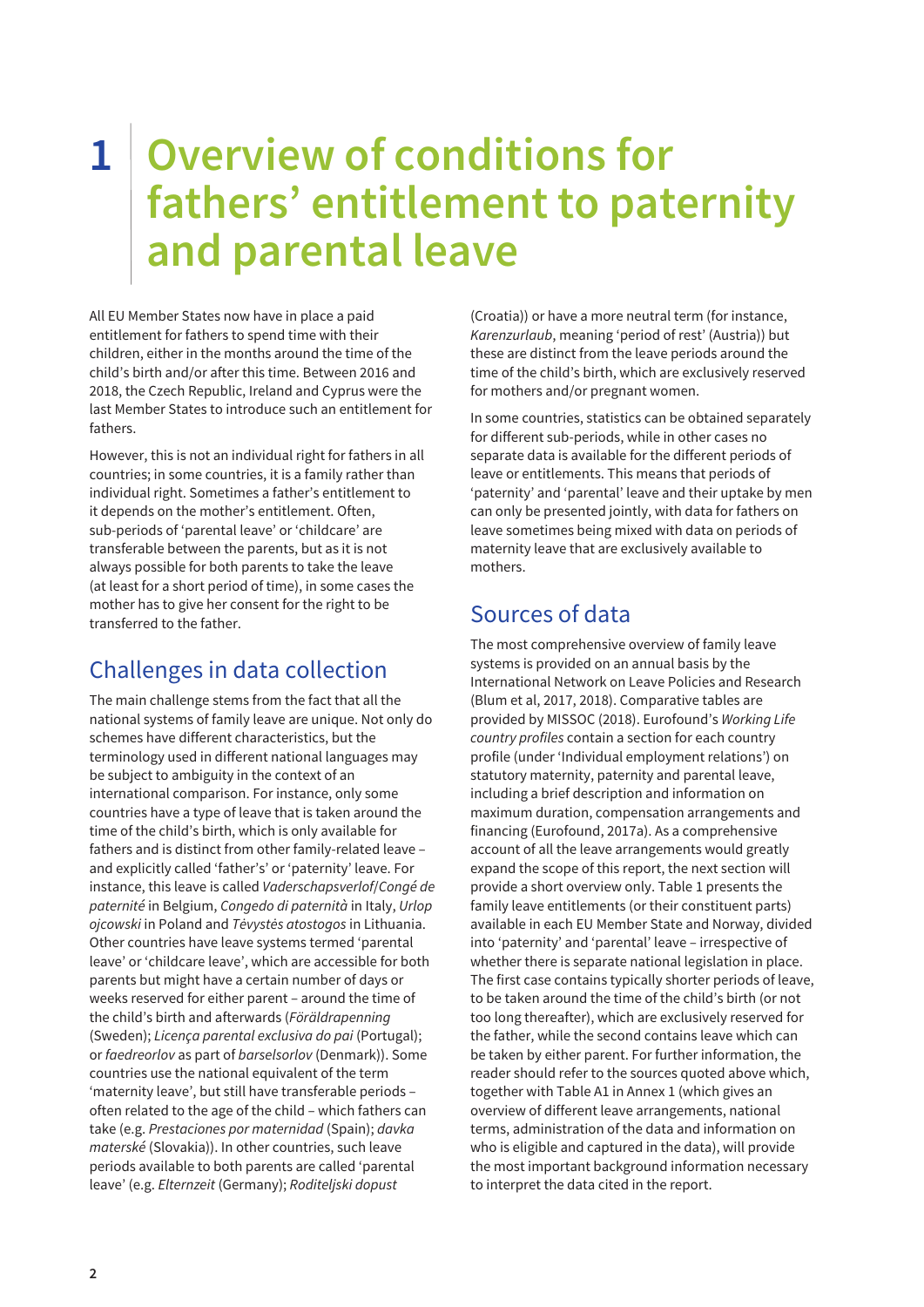|                       | <b>Paternity leave and/or benefits</b>                                                                                                                                                                                                                                                                                                                                                                 | <b>Parental leave and/or benefits</b>                                                                                                                                                                                                                                                                                                                                                                                                                                                                                           |  |  |  |  |
|-----------------------|--------------------------------------------------------------------------------------------------------------------------------------------------------------------------------------------------------------------------------------------------------------------------------------------------------------------------------------------------------------------------------------------------------|---------------------------------------------------------------------------------------------------------------------------------------------------------------------------------------------------------------------------------------------------------------------------------------------------------------------------------------------------------------------------------------------------------------------------------------------------------------------------------------------------------------------------------|--|--|--|--|
| Austria               | Not available, with the exception of 'Family time bonus'<br>(maximum €700 for 31 days) - to be deducted from the<br>father's daily rate of childcare benefit if he later takes<br>parental leave.                                                                                                                                                                                                      | Kinderbetreuungsgeld (benefit)/Karenz (leave) (1a-c)<br>Previous model (reflected in the data) up to 2017: four<br>flat-rate options (from €436 per month to €1,000 per<br>month) and one income-dependent model (80% of last net<br>income). For more details, see Eurofound's Working Life<br>country profile. 1a-c relate to different sources and scope<br>of data - see Table A1 in Annex 1.                                                                                                                               |  |  |  |  |
| Belgium               | Vaderschapsverlof/Congé de paternité (2a)<br>10 days during the first four months after the birth. For the<br>first three (mandatory) days, there is no change in salary.<br>For the remaining seven days, the mutual fund pays 82% of<br>the usual gross salary.                                                                                                                                      | Ouderschapsverloof (2b)<br>Reduction of working time by 50%: €401.25 for workers<br>under 50 and €680.62 for those over 50. Reduction of<br>working time by 20%: €136.12 for workers under 50 and<br>€272.25 for those over 50. Temporary break of work<br>(four months): €802.52.                                                                                                                                                                                                                                              |  |  |  |  |
| <b>Bulgaria</b>       | Otpusk po bashtinstvo (3a)<br>15 calendar days of leave immediately after delivery of the<br>baby: 90% of the average gross wage or average daily<br>contributory income for up to 15 calendar days if there are<br>12 months of social security contributions.                                                                                                                                        | Otpusk poradi bremennost, razhdane i osinovyavane (3b)<br>The father can use the remainder of 410 days' parental<br>leave with the consent of the mother once the child is six<br>months old: 90% of the average gross salary.<br>Otpusk za otglegdane na dete do 2 godishna vazrast (3c)<br>Leave for children up to two years old (two years and six<br>months for every additional child). It can be transferred to<br>the father, grandmother or grandfather. Flat rate: BGN 340<br>(2015-2017); €174 from 10 October 2018. |  |  |  |  |
| Cyprus                | Άδεια πατρότητας (4a)<br>Two consecutive weeks, to be taken within the first 16<br>weeks following the birth or adoption. The weekly rate of<br>maternity allowance is equal to 72% of the weekly value of<br>the insurance point of the insured person's basic insurance<br>in the relevant contribution year. The maximum covered<br>by the Social Insurance Services is €753.32 per week<br>(2017). | Γονική άδεια (4b)<br>Unpaid. The total duration of parental leave is up to 18<br>weeks, and 23 weeks in the case of a widowed parent.<br>Parental leave is taken with a minimum duration of one<br>week and a maximum duration of five weeks per calendar<br>year; for families with three or more children, the<br>maximum duration is increased to seven weeks.                                                                                                                                                               |  |  |  |  |
| <b>Czech Republic</b> | Otcovská dovolená and dávka otcovské poporodní péče<br>(allowance) (5a)<br>As of February 2018, fathers are entitled to up to 70% of<br>their salary (70% of the claimant's reduced daily reference<br>amount) for seven calendar days of leave within six weeks<br>of the birth, adoption or fostering of a child.                                                                                    | Rodičovská dovolená (leave) and rodičovský příspěvek<br>(allowance) (5b)<br>Parental benefits up to child's fourth birthday. Parental<br>allowance is paid to a parent until the youngest child in the<br>family turns four, up to a maximum of CZK 220,000<br>(€8,524). 70% of the claimant's reduced daily reference<br>amount.                                                                                                                                                                                               |  |  |  |  |
| Germany               | Not applicable - see parental leave.                                                                                                                                                                                                                                                                                                                                                                   | Elternzeit (leave)/Elterngeld (benefit) (6a)<br>Up to three years after the child's birth for each parent, 24<br>months of which can be taken up to the child's 8th<br>birthday: 67% of net earnings. Threshold: minimum of<br>€300, maximum of €1,800.<br>ElterngeldPlus - from 2015 (6b).<br>Replaces a proportion of income if the parents reduce their<br>working hours to care for their children (not in the data).                                                                                                       |  |  |  |  |
| Denmark               | Fædreorlov (as part of Barselsorlov) (7a)<br>Two weeks' paternity leave in connection with the birth.<br>Full pay.                                                                                                                                                                                                                                                                                     | Forældreorlov (as part of Barselsorlov) (7b)<br>After the 14 weeks of maternity leave, the employer pays a<br>further 11 weeks' leave, with both parents having the right<br>to four weeks each. The remaining three weeks' leave can<br>be taken by either the mother or the father. The part of the<br>11 weeks' leave granted to each of the parents cannot be<br>exchanged between them and, if not taken, the payment is<br>cancelled. Full pay: 100%, but maximum is €530 per week.                                       |  |  |  |  |

#### **Table 1: Paternity and parental leave – Duration and compensation for fathers**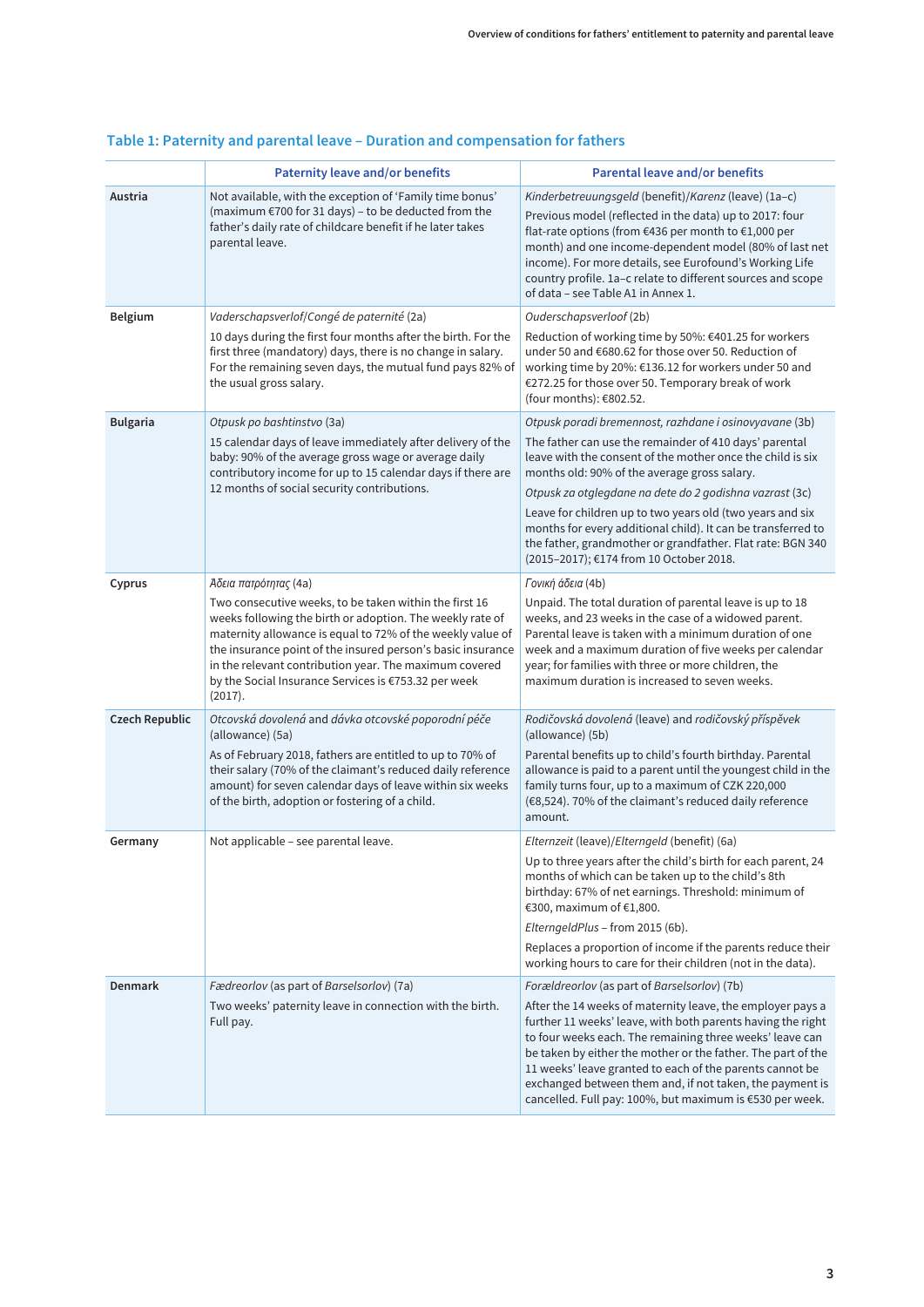|         | <b>Paternity leave and/or benefits</b>                                                                                                                                                                                                                                                                                                                                                                                                                                                                                                                                                                                                                                                                                                                                                                                                                      | <b>Parental leave and/or benefits</b>                                                                                                                                                                                                                                                                                                                                                                                                                                                                                                                                                                                        |  |  |  |
|---------|-------------------------------------------------------------------------------------------------------------------------------------------------------------------------------------------------------------------------------------------------------------------------------------------------------------------------------------------------------------------------------------------------------------------------------------------------------------------------------------------------------------------------------------------------------------------------------------------------------------------------------------------------------------------------------------------------------------------------------------------------------------------------------------------------------------------------------------------------------------|------------------------------------------------------------------------------------------------------------------------------------------------------------------------------------------------------------------------------------------------------------------------------------------------------------------------------------------------------------------------------------------------------------------------------------------------------------------------------------------------------------------------------------------------------------------------------------------------------------------------------|--|--|--|
| Estonia | Isapuhkus (8a)                                                                                                                                                                                                                                                                                                                                                                                                                                                                                                                                                                                                                                                                                                                                                                                                                                              | Lapsehoolduspuhkus (8b)                                                                                                                                                                                                                                                                                                                                                                                                                                                                                                                                                                                                      |  |  |  |
|         | 10 working days, with compensation based on average<br>wage (of the last six months prior to the paternity leave),<br>up to a maximum of three times the Estonian mean gross<br>wage.<br>As of July 2020, the duration of paternity leave will be 30<br>calendar days and it will be remunerated on the same<br>basis as parental leave benefits.                                                                                                                                                                                                                                                                                                                                                                                                                                                                                                           | The amount of the benefit per calendar month is 100% of<br>the average income per calendar month calculated on the<br>basis of the social tax paid in the calendar year prior to the<br>date on which the right to receive the benefit occurs. There<br>are thresholds: Maximum: three times the national average<br>wage; (8b-max); Minimum: level of the minimum wage<br>(for parents who did not work or whose earnings were<br>below) (8b-min).<br>As of 1 September 2019, the benefit will be 100% of the<br>average income, calculated on the basis of the social tax<br>paid within 12 months prior to the pregnancy. |  |  |  |
| Greece  | Άδεια Γέννησης Τέκνου (12a)                                                                                                                                                                                                                                                                                                                                                                                                                                                                                                                                                                                                                                                                                                                                                                                                                                 | Γονική Άδεια Ανατροφής (12b)                                                                                                                                                                                                                                                                                                                                                                                                                                                                                                                                                                                                 |  |  |  |
|         | Private sector: two days for each birth - full wage, paid by<br>the employer.<br>Γονική άδεια φροντίδασ παιδιού<br>Public sector: if both parents are employees, a joint<br>declaration to their departments states which of them will<br>make use of the reduced hours or the parental leave,<br>unless they use the joint declaration to state the periods<br>that they will each use, which must be successive and<br>within the time limits in the previous paragraph. If either<br>spouse is employed in the private sector and is entitled to<br>similar concessions in whole or in part, he or she is entitled<br>to make use of the concessions referred to in paragraph 2<br>insofar as his or her spouse does not make use of their own<br>rights or insofar as they fall short of the said concessions.<br>Article 53 of the Civil Service Code. | Private sector: four months up to the child's sixth birthday.<br>Given to both parents under a private law job contract. It is<br>an individual right of each parent and cannot be<br>transferred to another person. Unpaid.                                                                                                                                                                                                                                                                                                                                                                                                 |  |  |  |
| Spain   | Permiso por nacimiento (birth benefit) (9a)                                                                                                                                                                                                                                                                                                                                                                                                                                                                                                                                                                                                                                                                                                                                                                                                                 | Prestaciones por maternidad (9c)                                                                                                                                                                                                                                                                                                                                                                                                                                                                                                                                                                                             |  |  |  |
|         | Two days at the time of the birth, 100% paid for by the<br>employer.<br>Permiso de paternidad (9b)<br>As of 1 January 2017, four uninterrupted weeks (up from 13<br>calendar days previously), as an individual right for the<br>father, to be taken any time during the maternity leave.                                                                                                                                                                                                                                                                                                                                                                                                                                                                                                                                                                   | 16 weeks, with extension to 18 weeks in the case of the<br>birth or adoption of a child with disabilities. A minimum of<br>six weeks must be taken after the birth by the mother. The<br>following 10 weeks can be shared between the mother and<br>father, either overlapping or only for one (depending on<br>the parents' choice). 100% of the regulatory base.<br>Excedencia por cuidado de hijos (9d)<br>Leave until the child is three years old. Unpaid.                                                                                                                                                              |  |  |  |
| Finland | Isyysvapaa/faderskapsledighet (10a)                                                                                                                                                                                                                                                                                                                                                                                                                                                                                                                                                                                                                                                                                                                                                                                                                         | Vanhempainvapaa/föräldraledighet (10b)                                                                                                                                                                                                                                                                                                                                                                                                                                                                                                                                                                                       |  |  |  |
|         | 54 working days of which 18 working days can be used at<br>the same time as the maternity leave: minimum €23.73 per<br>working day as of 2017, maximum 70% of income.                                                                                                                                                                                                                                                                                                                                                                                                                                                                                                                                                                                                                                                                                       | 158 working days after the maternal leave has ended, to be<br>taken by either the mother or father or divided between<br>them. Minimum €23.73 per working day as of 2017,<br>maximum 70% of labour income.                                                                                                                                                                                                                                                                                                                                                                                                                   |  |  |  |
| France  | Congé paternité et d'accueil de l'enfant (11a)                                                                                                                                                                                                                                                                                                                                                                                                                                                                                                                                                                                                                                                                                                                                                                                                              | Congé parental (11b)                                                                                                                                                                                                                                                                                                                                                                                                                                                                                                                                                                                                         |  |  |  |
|         | For a single child, fathers may take 11 consecutive days<br>after the child's birth including Saturdays, Sundays and<br>public holidays. For more than one child, the leave consists<br>of a maximum of 18 days. The amount of the allowance,<br>based on the illness allowance (indemnité journalière), was<br>capped at €86 on 1 January 2018 for unemployed and<br>salaried fathers, or €54.43 for a self-employed father.<br>In addition, the French Labour Code grants three days of<br>leave. Compensation is 100% (LC, Article L.3142-2).                                                                                                                                                                                                                                                                                                            | The basic duration of parental leave for one child is one<br>year, renewable twice, i.e. three years in total. Employees<br>do not receive a salary during parental leave, but may<br>bank the time saved in their working time account.<br>PreParE - Prestation partagée d'éducation de l'enfant<br>An allowance of up to €396.01(lump sum benefit) may be<br>obtained for 12 months (6 months for each parent) to 24<br>months from two children.                                                                                                                                                                          |  |  |  |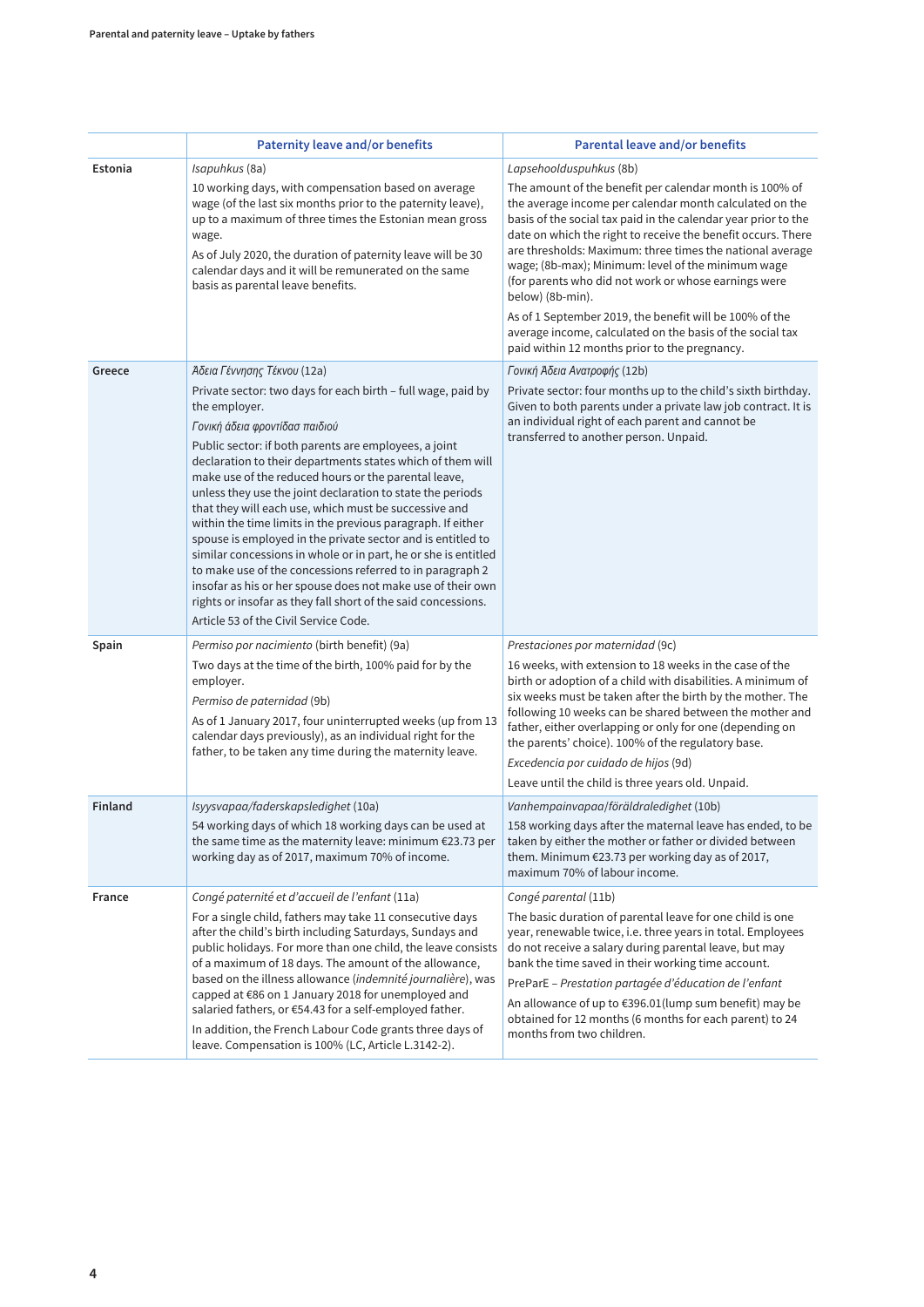|                | <b>Paternity leave and/or benefits</b>                                                                                                                                                                                                                                                                                                                                                                                                        | <b>Parental leave and/or benefits</b>                                                                                                                                                                                                                                                                                                                                                                                                                                                                                                                                                                                                                                                                                                                                                                                                                                                                                                                                                                     |  |  |  |
|----------------|-----------------------------------------------------------------------------------------------------------------------------------------------------------------------------------------------------------------------------------------------------------------------------------------------------------------------------------------------------------------------------------------------------------------------------------------------|-----------------------------------------------------------------------------------------------------------------------------------------------------------------------------------------------------------------------------------------------------------------------------------------------------------------------------------------------------------------------------------------------------------------------------------------------------------------------------------------------------------------------------------------------------------------------------------------------------------------------------------------------------------------------------------------------------------------------------------------------------------------------------------------------------------------------------------------------------------------------------------------------------------------------------------------------------------------------------------------------------------|--|--|--|
| Croatia        | No statutory paternity leave - see parental leave.                                                                                                                                                                                                                                                                                                                                                                                            | Rodiljni dopust (maternity leave) (13a)                                                                                                                                                                                                                                                                                                                                                                                                                                                                                                                                                                                                                                                                                                                                                                                                                                                                                                                                                                   |  |  |  |
|                | However, for fathers, paid leave of seven days is indirectly<br>stipulated by the Labour Act (OG 93/14, 127/17), which in<br>Article 86 states:<br>'During the calendar year, the worker shall be entitled to<br>be free from work with remuneration (paid leave) for<br>important personal purposes including the birth of a child.<br>Collective agreements, working regulations or<br>employment contracts can enable better regulations'. | From 28 days before birth until the child turns six months.<br>Following the obligatory 70 days after birth for the mother,<br>the remaining maternity leave can also be taken by the<br>father, provided the mother agrees. 100% of average<br>earnings, with a ceiling of 120% of the budgetary base rate<br>for the first six months (HRK 3,991.20 or €5,328.16).<br>Roditeljski dopust (parental leave) (13b)<br>An employed or self-employed parent is entitled to<br>parental leave (or 'additional maternity leave') after the<br>child reaches the age of 6 months, and they may use it<br>until the child's eighth birthday (for the first and second<br>child). It may be used by both parents for an equal<br>duration: eight months for the first and second child. The<br>leave may be used in one period or in more parts, twice per<br>year at most, each time for a duration of at least 30 days.<br>70% of the budgetary base rate after the first six months<br>(HRK 2,328.20 or €314). |  |  |  |
| <b>Hungary</b> | Paternity leave (14a)                                                                                                                                                                                                                                                                                                                                                                                                                         | Gyermekgondozási díj (GYED) (childcare benefit) (14b)                                                                                                                                                                                                                                                                                                                                                                                                                                                                                                                                                                                                                                                                                                                                                                                                                                                                                                                                                     |  |  |  |
|                | Five days, to be taken in the first two months following the<br>birth. 100% of the father's average wage.                                                                                                                                                                                                                                                                                                                                     | After the maternity leave until the child's second birthday:<br>70% of the previous average daily earning, but capped at a<br>given percentage of the statutory minimum wage (in 2017:<br>HUF 178,500/month, about €549).                                                                                                                                                                                                                                                                                                                                                                                                                                                                                                                                                                                                                                                                                                                                                                                 |  |  |  |
|                |                                                                                                                                                                                                                                                                                                                                                                                                                                               | Gyermekgondozást segítő ellátás (GYES) (childcare<br>allowance) (14c)                                                                                                                                                                                                                                                                                                                                                                                                                                                                                                                                                                                                                                                                                                                                                                                                                                                                                                                                     |  |  |  |
|                |                                                                                                                                                                                                                                                                                                                                                                                                                                               | After the second birthday of the child until their third<br>birthday: a non-mandatory flat-rate benefit equal to the<br>amount of the minimum old-age pension (in 2017: monthly<br>gross HUF 28,500, about €88).                                                                                                                                                                                                                                                                                                                                                                                                                                                                                                                                                                                                                                                                                                                                                                                          |  |  |  |
|                |                                                                                                                                                                                                                                                                                                                                                                                                                                               | Gyermeknevelési támogatás (GYET) (child-rearing support)<br>(14d)                                                                                                                                                                                                                                                                                                                                                                                                                                                                                                                                                                                                                                                                                                                                                                                                                                                                                                                                         |  |  |  |
|                |                                                                                                                                                                                                                                                                                                                                                                                                                                               | In the case of three or more children, from the third<br>birthday of the youngest child until their eighth birthday: a<br>non-mandatory flat-rate benefit equal to the amount of<br>the minimum old-age pension (in 2017: monthly gross HUF<br>28,500, about €88).                                                                                                                                                                                                                                                                                                                                                                                                                                                                                                                                                                                                                                                                                                                                        |  |  |  |
| Ireland        | Paternity leave (15a)                                                                                                                                                                                                                                                                                                                                                                                                                         | Parental leave (15b)                                                                                                                                                                                                                                                                                                                                                                                                                                                                                                                                                                                                                                                                                                                                                                                                                                                                                                                                                                                      |  |  |  |
|                | Two weeks. Standard rate: €240 per week (2018) or rate of<br>illness benefit, whichever is higher.<br>All employees are entitled to take it during the first 26<br>weeks following the birth of a child.                                                                                                                                                                                                                                      | 18 weeks unpaid. Both parents have equal and separate<br>entitlement to 18 weeks unpaid parental leave per child<br>(for a child up to the age of 8).                                                                                                                                                                                                                                                                                                                                                                                                                                                                                                                                                                                                                                                                                                                                                                                                                                                     |  |  |  |
| Italy          | Congedo di paternità (16a, b)                                                                                                                                                                                                                                                                                                                                                                                                                 | Congedo parentale (16c)                                                                                                                                                                                                                                                                                                                                                                                                                                                                                                                                                                                                                                                                                                                                                                                                                                                                                                                                                                                   |  |  |  |
|                | Two obligatory days in 2017 (16a), and up to four days in<br>2018 (it can be increased to five days if the father replaces<br>the mother in relation to the mandatory leave period).<br>Compensated for at 100%.                                                                                                                                                                                                                              | Six months per parent - individual and non-transferable,<br>maximum 10 months; it can be extended to 11 months<br>when shared and when the father takes at least three<br>months. 30% of basic remuneration up to the child's 6th<br>birthday, unpaid afterwards.                                                                                                                                                                                                                                                                                                                                                                                                                                                                                                                                                                                                                                                                                                                                         |  |  |  |
| Lithuania      | Tėvystės atostogos (17a)                                                                                                                                                                                                                                                                                                                                                                                                                      | Vaiko priežiūros atostogos (17b)                                                                                                                                                                                                                                                                                                                                                                                                                                                                                                                                                                                                                                                                                                                                                                                                                                                                                                                                                                          |  |  |  |
|                | In Lithuania, men are entitled to paternity leave from the<br>date of the birth of a child until the child is one month old<br>(28 days).<br>100% of the allowance beneficiary's reimbursed<br>remuneration.                                                                                                                                                                                                                                  | Parental leave is granted until the child reaches the age of<br>three. A maternity (paternity) allowance is paid for the<br>period of a childcare leave after the end of maternity leave<br>until the child is one or two years old.<br>Option 1: duration until child turns one - 100% of the<br>allowance beneficiary's reimbursed remuneration.<br>Option 2: duration until child turns two – 70% of the                                                                                                                                                                                                                                                                                                                                                                                                                                                                                                                                                                                               |  |  |  |
|                |                                                                                                                                                                                                                                                                                                                                                                                                                                               | allowance beneficiary's reimbursed remuneration until the<br>first birthday of the child; 40% until the second birthday.<br>Unpaid afterwards, until the child turns three.                                                                                                                                                                                                                                                                                                                                                                                                                                                                                                                                                                                                                                                                                                                                                                                                                               |  |  |  |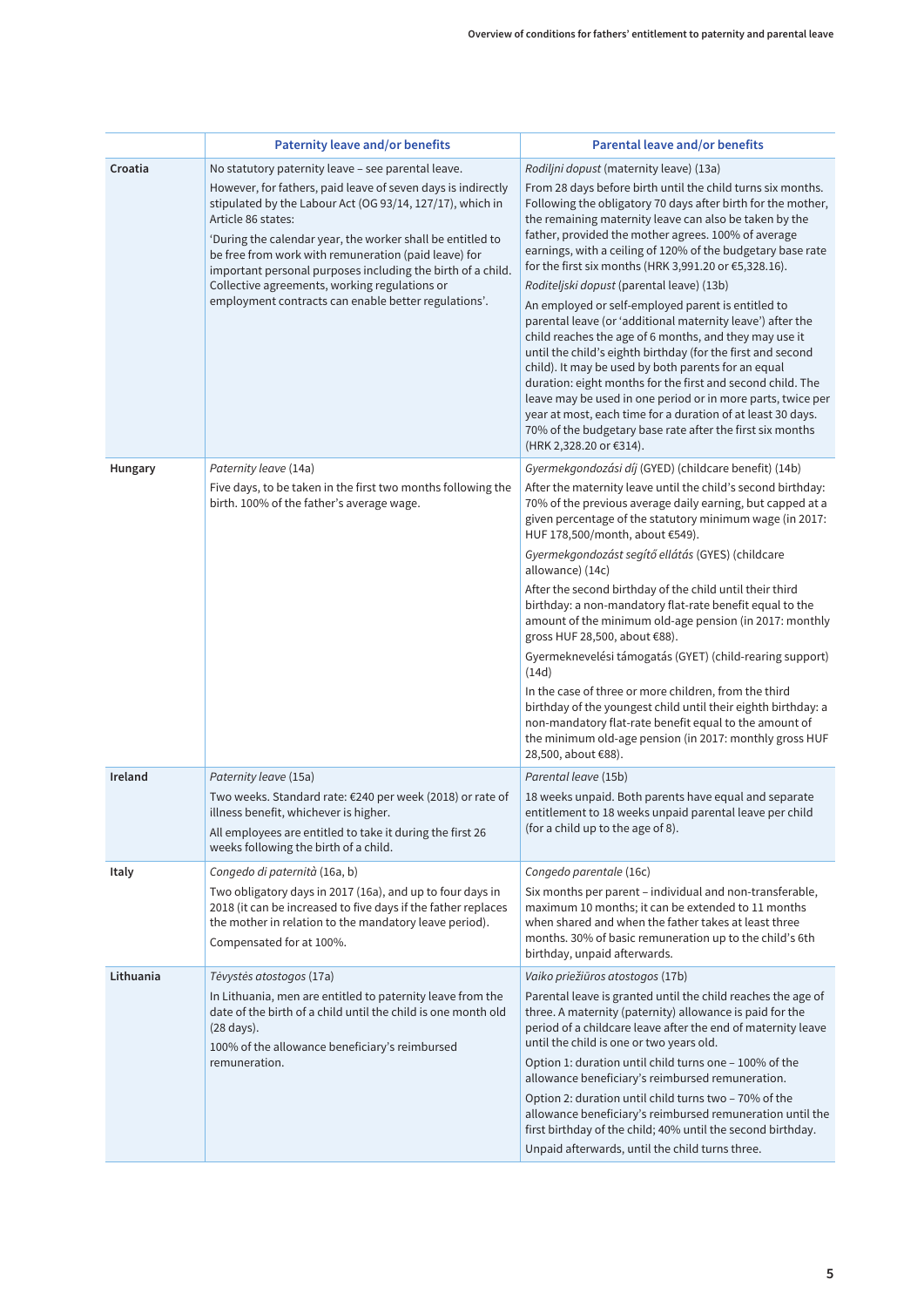|                    | <b>Paternity leave and/or benefits</b>                                                                                                                                                                                                                                                                                                         | <b>Parental leave and/or benefits</b>                                                                                                                                                                                                                                                                                                                                                                                                                                                                                                                                                                                                                                                                                                                                                                                                                                                                                                        |  |  |  |  |
|--------------------|------------------------------------------------------------------------------------------------------------------------------------------------------------------------------------------------------------------------------------------------------------------------------------------------------------------------------------------------|----------------------------------------------------------------------------------------------------------------------------------------------------------------------------------------------------------------------------------------------------------------------------------------------------------------------------------------------------------------------------------------------------------------------------------------------------------------------------------------------------------------------------------------------------------------------------------------------------------------------------------------------------------------------------------------------------------------------------------------------------------------------------------------------------------------------------------------------------------------------------------------------------------------------------------------------|--|--|--|--|
| Luxembourg         | Congé extraordinaire (18a)<br>Up to 2017: two days (four for public servants), 100% paid<br>by employers.<br>Since the law of 15 December 2017, the paternity leave is<br>10 days.                                                                                                                                                             | Congé parental (18b)<br>Under the new system, the parental leave allowance,<br>previously paid at a fixed rate of €1,778 per month,<br>becomes a replacement income that is paid pro rata to the<br>income earned and hours worked by the parent taking<br>parental leave, with minimum and maximum thresholds.<br>The allowance cannot be less than the minimum wage<br>(social minimum wage), which on 1 January 2017 was<br>€1,998.59 for a full-time employment contract (40 hours),<br>and its upper limit will be €3,330.98 (five thirds of the<br>minimum wage).                                                                                                                                                                                                                                                                                                                                                                      |  |  |  |  |
| Latvia             | Paternitātes pabalsts (benefit) (19a)<br>The father of a child is entitled to leave of 10 calendar days.<br>This leave shall be granted immediately after the birth of<br>the child, but no later than a two-month period from the<br>birth of the child. 80% of the average wage of the<br>beneficiary, derived from insurance contributions. | Vecāku pabalsts (benefit) (19b)<br>Benefit duration and amount are established according to<br>the chosen duration of receiving the benefit and also in<br>conjunction with whether parents work or stay on leave:<br>• Until the child reaches the age of 1 year - 60% of the<br>recipient's average wage subject to insurance<br>contributions<br>• Until the child reaches the age of 1.5 years - 43.75% of<br>the recipient's average wage subject to insurance<br>contributions.                                                                                                                                                                                                                                                                                                                                                                                                                                                        |  |  |  |  |
| Malta              | Paternity leave (20a)<br>Private sector: one working day. Public sector: two days<br>paid leave.                                                                                                                                                                                                                                               | Parental leave (20b) (in the private sector, unless covered<br>by wage regulation orders)<br>Both male and female workers have the individual right to<br>take care of a child for a period of four months until the<br>child has attained the age of eight. Parental leave can be<br>taken in fixed periods of one month each. Unpaid.                                                                                                                                                                                                                                                                                                                                                                                                                                                                                                                                                                                                      |  |  |  |  |
| <b>Netherlands</b> | Kraamverlof (21a)                                                                                                                                                                                                                                                                                                                              | Ouderschapsverloof (21b)                                                                                                                                                                                                                                                                                                                                                                                                                                                                                                                                                                                                                                                                                                                                                                                                                                                                                                                     |  |  |  |  |
|                    | Fathers are entitled to two working days' leave after the<br>birth, paid at 100% without ceiling by the employer. Three<br>additional days could be granted via parental leave.                                                                                                                                                                | Up to the eighth birthday of the child, parents can take<br>leave amounting to 26 times the length of the working<br>week for the number of hours the employee chooses. Not<br>paid, unless part of a collective agreement.                                                                                                                                                                                                                                                                                                                                                                                                                                                                                                                                                                                                                                                                                                                  |  |  |  |  |
| Norway             | Pappapermisjon (22a)<br>Two weeks around the time of the child's birth (paternity<br>leave) (+ 10 weeks 'Father's' quota - see parental leave);<br>no statutory payment, but may be included in collective<br>agreements or payment can be negotiated with employer.                                                                           | Foreldrepengeperioden (leave) (22b)<br>Model up to 30 June 2018: the parental leave period after<br>birth is divided into three parts: a leave period of three<br>weeks before birth and 10 weeks after birth exclusively for<br>the mother, a leave period of 10 weeks exclusively for the<br>father ('Father's quota') and the common leave period<br>(father or mother by choice) of 26 weeks. It is possible to<br>extend the leave period from 49 to 59 weeks with a 20%<br>reduction in allowance. In this case, the common leave<br>period is 36 weeks.<br>As of 1 July 2018: mother's quota is 15 weeks, father's<br>quota is 15 weeks, common quota 16 weeks. In addition,<br>mother can take three weeks' leave before the estimated<br>date of birth.<br>49 weeks with 100% pay or 59 weeks with 80% pay (based<br>on income, but income not exceeding 6 times the basic<br>amount - in 2016 NOK 555,456 (approximately €58,400). |  |  |  |  |
| Poland             | Urlop ojcowski (23a)<br>14 calendar days, starting from the birth of the child until<br>he or she is one year old. 100% of basic pay.                                                                                                                                                                                                          | Urlop rodzicielski (23b)<br>Maximum 32 weeks after maternity leave. It can be divided<br>into four parts, which can be used both by the mother and<br>father. One part of the leave has to last for at least eight<br>weeks. 60-80% of basic pay (salary).                                                                                                                                                                                                                                                                                                                                                                                                                                                                                                                                                                                                                                                                                   |  |  |  |  |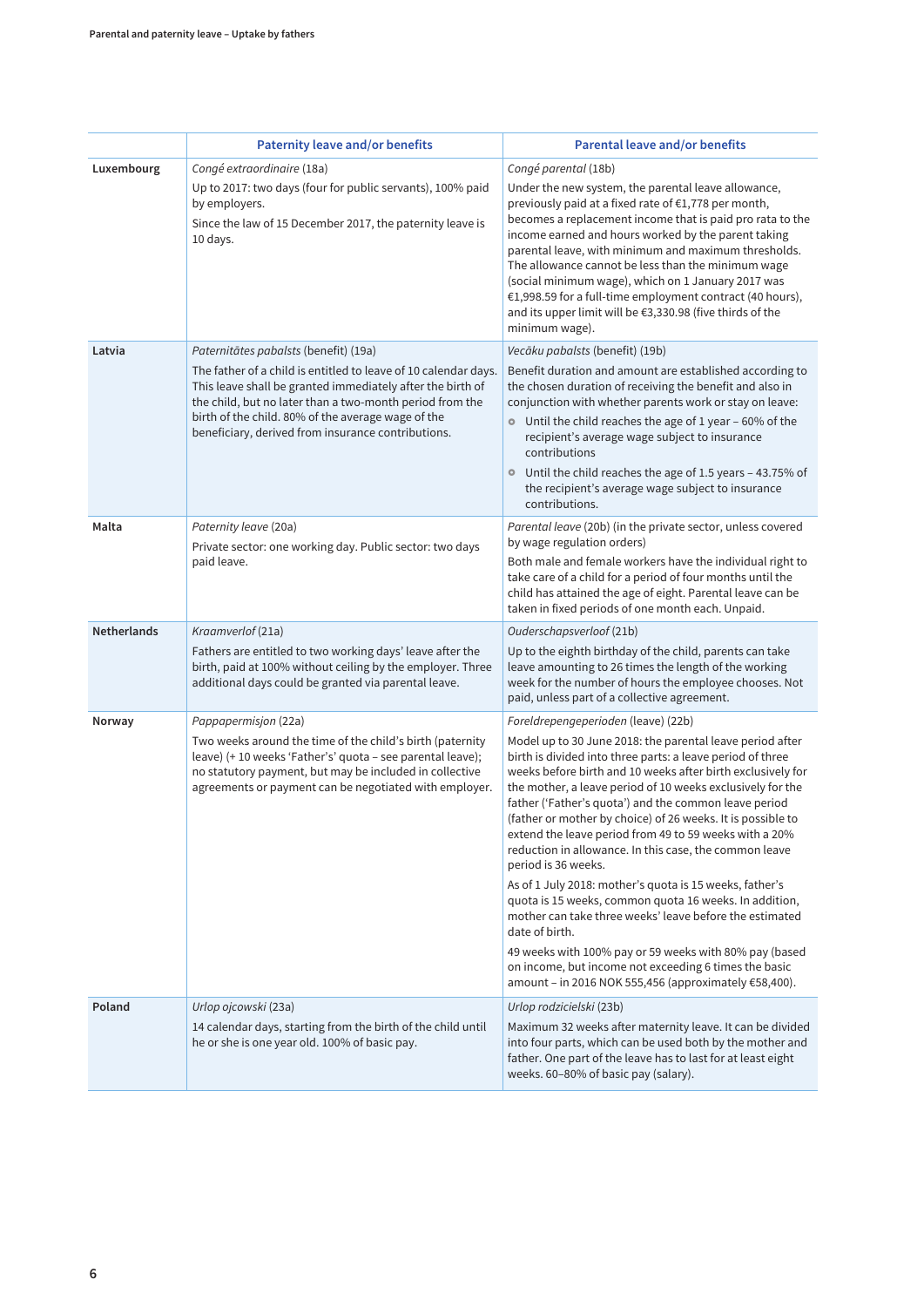|                       | <b>Paternity leave and/or benefits</b>                                                                                                                                                                                                                                                                                                                                                                                                                                                                                                                                                                                                                                                                                                                                                        | <b>Parental leave and/or benefits</b>                                                                                                                                                                                                                                                                                                                                                                                                                                                                                                                                                                                                                                                                                                                                                                                     |  |  |  |
|-----------------------|-----------------------------------------------------------------------------------------------------------------------------------------------------------------------------------------------------------------------------------------------------------------------------------------------------------------------------------------------------------------------------------------------------------------------------------------------------------------------------------------------------------------------------------------------------------------------------------------------------------------------------------------------------------------------------------------------------------------------------------------------------------------------------------------------|---------------------------------------------------------------------------------------------------------------------------------------------------------------------------------------------------------------------------------------------------------------------------------------------------------------------------------------------------------------------------------------------------------------------------------------------------------------------------------------------------------------------------------------------------------------------------------------------------------------------------------------------------------------------------------------------------------------------------------------------------------------------------------------------------------------------------|--|--|--|
| Portugal              | Licença parental exclusiva do pai (fathers only parental                                                                                                                                                                                                                                                                                                                                                                                                                                                                                                                                                                                                                                                                                                                                      | Licença parental inicial (initial parental leave of 120/150                                                                                                                                                                                                                                                                                                                                                                                                                                                                                                                                                                                                                                                                                                                                                               |  |  |  |
|                       | leave) (24a) - part of the parental leave regulation.<br>It is obligatory for the father to take 15 working days'<br>exclusive parental leave, of which five days must be taken<br>consecutively immediately after the birth and 10 days<br>during the subsequent 30 days. Another 10 days are<br>optional (24b).<br>Up to April 2009: father's exclusive parental leave<br>corresponds to five compulsory working days and 15<br>optional consecutive days. Since May 2009: father's<br>exclusive parental leave corresponds to 10 compulsory<br>working days and 10 optional working days. Since 2015,<br>father's compulsory parental leave increased from 10 to 15<br>working days. 100% paid, no ceiling.                                                                                | days) $(24c)$<br>Parents can choose between two options (120-150 days,<br>plus additional 30 days if the leave is shared) of varying<br>duration, with impact on the level of allowance:120 and<br>150 days' initial parental leave corresponds to a daily<br>allowance of 100% and 80% of the average daily wage -<br>slightly more (83%) if the leave is shared. Minimum<br>amount of €11 per day for those on low earnings.<br>Extended parental leave (24d)<br>For the extended parental leave of three months, the<br>benefit corresponds to a daily allowance of 25% of the<br>average daily wage (or €5.2 per day minimum).<br>Social parental leave benefit (23e): parents who are not<br>working and do not have contributions for social security<br>are entitled to parental social benefit.                   |  |  |  |
| Romania               | Concediul de paternitate (25a)<br>Five days of paid leave, which can be supplemented with<br>10 more days if the father has taken child-rearing classes -<br>15 days in total.<br>100% of the average income of the last 12 months.                                                                                                                                                                                                                                                                                                                                                                                                                                                                                                                                                           | Concediul parental/pentru creșterea copilului (child-related<br>leave as main beneficiary) (25b) or (child-related leave as<br>second beneficiary) (25c)<br>Up to the child's second birthday, for the main beneficiary.<br>The legislation grants the second parent the right to at<br>least one month's parental leave. The second parent can<br>either: 1) request at least one month of leave or 2)<br>compensation and leave are suspended for the other<br>parent for the duration of the second beneficiary's leave<br>and the first parent will have the choice of taking unpaid<br>leave or going back to work. Paid leave - indemnity = 85%<br>of the average net income of the last 12 months during the<br>last 2 years prior to the child's birthday. Limits: RON 1,250<br>$(€267)$ , RON 8,500 $(€1,818)$ . |  |  |  |
| Sweden                | Not applicable, see parental leave.                                                                                                                                                                                                                                                                                                                                                                                                                                                                                                                                                                                                                                                                                                                                                           | Föräldraförsäkring (parents' insurance)/Föräldrapenning<br>(benefit) (26a)<br>480 days of paid leave, of which 90 days are reserved for<br>each parent. 390 days based on income (if previously<br>employed, this is often around 80% of wages), 90 days at<br>SEK 180 (€17) per day.                                                                                                                                                                                                                                                                                                                                                                                                                                                                                                                                     |  |  |  |
| Slovenia              | Očetovski dopust (27a) and (27b)<br>A father has the right to paternity leave up of to 90 days.<br>(27ab) The first 15 days (27a) must be used by the time the<br>child has reached the end of its sixth month; the remainder<br>may be used in the form of full leave until the child has<br>reached three years of age. The level of paternity<br>allowance for the 15 days taken by the father when the<br>child is born amounts to 100% of the father's average pay.<br>Since 2016, an additional five days are available to fathers<br>and compensated for at 90% of average pay.<br>The father receives no allowance for the remaining 75 days<br>(27b), although his social security contributions<br>(amounting to the minimum wage) are paid for the<br>duration of paternity leave. | Starševski dopust (27c)<br>130 days for each parent. The level of childcare allowance<br>is determined on the basis of 90% of the average pay which<br>the beneficiary received in the preceding 12 months. The<br>allowance may not exceed two-and-a-half times the gross<br>average pay.                                                                                                                                                                                                                                                                                                                                                                                                                                                                                                                                |  |  |  |
| Slovakia              | No statutory paternity leave, but the father can avail of<br>maternity benefit and/or parental leave and benefit.                                                                                                                                                                                                                                                                                                                                                                                                                                                                                                                                                                                                                                                                             | Materská dovolenka (maternity benefit) (28a) and<br>rodičovská dovolenka (parental leave) (28b)<br>Maternity benefit: 75% of daily average earnings can be<br>transferred to the father after the child is six weeks old,<br>provided that he takes care of the child personally.<br>The parental allowance is paid out to one parent only at a<br>flat rate (€213 monthly), whereby parents may work - full<br>or part time.                                                                                                                                                                                                                                                                                                                                                                                             |  |  |  |
| <b>United Kingdom</b> | Statutory paternity pay (29a)<br>Two weeks' voluntary paternity leave. Paid by the<br>employer but 92% can be recouped. Same level as<br>statutory maternity or shared parental leave pay (flat rate<br>or 90% of average weekly earnings, whichever is lower).                                                                                                                                                                                                                                                                                                                                                                                                                                                                                                                               | Shared parental leave (29b)<br>Since 2015, employed mothers can transfer all their leave,<br>except for two weeks of mandatory leave, to the father.<br>The shared parental leave (ShPP) is paid at the rate of<br>GBP145.18 (approximately €163.90).a week or 90% of<br>average weekly earnings, whichever is lower. It is paid at<br>the same level throughout for 39 weeks.                                                                                                                                                                                                                                                                                                                                                                                                                                            |  |  |  |

**Note:** In this table, the Member States are listed according to the alphabetical order of their two-letter ISO code names. A code differentiating the type of leave/allowance is given in parentheses after the name of the leave: for example: Luxembourg – Congé extraordinaire (18a). See Annex 1, Table A1 for full listing of the codes and more information about the different types of leave in every country. **Sources:** National contributions from the Network of Eurofound Correspondents, Eurofound's Working Life country profiles (2018), International Network on Leave Policies and Research (Blum et al, 2017) and MISSOC (2018).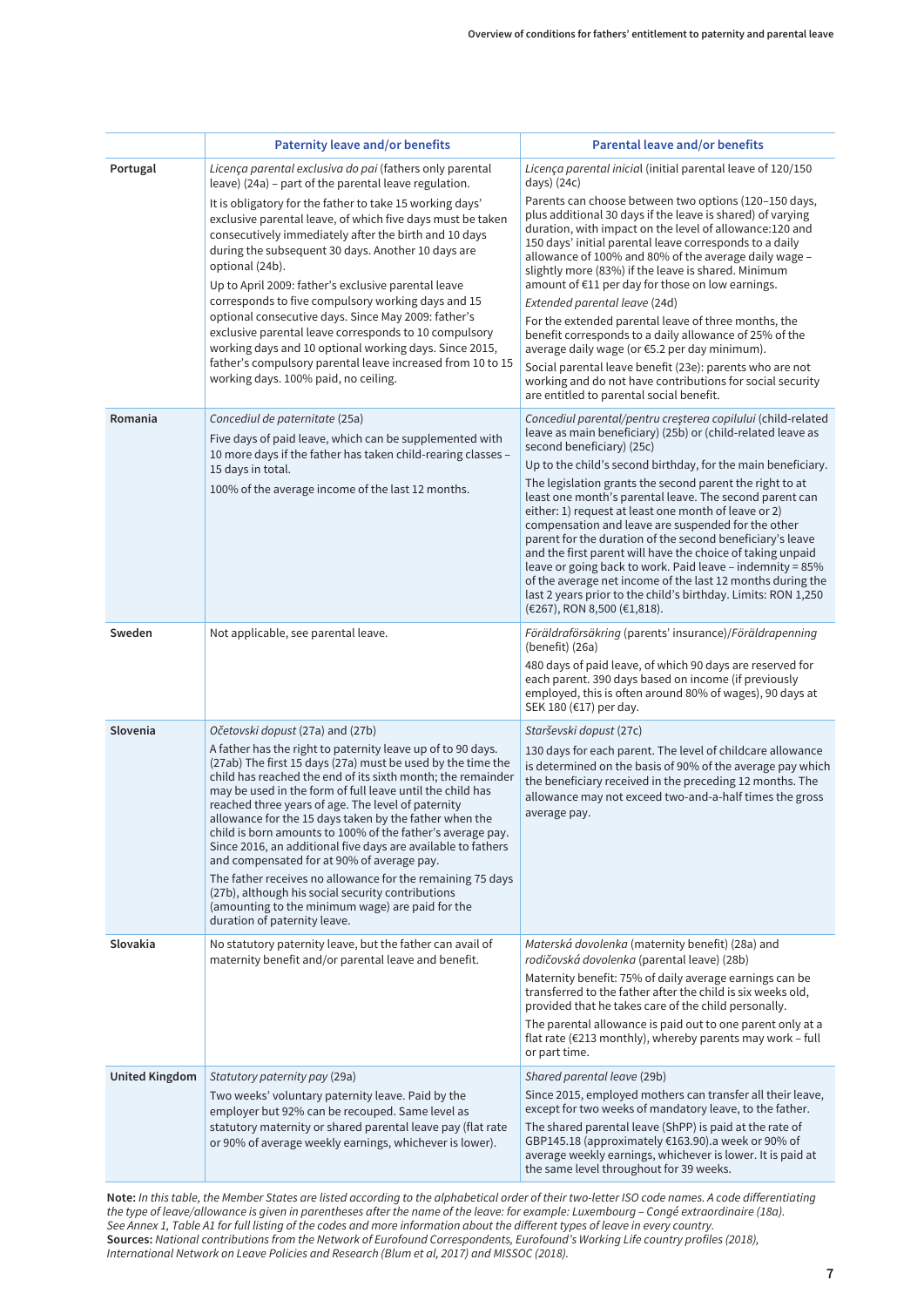|                                                   | <b>Duration</b>                                                                                                                                       |                                                                                                                                                         |                                                                                                                                                                             |  |  |  |  |  |  |
|---------------------------------------------------|-------------------------------------------------------------------------------------------------------------------------------------------------------|---------------------------------------------------------------------------------------------------------------------------------------------------------|-----------------------------------------------------------------------------------------------------------------------------------------------------------------------------|--|--|--|--|--|--|
|                                                   | One working week or less                                                                                                                              | Up to two working weeks                                                                                                                                 | More than two working weeks                                                                                                                                                 |  |  |  |  |  |  |
| High compensation rate:<br>80-100% of pay         | Greece (12a)<br>Hungary (14a)<br>Italy $(16a, b)$<br>Luxembourg (18a) until 2017<br>Malta (20a)<br>Netherlands (21a)<br>Romania (25a) – unconditional | Belgium (2a)<br>Denmark (7a)<br>Estonia (8a)<br>Spain (9b) until 2016<br>Luxembourg $(18a)$ – as of<br>15 December 2017<br>Latvia (19a)<br>Poland (23a) | Bulgaria (3a)<br>Estonia (8a) – as of July 2020<br>Spain (9b) - as of January 2017<br>Lithuania (17a)<br>Portugal (24a, b)<br>Romania (25a) - conditional<br>Slovenia (27a) |  |  |  |  |  |  |
| Medium compensation rate:<br>around 50-70% of pay | Czech Republic (5a)                                                                                                                                   | Cyprus (4a)                                                                                                                                             | Finland (10a)                                                                                                                                                               |  |  |  |  |  |  |
| <b>Flat rates</b>                                 |                                                                                                                                                       | France (11a)<br>Ireland (15a)<br>United Kingdom (29a)                                                                                                   |                                                                                                                                                                             |  |  |  |  |  |  |
| Unpaid                                            |                                                                                                                                                       | Norway (22a)                                                                                                                                            |                                                                                                                                                                             |  |  |  |  |  |  |

#### <span id="page-13-0"></span>**Table 2: Paternity and parental leave – Duration and compensation for fathers**

**Note:** Working week is either five working days or seven calendar days. **Source:** Compilation based on Table 1.

## Compensation for paternity leave

While paternity leave taken around the time of the child's birth is typically well paid – in the majority of cases with no significant loss of earnings – the periods are usually very short, ranging from a week or less (Czech Republic, Greece, Hungary, Italy, Luxembourg, Malta and the Netherlands) to two weeks (Belgium, Cyprus, Denmark, Estonia, France, Ireland, Latvia, Norway, Poland and the United Kingdom); and in a few countries, the period is over two weeks – see Table 2.

### Compensation for parental leave

Parental leave, in contrast, is typically less well compensated. In only around a third of the countries, the replacement ratio stands somewhere between 80% and 100%, but typically also with some upper thresholds and/or for shorter periods of the leave. For example: this is the case in Austria when parents choose the income-dependent option; in Croatia, for the first six months; in Estonia and Lithuania, when parents choose the first option with the shortest duration; in Spain, for the prestaciones por maternidad; and in Denmark, Norway, Portugal, Romania, Slovenia and Sweden. Some countries have lower replacement ratios of

around 70%, including the Czech Republic, Finland, Germany, Hungary and Poland, while other countries operate a mixed model, with income-dependent or flat-rate options that may partially vary depending on the duration chosen (Austria, Latvia, Slovakia, United Kingdom) or that pay out flat-rate benefits (Belgium, Bulgaria, France and Luxembourg, until recently) which can also turn out to be relatively low (particularly for those with higher wages). Italy has the lowest compensation ratio: 30% of basic remuneration until the child's sixth birthday or, under certain conditions, related to income and previous uptake, until the child's eighth birthday, when it is unpaid thereafter. For parents in Lithuania who choose a longer leave duration beyond the first birthday of the child, the compensation rate is 70% of the beneficiary's reimbursed remuneration until the child's first birthday, 40% until the child's second birthday and is unpaid until the child turns three.

Finally, in six Member States, parental leave that fathers can take is not compensated. This includes Cyprus, Greece, Ireland, Malta, the Netherlands and Spain (for the excedencia por cuidado de hijos (9d)). In some of these countries, however, collective agreements might enable some payments or employers might voluntarily pay for a certain time (see also Eurofound 2017a, for family leave clauses in collective agreements).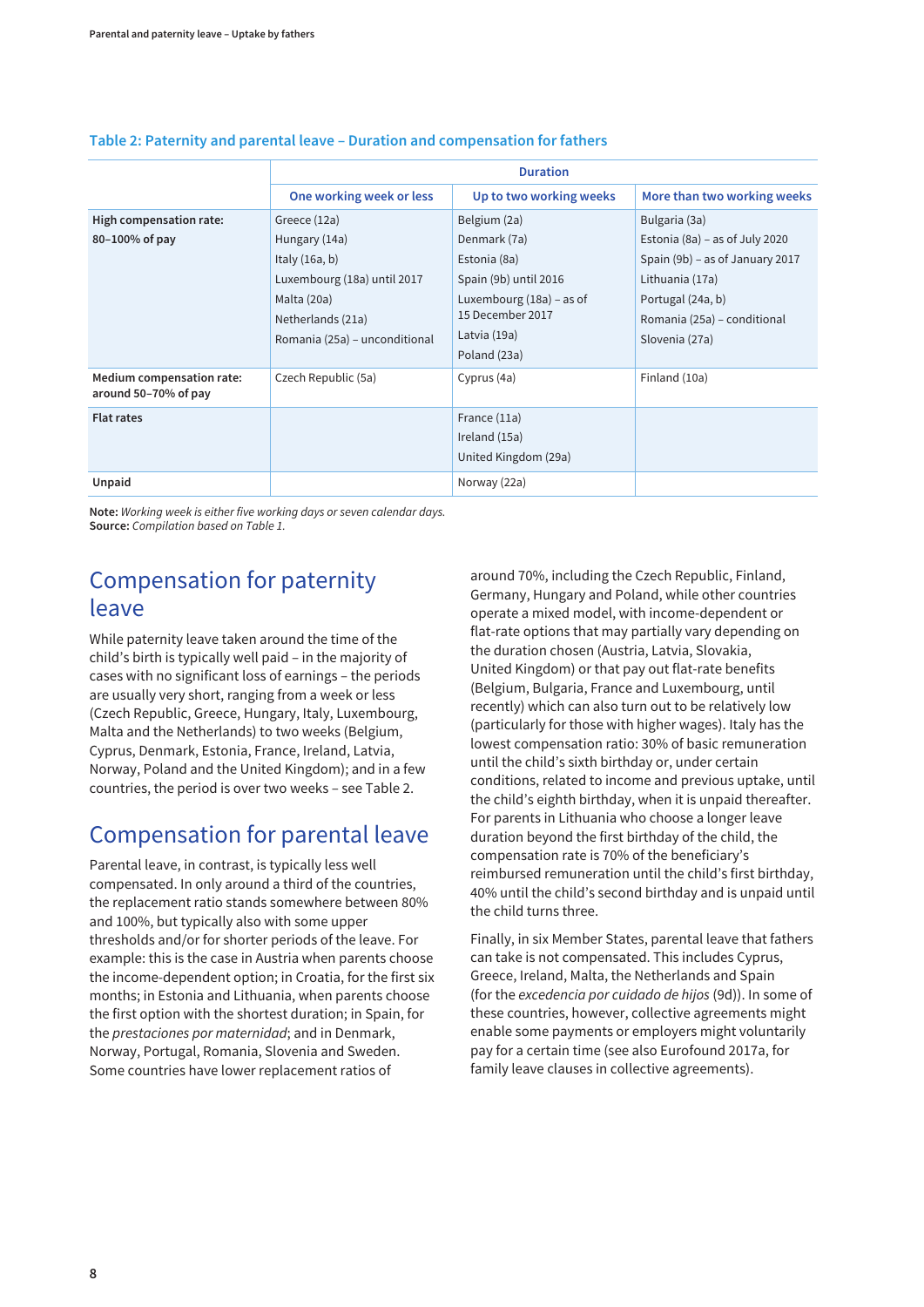## <span id="page-14-0"></span>**2 National data on fathers' uptake of paternity and parental leave**

The data availability on fathers' uptake varies greatly across Member States and Norway and figures are not comparable across countries. This is mainly due to differences in the national leave systems, but also due to differences in how the uptake is being measured. For instance, some offices provide data on yearly averages or snapshots of the number of recipients of an allowance at a certain point in time. While the data is available in a relatively timely manner, the approach usually does not allow the joining up of data on men and women as parents in cases in order to observe how the leave was shared. Other statistics observe cohorts of babies or children over a time period. They record only after the end of entitlement to leave if and to what extent one or the other has availed of his or her entitlement. By design, such data is only available with a considerable lag time; it does, however, give a better insight into the question of equal sharing.

This report presents some rough comparisons based on the following approach:

- 1. The data obtained from heterogeneous national leave systems, irrespective of their names in national terminology, are grouped into the categories 'parental', 'paternity' or mixed types.
- 2. A small set of common indicators is extracted, such as the shares of uptake by men among all parents and in relation to the number of births and the length of time spent on leave.

In addition, the report includes recent research findings and further data on the characteristics of the fathers, and the determinants for fathers not taking up their entitlements.

The mapping of available national statistics shows that, most commonly, such statistics are kept by administrative bodies, usually the ones which are paying out the benefit, and then often made available via national statistical offices. Normally, the data refer to recipients of allowances, while unpaid episodes of leave or data on those who are not entitled to paid leave (e.g. self-employed people in some countries) or data on leave periods paid by employers without any compensation from national funds are not available. Some statistics refer to different sub-periods of the leave (e.g. until the child reaches a certain age), or different phases or options (e.g. when it can be taken in blocks), while others only refer to the total duration of the leave, without further breakdown. Also, for countries with a 'universal' benefit scheme, it is not always possible to distinguish between benefits paid to working parents to compensate them for their foregone earnings while on leave and benefits paid to non-working parents (such as the unemployed and students).

#### **National statistics on uptake by fathers of paternity and parental leave**

The following national statistics are presented in this report:

- £ Number of male recipients of the allowance (Table A2 for paternity leave, Table A3 for parental leave, Table A4 for 'mixed' cases, all in Annex 1).
- Number of men taking up paternity leave in relation to 100 live births (Figure 1).
- Number of men on parental leave or number of benefits received by men on parental leave per 100 live births (Table 3).
- **•** Share of men taking a certain type of leave or a certain benefit in relation to all parents (Figure 2 and Figure 3).
- **Duration: average number of days spent on leave or for which the allowance was received, for men and** women (Table A5).
- Additional information on the features of the leave, who is eligible and who is covered in the data, and administration of the benefits and provision of figures is summarised in Table A1 in Annex 1.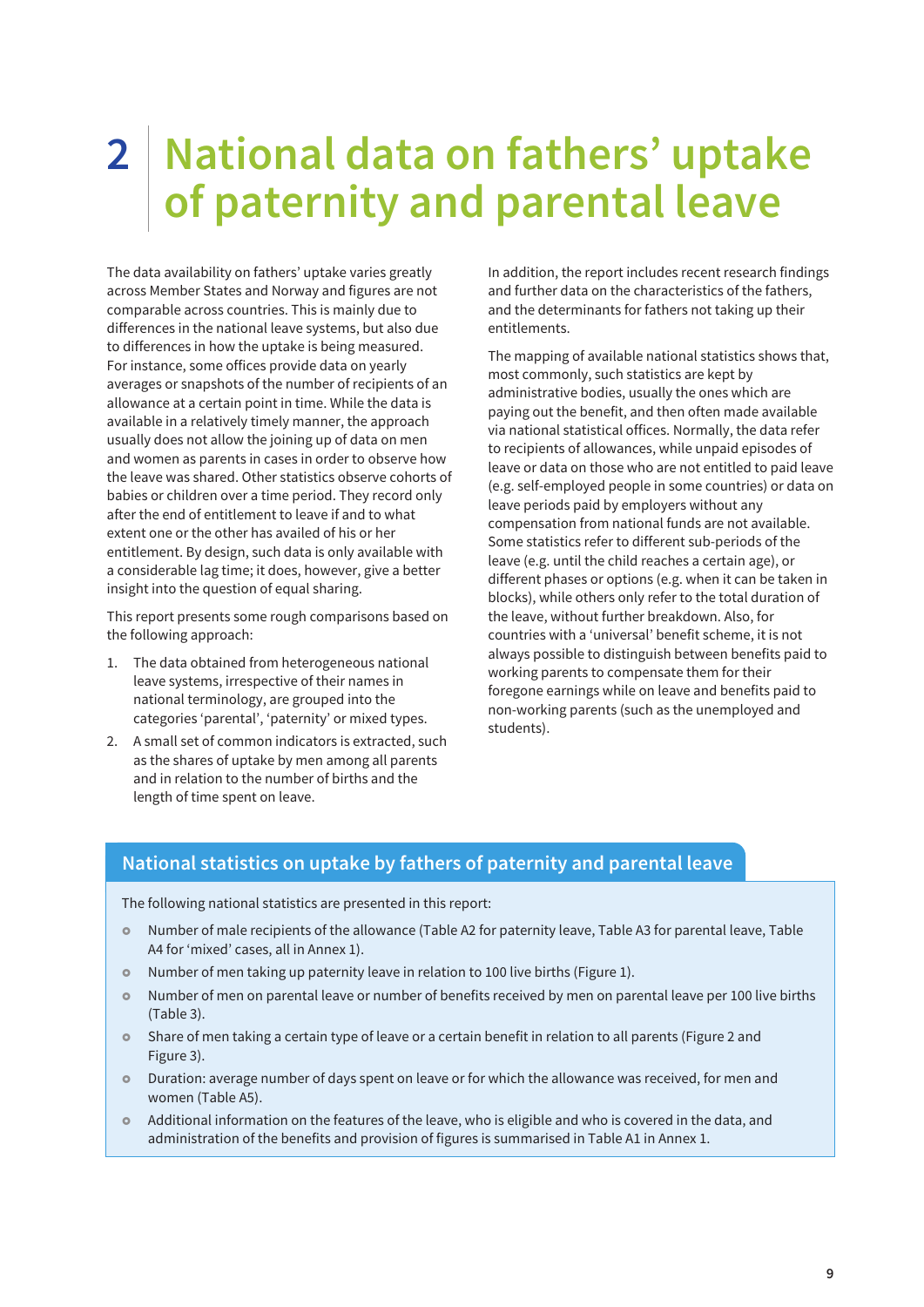# <span id="page-15-0"></span>**3 Main findings**

The number of fathers taking advantage of their paternity leave entitlements has been on the rise in most countries over the past decade. The total numbers of men receiving paternity leave benefits went up significantly in Italy, Estonia, Latvia and Lithuania (until 2016). Also, in Slovenia, Denmark and Spain the numbers recently started to increase, following some decline earlier, while in France the number of fathers going on paternity leave was in decline, with some small variation (depending on the source of data).

When looking at parental leave schemes and entitlements, a similar picture emerges: despite some exceptions (i.e. Latvia until 2013, the Czech Republic and Spain), the common trend across countries is that of an increasing number of fathers taking advantage of their entitlements to parental leave. More data on the number of recipients are presented in Tables A2–A4 in Annex 1.

### Uptake of paternity and parental leave in relation to births

As birth rates keep changing over the course of the years, it is clear that relative numbers are more meaningful in this context than absolute figures. Calculating the number of fathers per 100 live births

going on leave is relatively straightforward in the case of paternity leave, as these episodes by definition are taken close to the time of the child's birth.

Figure 1 shows the number of fathers on **paternity leave** and/or obtaining paternity-related benefits around the time of their child's birth, for countries which have such schemes and/or data separately available. Over time, these rates were relatively stable, with some recent growth particularly in the central and eastern European Member States that joined the EU in 2004 and 2007. Among the countries listed in the chart, Slovenia has the highest number of men per 100 children who were taking paternity leave: around 80 men per 100 children born take the fully paid 15-day period and another 10–14 men per 100 children born prolonged their leave on an unpaid basis from 2006 to 2016. In 2016, a new option of an additional five paid days was introduced and proved popular (9,526 fathers), thereby reducing the number of fathers on unpaid days. High rates of paternity leave (60–80 fathers per 100 children) were also observed in Denmark, Portugal (for both the mandatory and compulsory leave days) and Spain. The rates were lower (40–60 fathers per 100 children) in Estonia, France, Latvia, Lithuania and Poland, with the latter country and the three Baltic States reflecting the highest growth in uptake since 2013.



#### **Figure 1: Men on paternity leave in relation to the number of live births, 2009-2016**

**Source:** National statistics; see Tables A1 and A2 in Annex 1, author's own calculations; number of total live births: Eurostat [demo\_gind]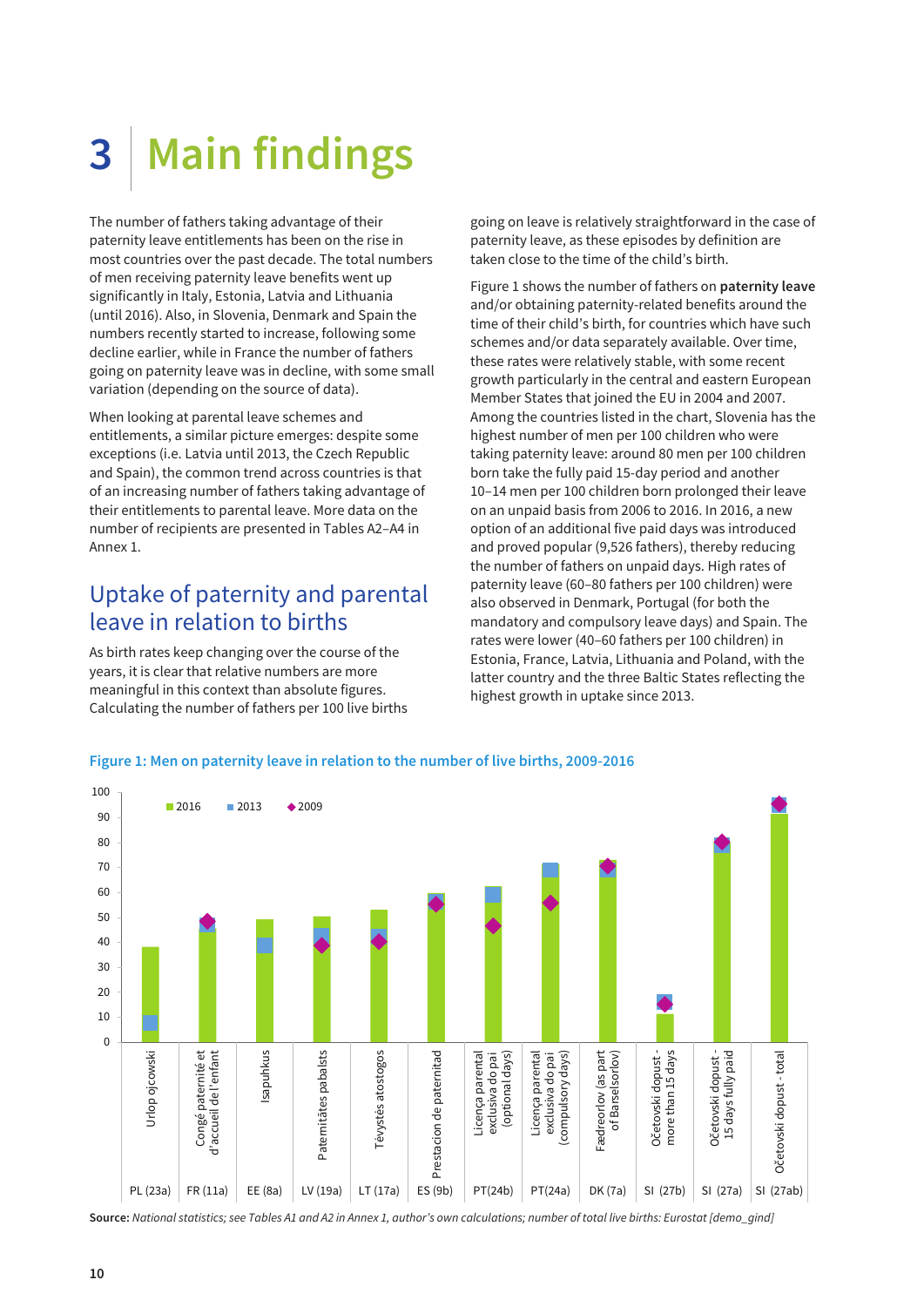Less straightforward to interpret and compare across countries are the figures regarding the uptake of **parental leave** by fathers in relation to the number of children, especially in those cases where the available statistics are based on parents drawing benefits. Besides the question of eligibility and which fathers can be captured in the data, parental leave typically stretches over a longer period of time within which it can be taken, i.e. it can be taken in blocks, which can result in double and triple counting. The incidence of fathers taking the leave is again determined by the rules of the leave or benefit system. In some countries, episodes of benefit drawing can be counted for each and every single day taken, whereas in others there are minimum or maximum periods that one parent must or can take when receiving the benefit. In addition, some countries do not have statistics on paternity and parental leave periods separately available, leading to an overestimation of the incidence vis-à-vis countries with separate statistics for parental leave as, usually, the incidence of fathers taking paternity days off as compared to parental leave is higher, and due to fragmentation, some double counting is likely.

Following all these reservations, Table 3 below depicts the number of men receiving parental benefits within a year after the birth in relation to the number of live births within the same year. The reader is advised to read the data in conjunction with Table 1 and Table A1 in Annex 1.

The data show a predominance of very low and medium–low uptake of parental leave by fathers for different parts of leave and drawing periods, including in particular, but not exclusively, the central and eastern European Member States. The Nordic countries are at the other end of the scale, with wide-ranging eligibility criteria and well-paid schemes which partially combine parental and paternity leave periods and allow for the fragmented use of the leave – for example, to cite an extreme case, for every child born in Sweden in a certain year, more than three parental leave benefits are paid out to Swedish fathers.

Countries which showed considerable growth in the proportion of fathers per child taking parental leave were **Germany** (21% of children born in 2008 versus 34% of children born in 2014 were cared for by their fathers on parental leave while receiving Elterngeld), **Portugal** (from 10% in 2009 to 34% in 2016 of fathers sharing the initial parental leave with mothers) and **Estonia** (also up from 8% in 2008 to 20% in 2017).

In **Latvia**, on the other hand, the number of fathers receiving parental benefit (Vecāku pabalsts – 19b) has dropped significantly, especially in the years of financial crisis, and by 2017 had not returned to the levels of 2008. Since 2008, frequent changes to the parental benefit legislation were made, essentially reducing its amount in the context of austerity measures. Also, in 2009, it was decided that the unemployed could only have one benefit, reducing the number of unemployed fathers who had hitherto received parental benefits.

| <b>Country</b>         | <b>Type of leave</b>                                                         | 2008 | 2009              | 2010           | 2011           | 2012           | 2013           | 2014           | 2015           | 2016           | 2017 |
|------------------------|------------------------------------------------------------------------------|------|-------------------|----------------|----------------|----------------|----------------|----------------|----------------|----------------|------|
| <b>Very low</b>        |                                                                              |      |                   |                |                |                |                |                |                |                |      |
| Croatia (13a)          | Rodiljni dopust (maternal leave<br>- days shared with father)                |      |                   | 0.3            | 0.3            | 0.3            | 0.4            | 0.4            | 0.5            | 0.4            |      |
| Spain (9b)             | Prestaciones por maternidad                                                  | 1.1  | 1.2               | 1.2            | 1.2            | 1.1            | 1.2            | 1.2            | 1.2            | 1.4            | 1.3  |
| Slovakia (28a)         | Davka materské (maternity<br>benefit)                                        |      |                   |                |                | $\mathbf{0}$   | $\mathbf{1}$   | $\mathbf{1}$   | 3              | 5              |      |
| Romania (25c)          | Child-rearing indemnity - as<br>second beneficiary                           |      |                   |                |                |                | 0.5            | 2.8            | 1.3            |                |      |
| Hungary (14d)          | GYET (childrearing support)                                                  |      |                   |                |                |                | $\overline{4}$ | $\overline{4}$ | $\overline{4}$ | $\overline{3}$ | 3    |
| Czech Republic<br>(5b) | Rodičovský příspěvek (parental<br>allowance)                                 | 5.3  | 5.1               | 4.6            | 5.3            | 4.9            | 4.9            | 4.6            | 4.7            | 4.6            | 4.5  |
| Croatia (13b)          | Roditeljski dopust (parental<br>leave after the child reaches six<br>months) |      |                   | $\overline{2}$ | $\overline{2}$ | $\overline{2}$ | 5              | 5              | 5              | 5              |      |
|                        |                                                                              |      | <b>Medium low</b> |                |                |                |                |                |                |                |      |
| Italy $(16c)$          | Congedo parentale                                                            |      |                   |                |                | 6              | $\overline{7}$ | $\overline{7}$ | 9              | 11             |      |
| Portugal (23e)         | Social parental leave benefit                                                |      | 4.0               | 7.0            | 6.8            | 7.6            | 8.0            | 7.7            | 7.7            | $\overline{7}$ |      |
| Slovakia (28b)         | Rodičovský príspevok (parental<br>allowance)                                 |      | 6                 | $\overline{7}$ | 8              | 9              | 10             | 10             | 10             | 10             | 11   |
| Bulgaria (3b)          | Childcare leave up to two years<br>of age                                    | 3    | 6                 | 8              | 9              | 10             | 9              | 10             | 11             | 11             |      |

**Table 3: Number of men on parental leave/or number of benefits received by men on parental leave per 100 live births, 2008 – 2017**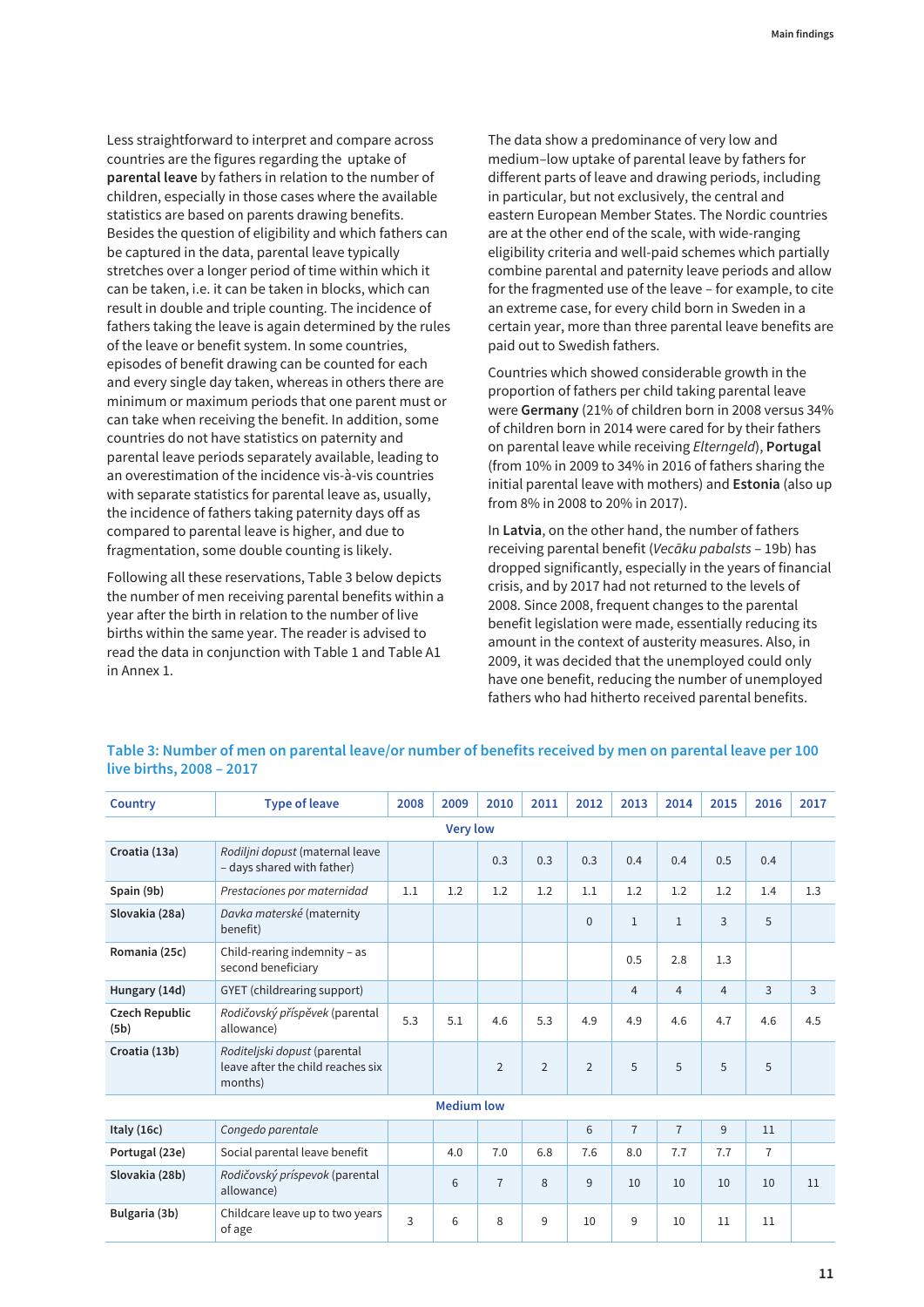| <b>Country</b>   | <b>Type of leave</b>                                                                                                   | 2008 | 2009              | 2010 | 2011 | 2012 | 2013 | 2014 | 2015 | 2016 | 2017 |
|------------------|------------------------------------------------------------------------------------------------------------------------|------|-------------------|------|------|------|------|------|------|------|------|
|                  |                                                                                                                        |      | <b>Medium low</b> |      |      |      |      |      |      |      |      |
| Latvia (19b)     | Vecāku pabalsts                                                                                                        | 55   | 60                | 33   | 13   | 8    | 8    | 12   | 24   | 34   | 36   |
| Belgium (2b)     | Ouderschapsverlof met<br>uitkeringen                                                                                   |      | 9                 | 11   | 11   | 11   | 12   | 13   | 14   | 15   | 16   |
| Romania (25b)    | Child-rearing indemnity -<br>as main beneficiary                                                                       |      |                   |      | 13   | 17   | 15   | 14   | 13   |      |      |
| Austria (1a)     | Kinderbetreuungsgeld<br>(all fathers obtaining it for at<br>least two months)                                          | 10   | 12                | 13   | 14   | 15   | 15   | 15   |      |      |      |
| Estonia (8b)     | Parental benefit (total of all<br>types of benefit)                                                                    | 8    | 14                | 15   | 14   | 14   | 15   | 17   | 18   | 19   | 20   |
| Luxembourg (18b) | Congé parentale                                                                                                        | 15   | 16                | 17   | 17   | 16   | 17   | 17   | 18   | 18   |      |
|                  |                                                                                                                        |      | <b>Medium</b>     |      |      |      |      |      |      |      |      |
| Lithuania (17b)  | Vaiko priežiūros atostogos                                                                                             |      | 10                | 11   | 10   | 10   | 13   | 21   | 26   | 28   | 32   |
| Portugal (24c)   | Men who shared initial<br>parental leave of 120/150 days<br>with mothers*                                              |      | 9                 | 19   | 21   | 23   | 24   | 25   | 28   | 30   |      |
| Germany (6a)     | Elterngeld                                                                                                             | 21   | 24                | 25   | 27   | 29   | 32   | 34   |      |      |      |
| Poland (23ab)    | Urlop ojcowski and urlop<br>rodzicielski                                                                               |      |                   |      |      | 43   | 41   | 42   |      |      |      |
| Denmark (7b)     | Forældreorlov (as part of<br>Barselsorlov)                                                                             | 26   | 30                | 31   | 32   | 32   | 44   | 46   | 45   | 49   |      |
| Norway (22b)     | Foreldrepenger                                                                                                         | 60   | 61                | 62   | 65   | 68   | 69   | 68   | 70   |      |      |
| <b>High</b>      |                                                                                                                        |      |                   |      |      |      |      |      |      |      |      |
| Portugal (24cde) | Benefit for initial parental<br>leave, benefit for extended<br>parental leave and benefit for<br>social parental leave |      | 44                | 74   | 80   | 80   | 81   | 79   | 84   | 88   | 87   |
| Denmark (7ab)    | Barselsorlov, total                                                                                                    | 87   | 93                | 94   | 98   | 96   | 98   | 102  | 99   | 106  |      |
| Finland (10ab)   | All parental allowances                                                                                                | 91   | 90                | 92   | 98   | 102  | 103  | 103  | 118  | 117  |      |
| Sweden (26a)     | Föräldrapenning (parental<br>benefit)                                                                                  | 264  | 262               | 270  | 286  | 294  | 300  | 300  | 309  | 314  | 336  |

**Note:** Numbers above 100% are mainly due to double and triple counting of periods of benefits. The code for the type of leave is shown in parentheses after the country name.

**Source:** Unless otherwise indicated, national sources, as per Table A1. \*Portugal source: CITE (2017). Number of men on parental and/or paternity leave in relation to the number of live births within each year obtained via Eurostat [demo\_gind]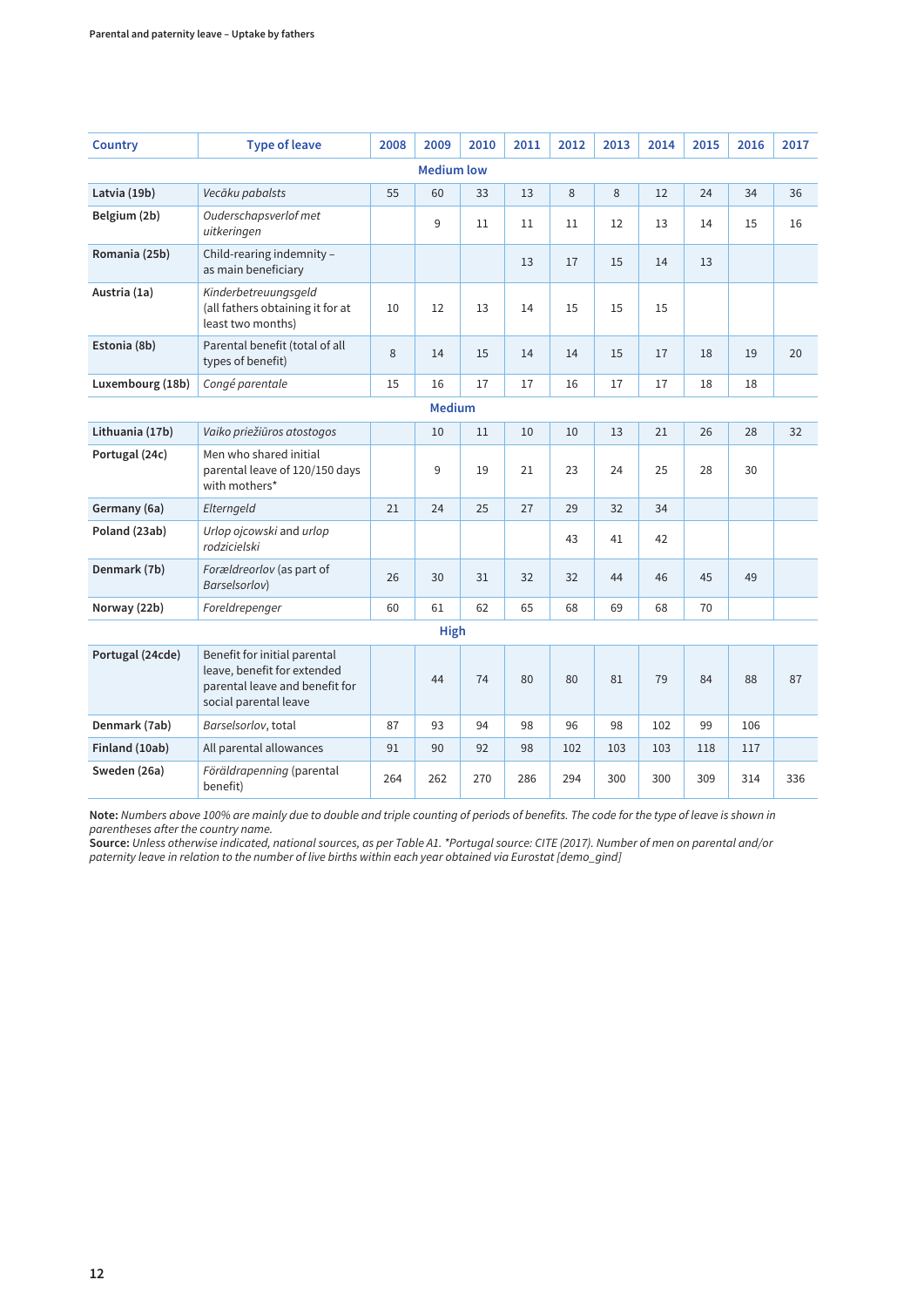## <span id="page-18-0"></span>Proportion of men among parents receiving parental benefits

Another indicator of 'uptake'– which could be obtained from most countries – is the share of men among all recipients of parental leave allowances. These shares are now depicted below in two separate figures for better readability. Figure 2 summarises countries with shares exceeding 10%, while Figure 3 combines countries in which fathers make up less than 10% of all recipients of some kind of parental leave or childcare allowance.

Starting from relatively low levels (below or around 10%) in 2005, growth was particularly high in **Portugal**, where the proportion of men sharing the 'initial parental leave' went from hardly any to about 30% in 2016. Growth of the share was also high in **Lithuania** and **Italy**, reaching between 17% and 22% at the end of the period which can be observed with the available data. **Estonia** and **Slovakia** similarly recorded considerable growth of the share of fathers taking parental leave benefits – yet both still remain below 10%. In Estonia, the high growth of the share was interrupted and slowed down between 2009 and 2012,

50

which was probably linked to the suspension of the publicly financed scheme in the context of the economic crisis, although employers could still pay the benefit on a voluntary basis. In **Finland**, there was considerable growth in the share of fathers taking parental allowance, from around 30% at the beginning of the millennium up to 40% in 2016.

The importance of being clear about what the data contain and how they were generated is evident in the case of **Austria**. The official social security statistics, as published annually by Statistics Austria, provide a 'snapshot' of the number of recipients of parental leave allowance (Kinderbetreuungsgeld – 1c) in December of each year. According to these figures, the share of fathers remained consistently low at around 4%. However, other data paint a different picture. Riesenfelder and Danzer (2017), using a cohort approach, followed up on the actual uptake after the whole period of entitlement had expired. Their figures suggest a considerable upward trend of the share of fathers on parental leave – increasing to 14.5% for all fathers (1a) and 18.2% for fathers of babies born in 2014 who were 'predominantly employed' (1b) before their leave entitlement. This example shows that data on uptake might be underestimated if they refer only to the status quo at a certain point in time, especially if the





**Note:** See description of the leave/benefits and sources in Table A1 in Annex 1. **Source:** Network of Eurofound Correspondents (2018)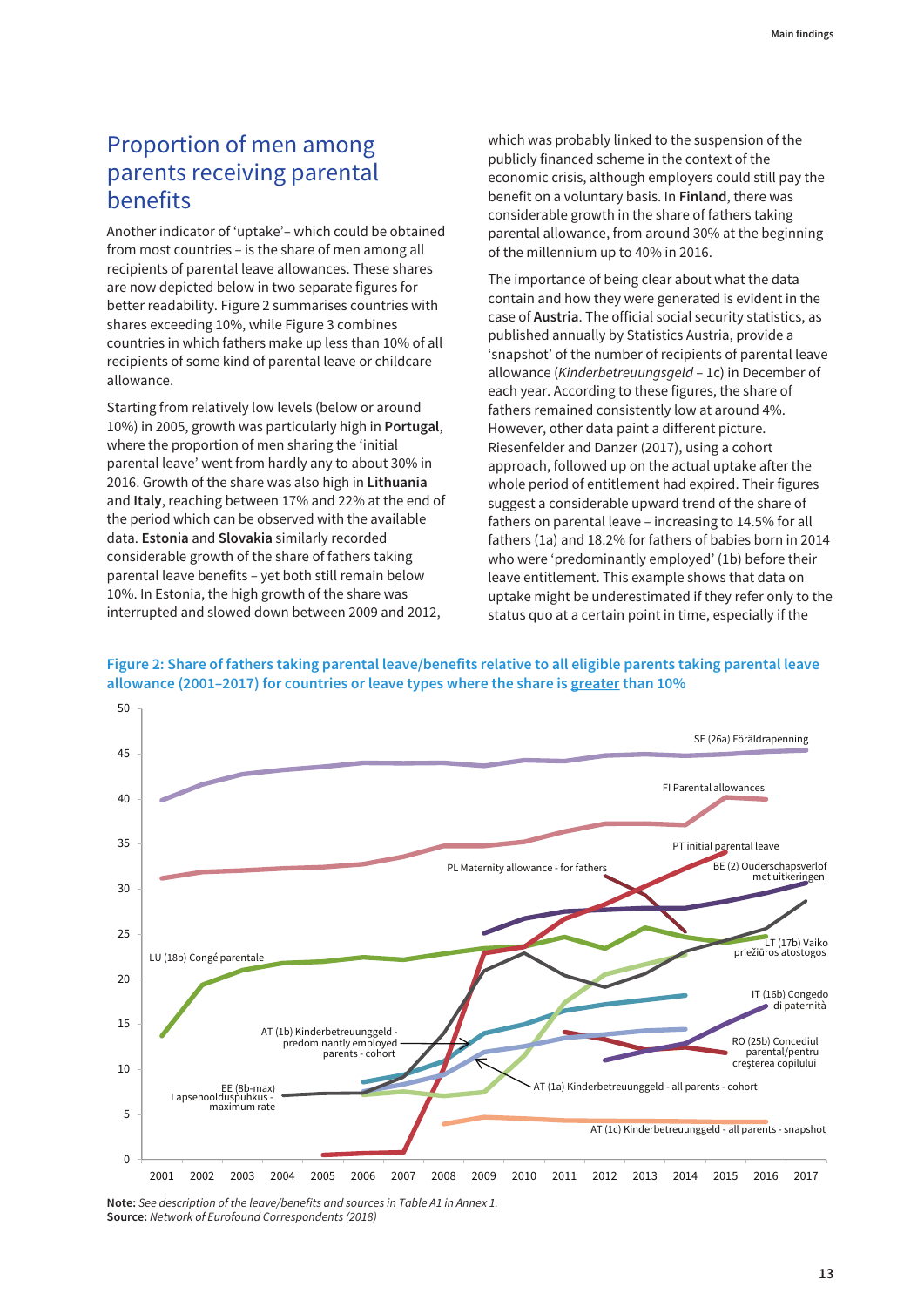

<span id="page-19-0"></span>

**Source:** Network of Eurofound Correspondents (2018); see description of the leave/benefits and sources in Table A1 in Annex 1

timing of the fathers' leave is not equally distributed over the whole year.

Smaller upward trends, yet departing from already higher initial levels of fathers' shares, were observed in **Belgium**, **Luxembourg** and **Sweden**.

A more 'modest' growth of the share of fathers in parental leave was recorded in **Hungary** (for the GYET benefit), **Spain** (prestacion por maternidad), **Bulgaria** (for the leave after the child is one year old), **Poland** (parental leave) and **Slovakia** (parental allowance). Fathers' shares also remained relatively stable 'overall' in **Bulgaria** (for the shared leave after the child is six months old), and **Croatia** (for the maternal leave days which can be shared with the father) and the **Czech Republic** (rodičovský příspěvek). Declining shares, on the other hand, were found in **Hungary** (for the GYES benefit), **Poland** (the maternity leave benefit for fathers) and **Romania** (for men being the main beneficiary of child-rearing indemnity).

### Propensity of fathers to take leave

What is the current state of fathers' participation in parental and paternity leave and how has it developed? Combining information from both indicators – the share of fathers in relation to births and the share of fathers among parents – it can be concluded that progress has been made in some countries in terms of increasing fathers' participation (Austria, Estonia for higher rates of benefits, Finland, Germany, Lithuania, Italy, Portugal), or in maintaining higher levels (Sweden, Belgium, Luxembourg). But it also shows that a good number of countries with available data have low levels of fathers' participation in family leave (Bulgaria, Czech Republic, Croatia, Hungary and Romania), despite some partial growth (Estonia for lower benefit rates, or Slovakia).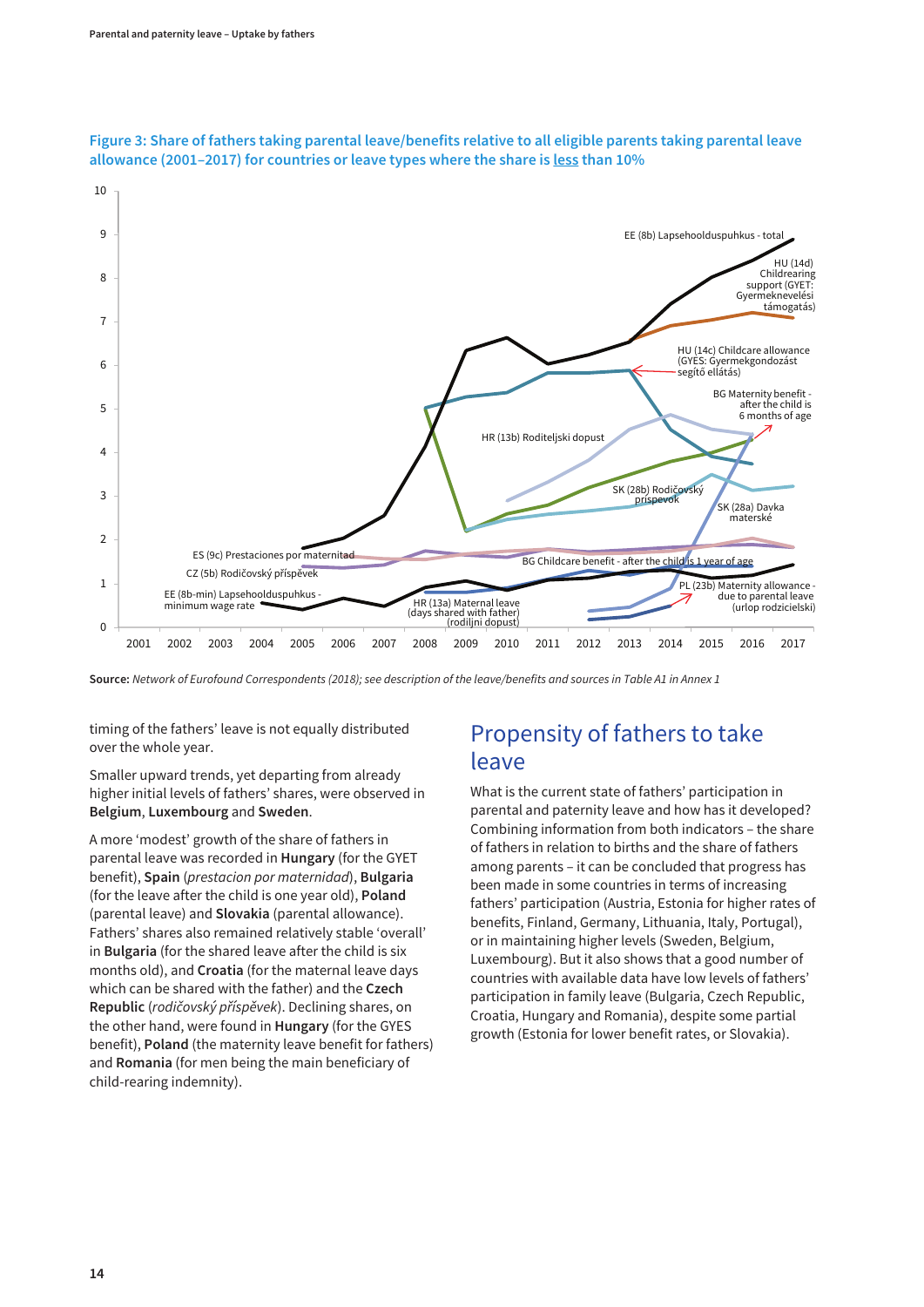#### **Differentiated figures**

For countries where more differentiated figures (different parts of the leave or different benefit entitlements) were available, it is clear that not all countries can be 'lumped together'. Fathers' participation is greater among predominantly employed<sup>2</sup> fathers in **Austria** (than for those that are unemployed  $3$ ) and the share of Austrian fathers is also highest (30%) in the shortest and income-related leave option but lowest (10%) in the longest flat-rate variant of the leave. A similar picture emerges in **Estonia**, where the share of men who took parental leave benefit at the maximum rate rose significantly <sup>4</sup> from 7% in 2004 to 29% in 2017, while the share of men obtaining lower benefits ('in the rate of the parental benefit or in the rate of monthly minimum wages') remained extremely low at less than 2%. **Portuguese** uptake of fathers' exclusive paternity leave days was higher for the compulsory than for the voluntary days, and uptake by Portuguese fathers receiving social parental benefit continues to be  $low<sup>5</sup>$ 

Taking all types of parental allowances available to Portuguese fathers together (i.e. including the 'extended' leave), the share of fathers in relation to all births remained relatively stable between 2009 and 2017, despite considerable growth in the initial shared parental leave.

In **Slovakia**, the share of men taking maternity benefit (davka materske) instead of the mother, or after she finished drawing her benefit, has increased from 0.3% to 4.4%, while the share of fathers taking parental benefit (rodičovský príspevok) has remained low at around 3%. In both cases, fathers can take the benefit provided the mother is not taking care of the child at the same time. One explanation for the increase is that replacement rates for the income-related maternity benefits have recently been increased, from 60% in 2011 to 75% in 2017 (Eurofound, 2017c). At the same time, media campaigns promoting the uptake were run in 2015 and 2016.

#### **Countries without data over time**

In **Cyprus**, according to data from the Labour Relations Department of the Ministry of Labour, Welfare and Social Insurance, 934 people (89% women and 11% men) registered their parental leave with the social security services between 2003 and 2011.

In **Greece**, there is no database in which the uptake of paternity or parental leave by fathers is systematically gathered. The most recent source available is the Labour Inspectorate's Annual Report 2013, presented in KETHI (2016), on the use of parental leave in a sample of private sector enterprises (see Table 4 overleaf). While the share of men absent from work due to childcare or

#### **Sweden: Progress from mapping the incidence to measures for 'sharing equally'**

The figures on the father's uptake presented in the section above merely refer to the incidence. For example, a father taking just one day of leave would also be counted as 'participating' and sharing the family leave entitlement. Data on the actual duration of the leave were scantily available and could not be obtained for the majority of Member States (see section on duration below and Table A5 in Annex 1).

In Sweden, the policy debate has progressed beyond the mere counting of the number of fathers on parental leave and now focuses more on increasing the number of couples who share their family entitlements equally. 'Equal sharing' in this context means that couples share the total amount of family leave days – between 40 and 60. For babies born in 2013, Swedish statistics show that only 14% of families have 'shared equally'. Sharing equally is most common in families where either parent works in a job that 'requires special theoretical competence' (in that case, 28% of families share equally), or when the woman has a managerial position (23%). In contrast, families where the man works in a managerial position tend to 'share equally' in only 10% of the cases.

Source: Swedish National contribution, based on Försäkringskassan.

**2** Fathers with more than 183 days of employment (excluding minimal employment, i.e. employment below the social security threshold) within 365 days in a time slot ending six months before the child's birth (for mothers) or six months before the start of the drawing period of the childcare benefit (for fathers).

**<sup>3</sup>** More detailed figures are available (in German) in Riesenfelder (2017) and an overview is provided in Riesenfelder and Danzer (2017).

**<sup>4</sup>** It should be stressed, however, that this group only concerns a minority of all parents on parental leave: in 2017 there were 1,255 parents in this group and among them 360 men.

**<sup>5</sup>** Workers not covered by the Portuguese social security system, including civil servants, are not eligible for the paid paternity leave days. For this reason, the proportion of fathers per 100 live births taking the obligatory paternity leave days is less than 100%. Read more about the development of family leave in Portugal in Cunha et al (2017).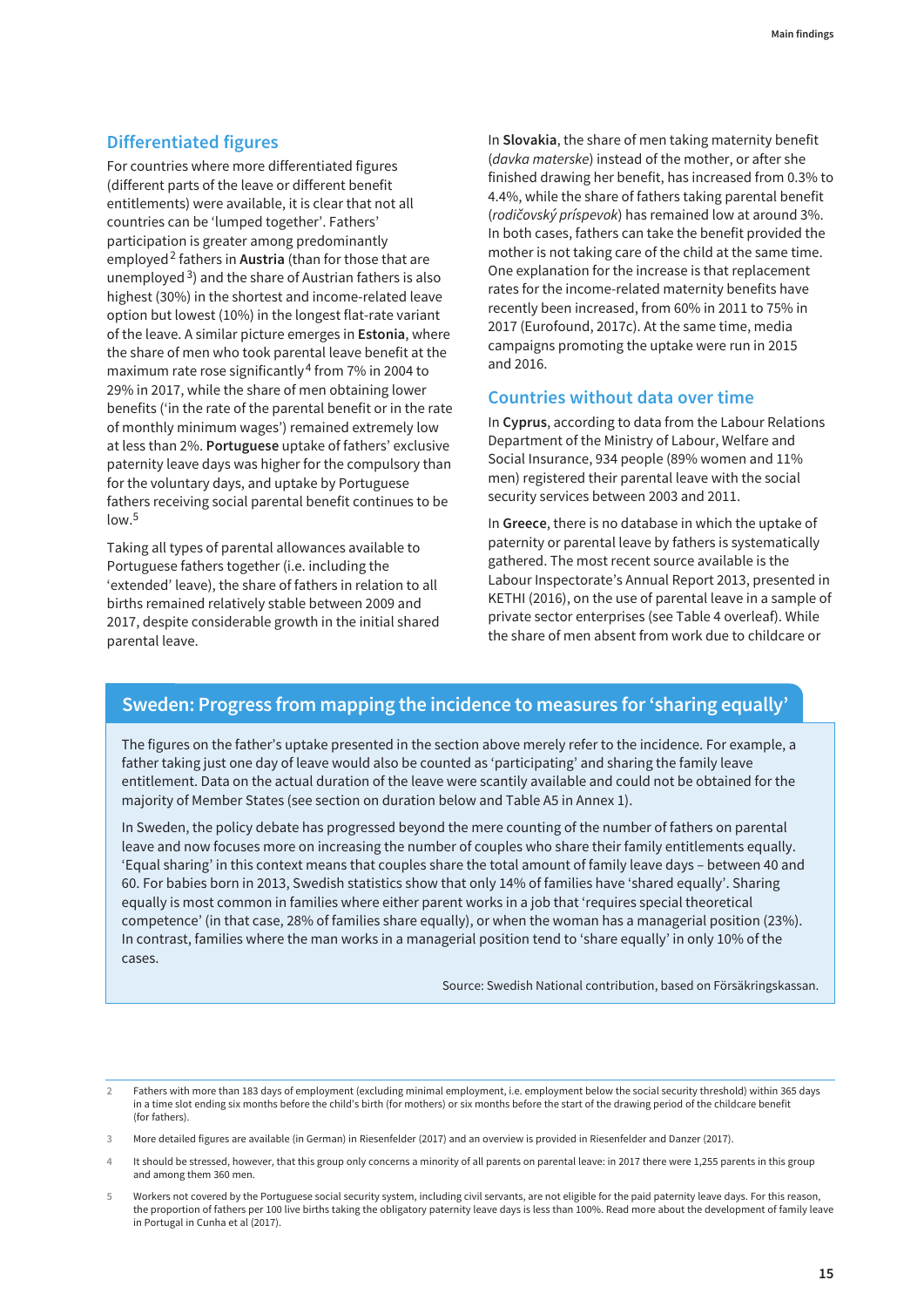|                                            |                  | Men            | Women            |           |  |  |
|--------------------------------------------|------------------|----------------|------------------|-----------|--|--|
|                                            | <b>Full-time</b> | Part-time      | <b>Full-time</b> | Part-time |  |  |
| Childcare leave                            | 118              | 61             | 3,337            | 1,621     |  |  |
| Parental leave                             | 12               | $\mathbf 0$    | 1,136            | 291       |  |  |
| Children's school attendance licence       | 2,215            | 267            | 8,061            | 1,660     |  |  |
| Sick leave for dependent family members    | 107              | $\overline{4}$ | 653              | 222       |  |  |
| Reduced working day for child's disability | 63               | 10             | 103              | 3         |  |  |
| Single parent's leave                      | 44               |                | 154              | 132       |  |  |
| Total                                      | 2,599            | 343            | 13,444           | 3,829     |  |  |

#### **Table 4: Use of parental leave in a sample of Greek private sector enterprises**

**Source:** KETHI (2016) Greek Labour Inspectorate, Annual Report 2013.

parental leave is extremely low, it is higher for other family-related leave, such as sick leave for dependent family members, or reduced working days for caring for a disabled child.

In **Ireland**, where paid paternity leave was only introduced at the end of 2016, no data for the full year are yet available; however, 29,702 Irish fathers took the paternity benefit (payment for employed and selfemployed people who are on paternity leave from work) between January and November 2017.

In the **United Kingdom**, 218,500 fathers received statutory paternity leave pay from 2016 to 2017, an increase of about 2% from the previous year. Data on the uptake of the new entitlement to statutory shared parental pay are not yet available.

#### **Duration**

Besides the incidence of men going on parental or paternity leave, another and even more important indicator for fathers' uptake is its duration or length: how much time fathers spend on paternity or parental leave with their children. In this regard, the authors have obtained statistics only from a very limited set of countries (see Table A5 in Annex 1).

Looking at those average days, three points are worth highlighting.

First, the average duration is determined by the provisions of each national leave scheme in place, and therefore varies considerably across countries. In **Germany**, men spent on average 92 days on parental leave with their children. In **Slovakia**, the small number of men who took maternity benefit spent 196 days on it. In **Denmark**, fathers spent around 30 days on barselsorloven, and in **Sweden**, fathers of babies born in 2013 spent on average 69 days on parental leave.

In **Finland**, in 2016, fathers took 21 days (out of the maximum of 54) of the paternity allowance period, spending on average 15 days at home with the mother after the birth and 26 days after the maternity and parental leave had ended. In **France**, the majority of the fathers that took paternity leave (95%) took the full amount of 11 days (or more). Around half of them took the leave immediately after the child's birth, the rest later, but only 7% took the leave after the end of the maternity leave period.

Second, mothers continue to spend a much longer time on parental leave than fathers: four times longer in Germany and Sweden and 10 times longer in Denmark.

Third, the average duration has been very stable over time in countries with available data.

Other interesting data on duration show that in **Germany** the youngest and oldest fathers (few in number) have the longest average durations of parental leave (8 months, when they are younger than 20 years old, 4.7 months when they are between 20 and 25 and 3.8 months when they are older than 45), while those 'in prime age' (between 30 and 40) spend on average just 2.9 months. In **Denmark**, there is a clear connection between the duration of the leave taken and the father's level of education. Fathers with the highest level of education (five years or more of higher education) spent on average 48 days on leave in 2015 – up from 26 days in 2003. Those with three to four years of higher education spent 40 days on average in 2015 (up from 24), while those with 'no education' or 'upper secondary' education spent only around half of the time: 20–23 days on average in 2015, up from 17 days in 2003. In **Sweden**, data from Försäkringskassan for children born in 2013 also showed considerable differences regarding the duration among occupations: male workers with higher education took on average 100 days of parental leave, while the duration was lowest for workers in agriculture (48 days).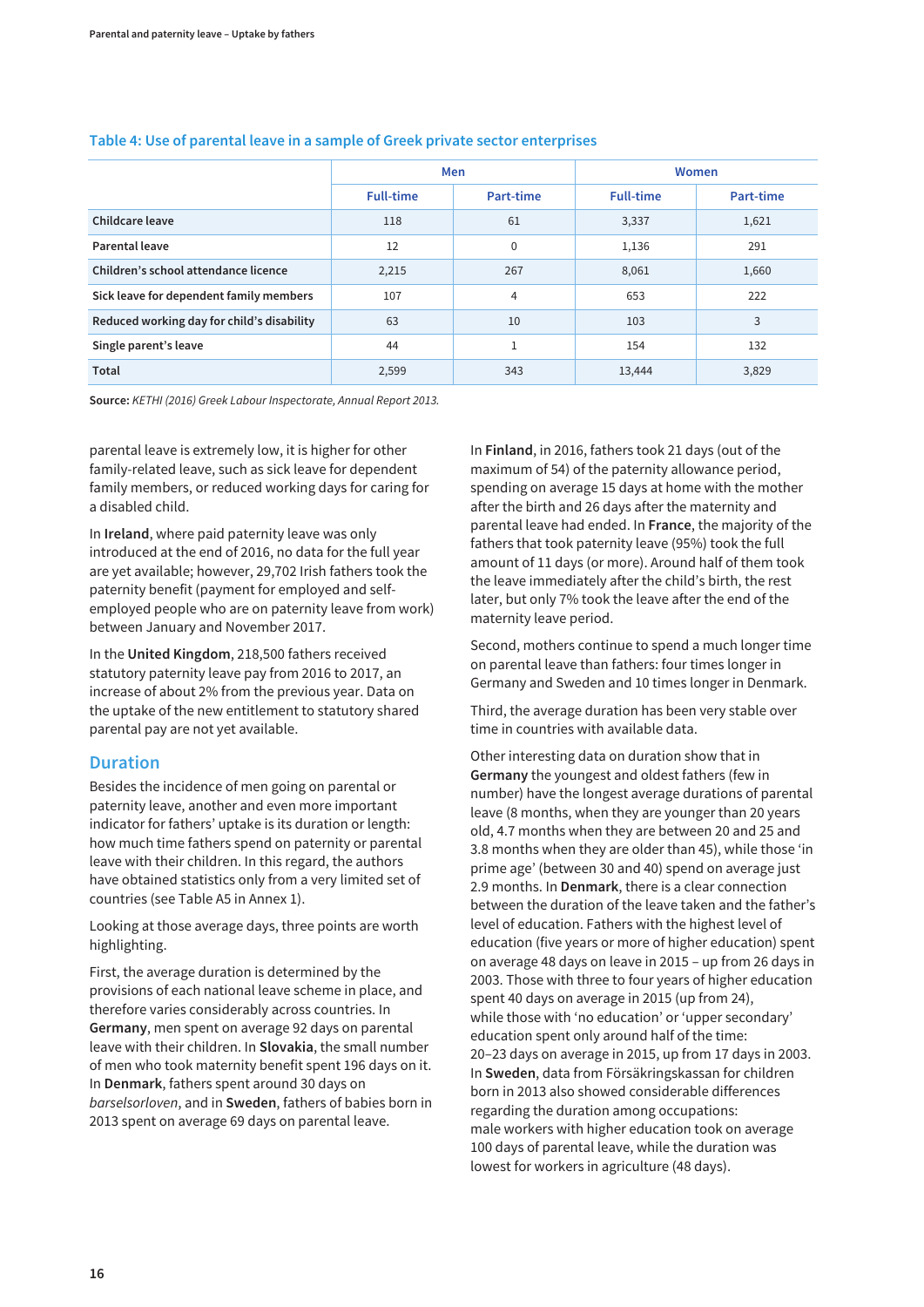## <span id="page-22-0"></span>**4 Recent research on fathers' uptake of paternity and parental leave**

The national experts from the Network of Eurofound Correspondents were asked to provide relevant and recent research (2014–2017) on the uptake of paternity/parental leave by fathers.

Statistical research on the development of fathers' participation in leave and evaluation studies on policy measures was the most prevalent theme in the supplementary research, available in around half of the countries. A few countries conduct more regular research on family leave, such as the Italian Observatory on Family Support Measures (Osservatorio Sulle Prestazioni a sostegno della famiglia) and the Portuguese Observatory of Families and Family Policies (Observatório das Famílias e das Políticas de Família).

In other countries, government ministries or social security funds have – sometimes repeatedly – commissioned evaluation studies to examine the status quo of family leave, its uptake and the effects of past reforms, often with a view to informing future reforms of family leave. Examples include: the Austrian Wiedereinstiegsmonitoring (Monitoring of re-entries) (Riesenfelder, 2017; Riesenfelder and Danzer, 2017); the German Elterngeld Monitor (Parental Leave Benefit Monitor) which was conducted in 2012 by the German Institute for Economic Research (DIW, 2011, 2012); the Estonian study by Praxis on parental leave ahead of envisaged reforms (Biin et al, 2013); the recent Finnish research on family polices in the past two decades, based on detailed administrative data regarding 'about 573,566 families' with children (Saarikallio-Torp and Haataja, 2016); and a study (unpublished) commissioned by the Cypriot Ministry of Labour, Welfare and Social Insurance, estimating the expected impacts ahead of the introduction of paid paternity leave.

Various gender equality bodies/institutes or departments or women's organisations, which also address family leave-related research in their reports, represent other useful sources. Examples are studies by the Belgian Vrouwenraad (2016), the Belgian Institute for Gender Equality (2011), the Danish Minister for Ligestilling (2018), Gender Equality Monitoring for the Estonian Ministry of Social Affairs (2016) and the Croatian Gender Equality Ombudsperson's regular reports (various years). In such reports, equality-related themes, such as the division of care responsibilities by gender and career interruptions, were prevalent research questions.

Opinions about what defines care role models were examined in several countries, with Spain and Croatia conceptualising 'fatherhood' and 'masculinity' (Barbeta-Viñas and Cano, 2017; Jugovic, 2016; Maskalan, 2016). Some countries specifically examined the questions fathers ask when contemplating leave choices. In Belgium and France, reports were based on online surveys among fathers. In Finland (Lammi-Taskula et al, 2017) and Norway (Kitterød et al, 2017), the reasons why fathers do not take leave were studied. Childcare was further explored in the Czech Republic (Paloncyová et al, 2014), Lithuania (Šarlauskas and Telešienė, 2014) and Spain (Borràs et al, 2018).

In Table 5, these themes are arranged in similar categories as those above, by the relative level of participation. The table shows that countries with an already higher rate of fathers' participation tend to focus their research more on statistics and policy evaluation studies and on themes around the 'equal sharing' of childcare. Countries with hitherto very low father participation rates tended to research traditional beliefs on gender roles, with the most recent research including questions on attitudes towards fathers' participation.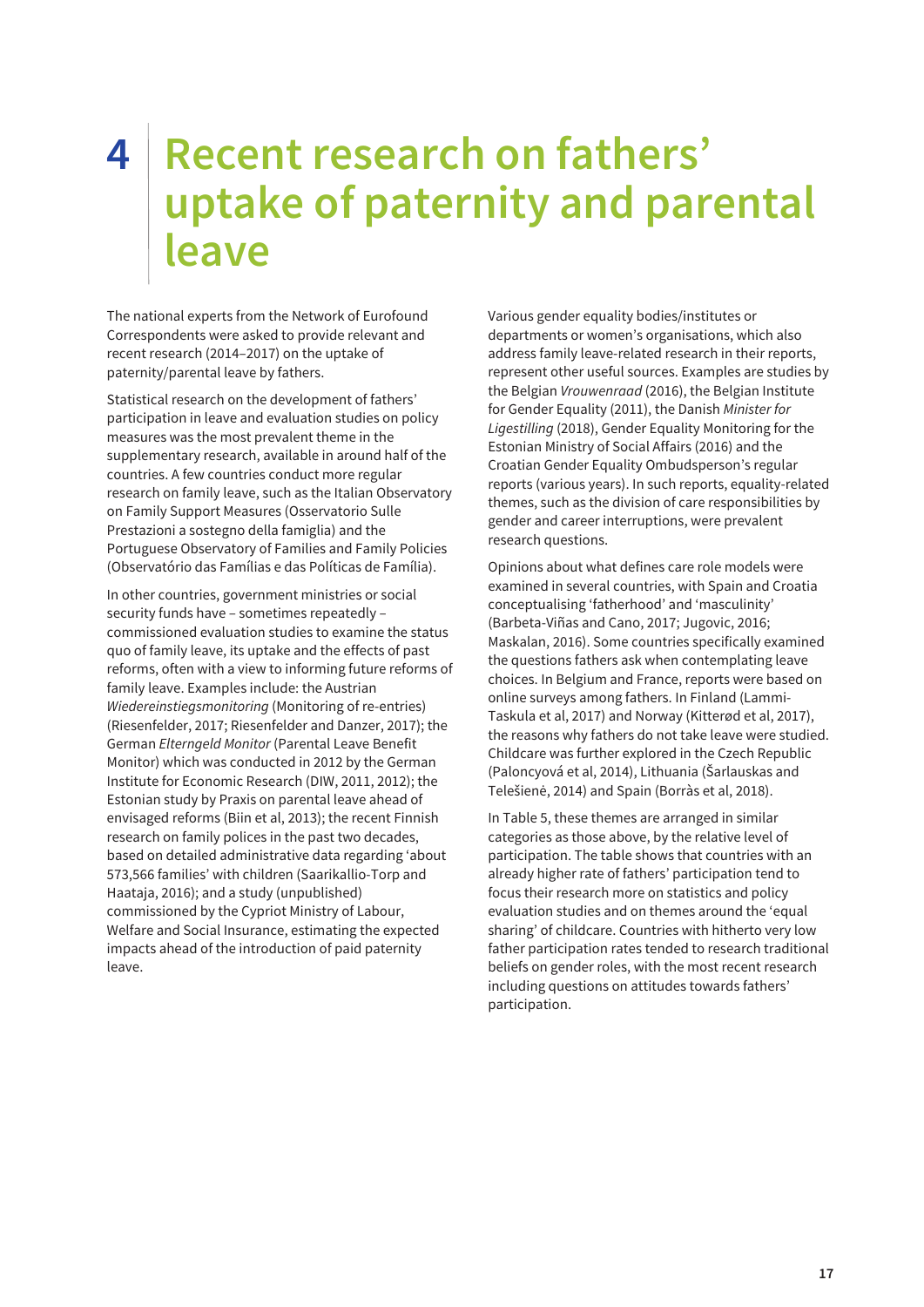|                                                                                                                 |                                                                                                                                                                                | <b>Participation rates of father</b>                                                                                                                                                                                                    |                                                                                                                                                                                                                 |
|-----------------------------------------------------------------------------------------------------------------|--------------------------------------------------------------------------------------------------------------------------------------------------------------------------------|-----------------------------------------------------------------------------------------------------------------------------------------------------------------------------------------------------------------------------------------|-----------------------------------------------------------------------------------------------------------------------------------------------------------------------------------------------------------------|
| <b>Research strand</b>                                                                                          | <b>High</b>                                                                                                                                                                    | <b>Medium</b>                                                                                                                                                                                                                           | Low                                                                                                                                                                                                             |
| <b>Statistics and</b><br>evaluation studies on<br>participation by<br>fathers                                   | Belgium: RVA/ONEM (2012);<br>Vrouwenraad (2016)<br>Denmark: Andersen (2016)<br>Finland: Saarikallio-Torp and<br>Haataja (2016)<br>Norway: Hamre (2017)                         | Austria: Riesenfelder and Danzer<br>(2017) Riesenfelder (2017)<br>Germany: Institut für Demoskopie<br>Allensbach (2018); BMBFSJ (2017);<br>DIW (2012)<br>Italy - INPS (2017)<br>Portugal: Wall and Leitão (2017);<br>Cunha et al (2017) | Slovakia: Eurofound (2017c)<br>Estonia: Biin et al (2013)<br>Spain: Meil et al (2017)                                                                                                                           |
| <b>Equal sharing</b>                                                                                            | Denmark: Minister of Gender<br>Equality (2018)<br>France: Périvier (2017)<br>Portugal: Perista et al (2016); Cunha<br>et al (2017)<br>Sweden: Ministry of Employment<br>(2014) | Austria: BMASK (2018)<br>Luxembourg: Zhelyazkova (2013)                                                                                                                                                                                 |                                                                                                                                                                                                                 |
| <b>Traditional beliefs</b><br>about gender<br>roles/opinions and<br>attitudes towards<br>fathers' participation | Norway: Schou (2017)<br>Portugal: Cunha et al (2017)                                                                                                                           |                                                                                                                                                                                                                                         | Croatia: Jugovic (2016); Maskalan<br>(2016)<br>Czech Republic: Kuchařová and<br>Peychlová (2016)<br>Spain: Barbeta-Viñas, and Cano<br>(2017)<br>Hungary: Bencsik and Juhász (2012)<br>Slovenia: Hrženjak (2016) |
| Involvement in<br>childcare                                                                                     |                                                                                                                                                                                | Lithuania: Šarlauskas and Telešienė<br>(2014)                                                                                                                                                                                           | Czech Republic: Paloncyová et al<br>(2014)<br>Spain: Borràs et al (2018)                                                                                                                                        |
| Why fathers choose<br>not to take parental<br>leave                                                             | Belgium: VIVA-SVV (2016)<br>Portugal: Cunha et al (2017)<br>Norway: Kitterød et al (2017)<br>Finland: Saarikallio-Torp and<br>Haataja (2016)                                   | Luxembourg: Zhelyazkova (2013)                                                                                                                                                                                                          |                                                                                                                                                                                                                 |

#### **Table 5: Overview of recent research on fathers' uptake of parental and paternity leave in the EU28 and Norway, 2018**

**Note:** No additional research available for Bulgaria, Malta, Greece, Latvia, Poland or Romania. **Source:** Network of Eurofound Correspondents (2018)

### Reasons why fathers take or forego their entitlements

The question as to why fathers take or forego their entitlements is a multifaceted one and singling out specific factors would not do justice to the complexity of the issue.

Contextual factors, in particular societal attitudes towards the role of fathers in relation to childcare, may already exert an impact on what kind of family leave arrangements are in place, how they have been designed and made available to fathers, how rigorously their uptake is supported within the business sphere and how strongly they are already adopted by fathers – thereby generating sufficient critical mass for new fathers to participate in childcare. Whether men take up their leave entitlements and how equally they share childcare and the distribution of paid and unpaid work

with their partners are decisions for both the household and the individual. The joint income of both partners and the opportunity costs in terms of foregone wage increases and career advancements are probably one of the most important 'objective' or tangible determinants of such a decision. Yet, in the context of persistent gender pay gaps and the influence of stereotypical gender roles, the household choice still tends to reinforce the status quo of the traditional model of male chief earner–female care provider.

Beyond the household level, other individual and jobspecific factors may play a role in influencing the decision for men to partake of leave entitlements – such as age, education, the sector or occupation and company size; additional factors could include the place where people live and work, job prospects in the area and the type and accessibility of childcare facilities (Eurofound, 2019, forthcoming). Ultimately, job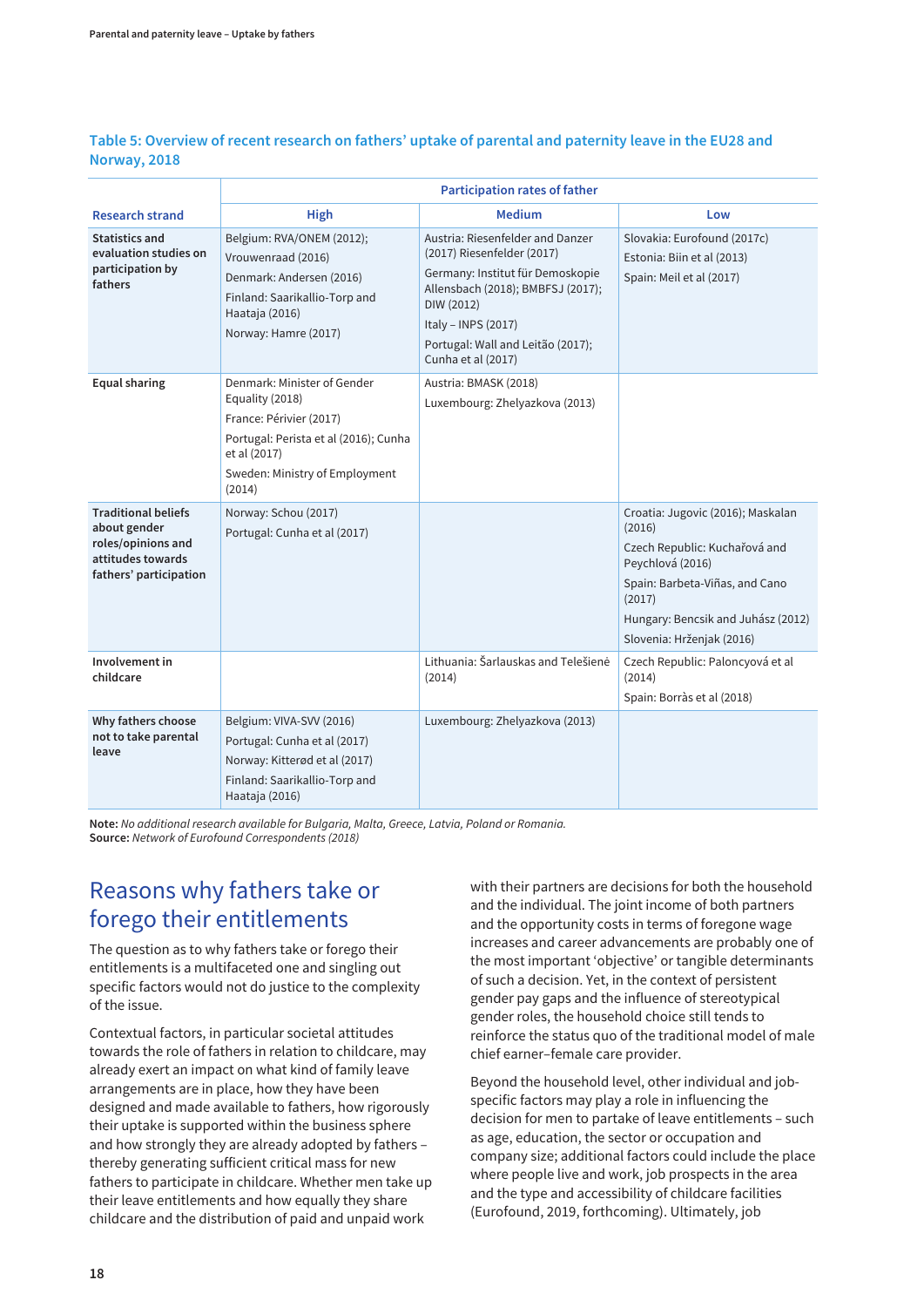<span id="page-24-0"></span>security, as reflected in the type of employment contract held by the father, but also the actual or perceived level of support from the employer, can strongly influence the decision to take leave. In the sections below, the authors present recent statistics and research evidence from studies across Europe to illustrate this.

## Obstacles and supporting factors

Looking into the most recent national research findings and statistics from the past five years, as reported by Eurofound's Network of Correspondents, the following main obstacles and supporting factors to taking leave were identified in various countries:

- The design and features of the leave: notably the level of compensation rates, but also the extent to which leave can be taken on a flexible basis.
- The perceived low support of the company and onerous administrative requirements to obtain benefits.
- **•** Fathers' lack of eligibility to go on family-related leave and receive compensation.

#### **Income and job security**

Several studies have pointed to income-related considerations as key factors in the decision for fathers to partake or not in parental leave.

A recent survey in the **Czech Republic** (Kuchařov and Peychlová, 2016), asking parents what types of parental leave fathers would take, found concerns about fathers' salary and employment security to be key. This is also mirrored by a qualitative study of **Norwegian** fathers which found job/income and career-related risks as major hindrances to fathers taking their whole entitlement (Kitterød et al, 2017). A **Finnish** (Salmi and Närvi, 2017) survey of fathers in relation to part-time family leave showed that 59% of respondents abstained from taking the leave mainly due to financial considerations, while only 3% of respondents said that uncertainty in the work situation was a hindrance. And in **Belgium**, where the share of fathers going on parental leave has risen recently, a survey of 2,399 men entitled to parental leave showed that over half (54%) did not take it due to financial reasons. This was particularly relevant for fathers and families with low incomes (VIVA-SVV, 2016).

In **Germany**, where parental leave benefit is linked to income, workers with higher incomes take Elterngeld more often than those with a low income. Prior to enactment of the new law, there was lively debate regarding the social aspects of the parental leave scheme, where there were already indications that uptake by fathers seemed to be greatest in families with higher incomes. Parental leave as a research issue has lost momentum since the introduction of the new ElterngeldPlus scheme, which has been broadly backed

by the Social Democrats, the Greens and the Left. As of 2018, debates on ElterngeldPlus in Parliament show that there is also support from both the Christian Democrat and Christian Social unions. Households with a high net income are still overrepresented among parents obtaining the benefit: 51% of parents with ElterngeldPlus have more than €3,000 per month at their disposal, as compared to 47% of all families with children younger than six years old. According to a survey of parents by the Institut für Demoskopie Allensbach (2018), loss of income and the fear of experiencing disadvantages at work remain obstacles for sharing more equally (and thereby taking advantage of the Partnerschaftsbonus).

In the **United Kingdom**, where the shared parental leave benefit is a flat rate and relatively low (equivalent to less than a quarter of men's median full-time weekly earnings), the low level of the benefits has been cited as a major hindrance for fathers to take their shared parental leave entitlements (see UK Parliament, 2017). According to a company survey by XPertHR, employers who top up the shared parental leave pay are twice as likely to receive shared parental leave requests as those who offer just the statutory rate (Carty, 2016). The study finds that one employer in four either enhances shared parental pay above the statutory minimum or plans to over the coming year, but over double this number currently offer enhanced maternity pay.

Zhelyazkova (2013) studied the decisions of fathers in **Luxembourg** to go on parental leave, based on an opportunity-cost approach, in which such costs are calculated in terms of income foregone minus the benefit obtained. She found that fathers with the lowest opportunity costs in terms of direct earnings foregone were more likely to go on leave than those whose costs were between €1,500 and €2,000. For those with higher costs, there was no significant difference – only those with very high opportunity costs had a significantly lower likelihood of taking up the leave. She also looked into 'indirect' opportunity costs in terms of foregone pay increases or missed promotion opportunities and found that fathers who had recently received higher pay were more likely to take leave than fathers with very modest pay increases, indicating that security of employment influences the decision to take leave.

The situation is different in **Hungary**, where fathers appeared to take on the childcare role only exceptionally and out of financial necessity. Bencsik and Juhász (2012) conducted qualitative and quantitative research into the social perceptions and attitudes towards fathers who are on GYES or GYED. In the qualitative phase of the research, in-depth interviews were carried out with seven couples where the father took paternity leave. They found that paternity leave by fathers was usually chosen for financial reasons. Most of the couples reported that in their environment their decision was seen as strange. Takács (2017) also found that there were financial reasons behind the fathers'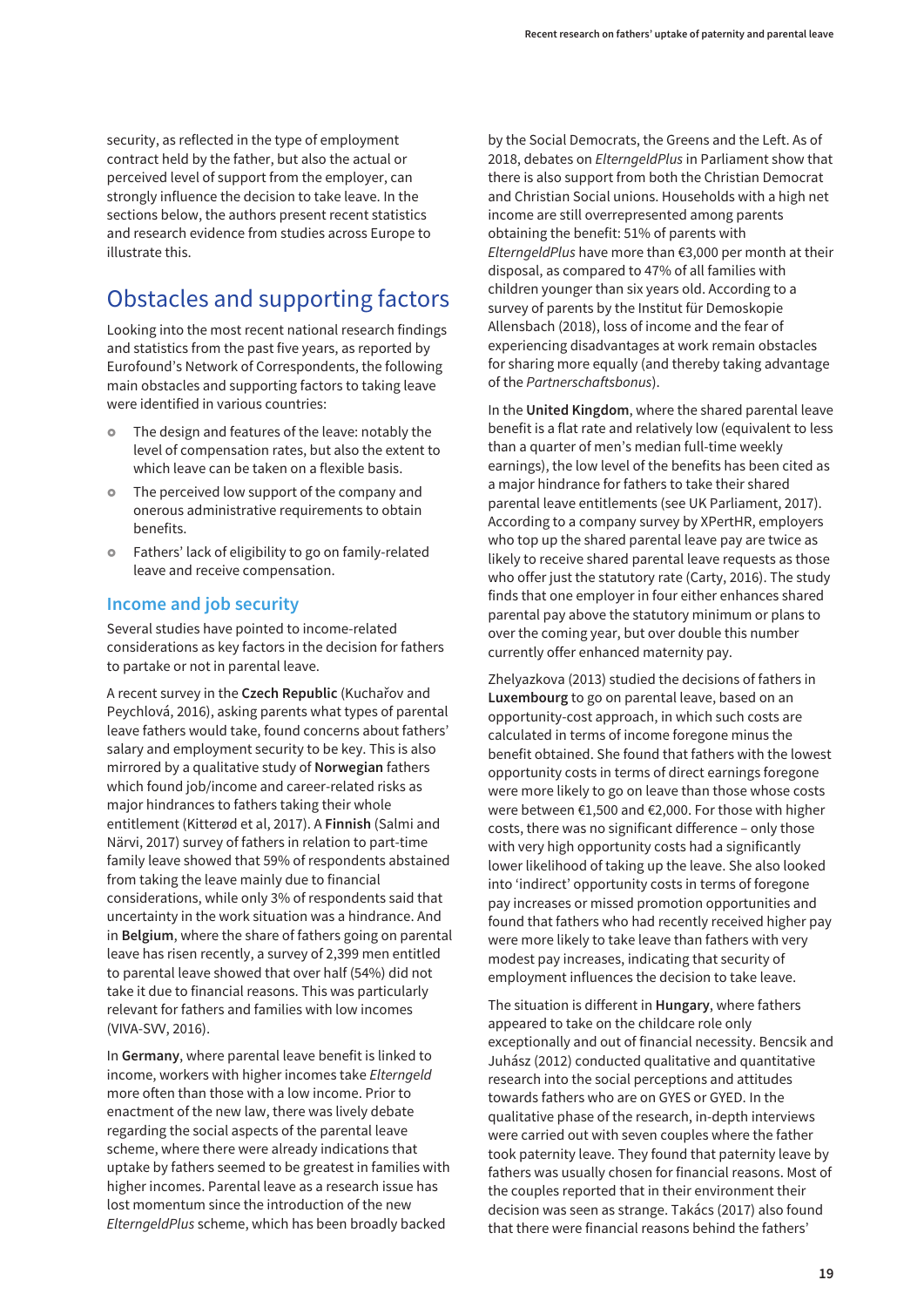decision to take paternity leave, and that couples usually chose this option when the mother's salary was higher than the father's. Most of these fathers took paternity leave for less than a year, only two of them were 'full-time fathers' and none of them had a paid job during the paternity leave.

#### **Design of the leave: flexibility aspects**

How the leave is designed is another factor that could influence uptake. In a recent **Czech** survey, which investigated parents' preferences prior to the introduction of the new 'motivational parental leave', while two-thirds of respondents said that they would definitely take it, more than half of the interested respondents said that they would prefer a flexible uptake in terms of individual days – to help the mother 'in case of need' (Kuchařová and Peychlová, 2016). According to **Irish** research, there is a company-specific dimension to it. A company survey by employer organisation IBEC (2017) showed that large companies were more likely to allow their employees to take parental leave entitlements in a fragmented way: 70% out of a total of 373 employers responding allowed employees to fragment their leave, with 46% of this number allowing the leave to be taken on a daily basis and 43% on a weekly basis. Companies with over 500 employees were more likely to agree to fragmentation (100%) than smaller companies with less than 50 employees (54%), and foreign-owned firms were more likely to agree to it (83%) than Irish-owned firms (61%).

#### **Company support**

In **Estonia**, results from the Gender Equality Monitor in 2013 and 2016 showed basically similar results. Roughly a third of respondents stated that in their workplace it was difficult for fathers to stay on parental leave for at least one month or longer. However, men, compared to women, felt more confident about this issue (Estonian Ministry of Social Affairs, 2014, 2016). The second Equality Report from **Germany** points out that fathers often have to justify longer periods of leave for infant care and have difficulties convincing employers why these are necessary (BMBFSJ, 2017). In a **Portuguese** qualitative study of men on parental leave, interviewees reported not only that their superiors and even social security misinformed them about their rights, but also that employers lacked understanding of their decision to share leave and of their motivation for staying at home with the baby. The men interviewed felt they were seen as transgressors for not putting their work and career interests ahead of family interests, questioning the image of the good worker. There were even some workers who suffered reprisals such as a cut in salary or dismissal (Cunha et al, 2017).

In the **United Kingdom**, where shared parental leave has only recently been introduced, there is evidence from surveys to show that people think their employers would not approve of the leave: a survey of 1,010

working parents by the NGO Working Families (2015) found that nearly half (45%) of fathers in their annual Modern Families Index in 2015 felt their employer would not approve of them availing of shared parental leave. At the same time, more respondents agreed than disagreed that being allowed to take shared parental leave would boost their commitment to their employer. Similarly, the Fawcett Society found that 35% of fathers in employment with children under the age of 18 believe that fathers who take time off to care for children are not supported by their employers (Fawcett Society, 2016). **Slovenian** research (Hrženjak, 2016) suggests that employers' expectations of their male employees could be one reason for the fathers' low uptake of parental leave, but in a wider context this reflects attitudes in society and the absence of a positive image of the father carrying out more family responsibilities.

However, there are also recent counter-examples highlighted by the research. A case-study-based research of **Austrian** companies showed growing acceptance and 'snowball effects', with increasing numbers of male employees taking their parental leave or part-time entitlements, once a few others had started to take theirs, with senior managers in particular acting as role models.

As soon as the first fellow takes parental leave, the second one says, 'Well, if he can do it, I can do it too'. [...] Six years ago, there was this guy who set the ball rolling. The others then started grappling with the issue, which led to men taking parental leave as well as women.

> (Interview with the management of a small company – BMASK 2018, p. 28)

And the research also showed that within the surveyed companies, short-term parental leave (more than long-term) was becoming the new norm and was perceived as being 'more and more cool'.

Salmi and Närvi's (2017) online survey of part-time leave among 1,239 **Finnish** men showed that 'difficulty in addressing the employer' or 'the employer objected' were among the least frequently quoted obstacles.

#### **Legal entitlement to the leave**

While many fathers can take paid paternity or parental leave, still not all do, due to a lack of legal entitlement to it. This is a hindrance, particularly in countries where it is not an individual entitlement but connected to the mothers' entitlement, or where the entitlement is linked to certain eligibility criteria, such as a minimum number of contributions to social security schemes, or to the employment status of the father.

In **Portugal**, for instance, there is a legal obstacle to the father taking 'initial parental leave', related to the mother's position in the job market. If she is not eligible for the initial parental leave, whether on account of being inactive or for any other reason, the father loses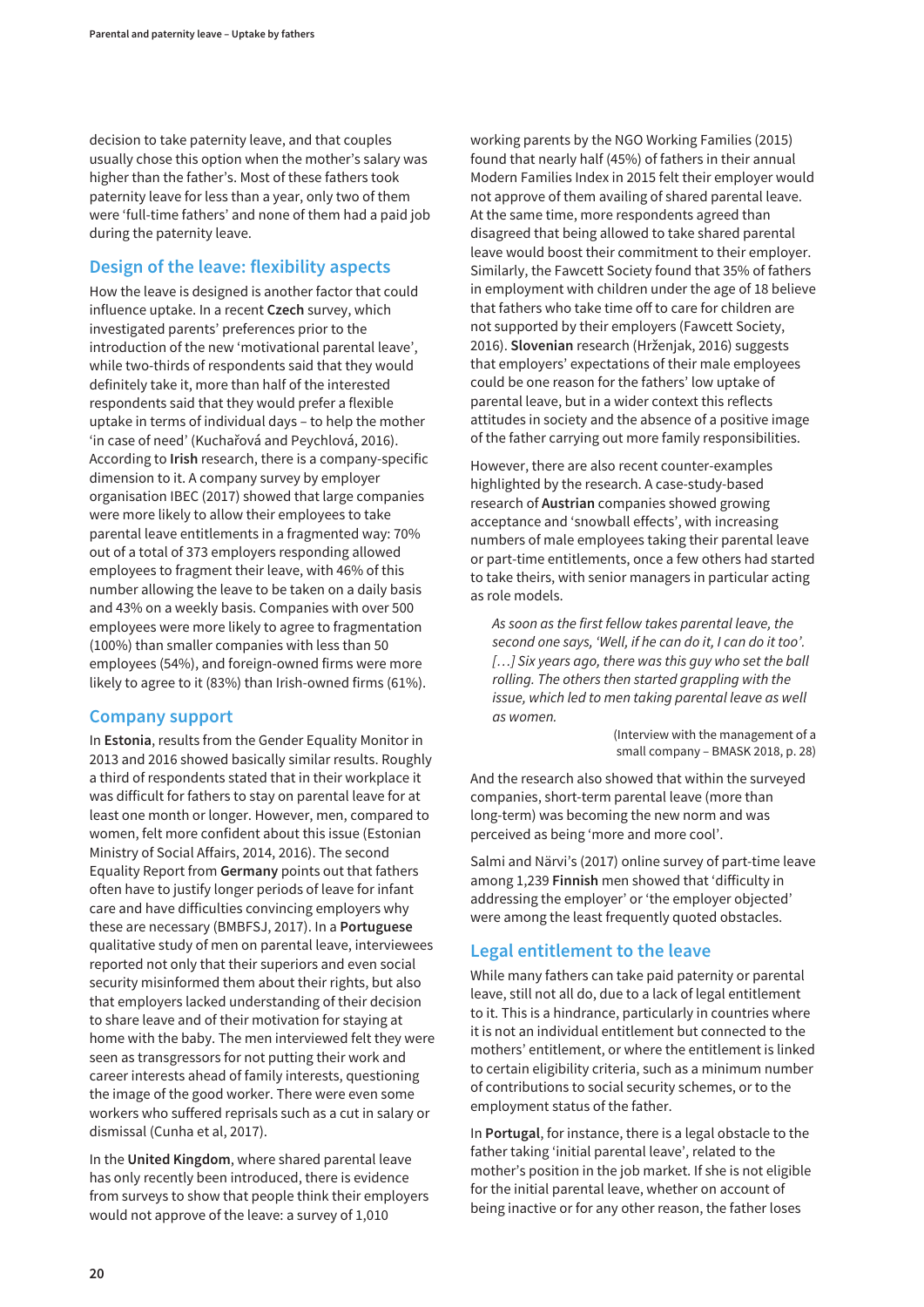<span id="page-26-0"></span>the right to it even if he is working, and is only entitled to the father's exclusive initial parental leave. This explains why just 71% of Portuguese fathers of newborn babies take the mandatory paternity leave days. Similarly, in the **United Kingdom**, analysis by the Trades Union Congress (TUC, 2015) showed that the strict eligibility rules constitute a barrier, with 40% of working fathers with a child aged under one not qualifying for shared parental leave because their partner is not in paid work (fathers are only entitled to shared parental leave if the mother of their child is entitled to maternity leave). In **Norway**, around 13% of fathers were found to be ineligible for the father's quota (Kitterød et al, 2017). More information on eligibility can be found in Table A1 in Annex 1.

#### **Administrative requirements**

Another obstacle seems to be the administrative requirements linked to obtaining benefits, which in some countries were perceived as too demanding for parents or for companies.

According to a survey of 972 parents in **Germany** who were recipients of ElterngeldPlus – the more flexible variant which can be combined with work – the vast majority of the respondents find the application procedure difficult, with slightly more men than women finding it difficult. Only 25% of mothers and 20% of fathers said that they found it easy to complete the application form (Deutscher Bundestag, 2018). In **Norway**, Kitterød et al (2017) reported that other problems associated with the non-uptake of leave were related to the administration within NAV (the Norwegian Labour and Welfare Administration), including complicated application forms and the lack of information and competence among NAV employees. Norman and Fagan (2017) found that applying for shared parental leave in the **United Kingdom** is also a complex process, as illustrated by the government's 66-page technical guide, representing a hindrance for companies who are actively trying to promote shared parental leave.

## Individual and job-related factors

The obstacles and supporting factors discussed above are those which can potentially – to a greater or lesser extent – be influenced by policymakers. The available data and research, however, also point to some individual and job-related factors that influence uptake and these are described in this section.

#### **Age**

Male recipients of parental or paternity leave benefits are most often found in the 30–40 age bracket in those countries for which data were obtained: in the **Czech Republic**, fathers on parental leave were 'getting older', as reflected by a shift in prevalence from the 30–34 age group to the 35–39 age group between 2004 and 2015.

In **Finland**, most fathers on parental or paternity leave are in the 30–34 age group. In **Italy**, more than half of fathers on leave are between 34 and 44 years old. In **Germany**, 35% of fathers on parental leave are aged between 30 and 35, and another 30% are aged between 35 and 40. These data are closely linked to the overall age distribution of fathers and do not reveal more about the influence of a father's age on his decision to take parental leave (unlike the French multivariate research – see next section).

#### **Occupation or employment status**

The employment status or occupation of the father is another factor to be investigated. Descriptive univariate statistics obtained show that, in **Austria**, fathers on parental leave are overrepresented among farmers, the self-employed and civil servants. In **Italy**, blue-collar workers make up a growing share (61% in 2016, up from 57% in 2012) of all private sector male recipients of parental leave beneficiaries, while the white-collar workers' share amounted to 33% in 2016 – indicating that overall the propensity of white-collar workers to take parental leave remains higher. In **Sweden**, the share of male parents who took fewer than five days of parental leave was found to be highest among agricultural workers (34%), managers (29%) and those performing work not requiring special vocational training (29%), while it was lowest among workers requiring a theoretical special competence (11%) and those whose work requires a short university education or equivalent (16%).

#### **Residence**

Residence might be another determinant of the likelihood that fathers take leave. Based on administrative statistics, the share of men among all parents who take leave varies considerably across regions, defined on a NUTS 2 basis. From countries with available data, it was relatively often (but not always) found to be higher in locations around capital cities, as was the case in **Austria**, the **Czech Republic** and **Bulgaria**. The share of **Swedish** fathers 'sharing equally' the number of days (i.e. 40–60) is among the highest in Stockholm. The picture is not so clear in **Germany**, where the share of fathers on parental leave in Berlin ranks only fifth among all regions, yet it is still in the upper tercile. In **Portugal**, the regional distribution of fathers taking out any kind of parental leave benefit is even, with the lowest share in Faro (42%) deviating not much from the highest in Aveiro, Braga and Leiria (47%), and Lisbon having a slightly lower share (43%). In **Spain**, the share of fathers taking out prestaciones por maternidad (parental leave) in Madrid was slightly lower than the national average.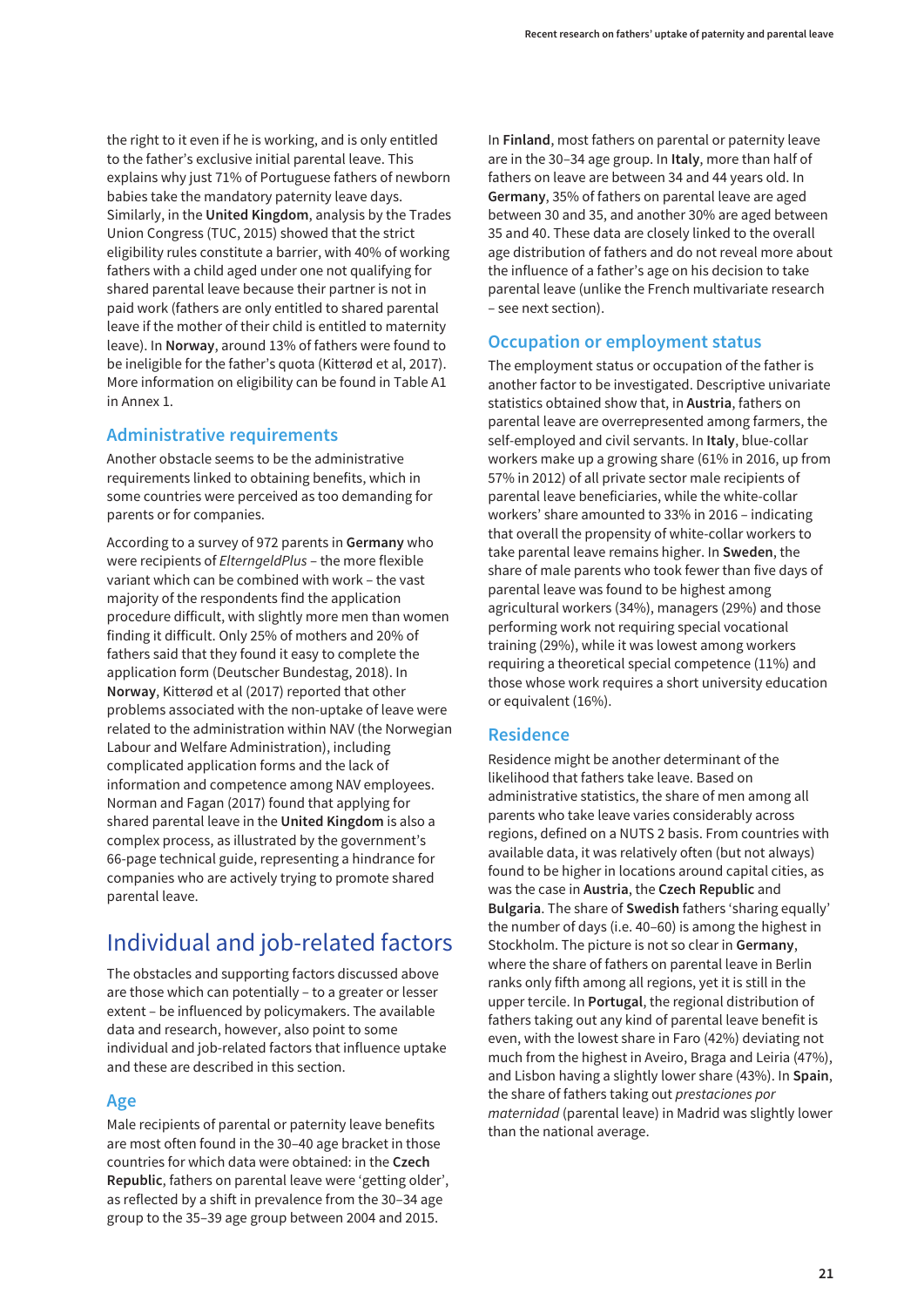## <span id="page-27-0"></span>Findings from multivariate studies

Beyond the findings reported above, some recent studies applied multivariate models to examine the factors determining the non-uptake of parental or paternity leave by fathers, and considered several determinants simultaneously.

According to a study based on **Finnish** register data (Saarikallio-Torp and Haataja, 2016), one-fifth of fathers do not take any parental leave. The probability of not taking any parental leave is especially high among lowincome workers and those with a low level of education, entrepreneurs and the unemployed. In contrast, highly educated, high-paid men working in the public sector in big organisations and/or in predominantly female sectors are more likely to take paternity leave. For **France**, recent multivariate research by the statistical service of the French Ministry of Social Affairs (DREES) found that 'older' fathers (35–40 years old), especially those older than 40, were less likely to take paternity leave upon the birth of their first child (Legendre and and Lhommeau, 2016). Also less likely to take leave were fathers with three or more children in the household, those regularly working more than 40 hours per week and those with a very low household income. Fathers on fixed-term term contracts in any sector

(48%) and self-employed workers<sup>6</sup> (32%) also had lower odds of availing of their entitlement. On the other hand, fathers working in the public sector were most likely to avail of their paternity leave entitlements (88%), followed by private sector employees with permanent contracts (80%).

In **Norway**, where fathers were entitled to a 'father's quota' of 10 weeks until mid-2018<sup>7</sup>, Kitterød et al (2017) studied those who were entitled to it but did not take it for the entire duration. They tended not to have a university degree, to have either a low or very high income, and to be fathers born abroad. Moreover, limited uptake of the father's quota is common among employees in sectors such as accommodation and food service activities, human health and social work activities, transport and storage and real estate, scientific, technical, administrative and support services. One key finding of this study was also that a father's non-uptake of the entire quota does not necessarily indicate his non-involvement in care for his children: some of the fathers using the full quota were not necessarily absent from work, but combined the benefit with flexible working while they were not the main childcarer. On the other hand, some fathers who did not avail of the full entitlement period might have been caring for the child during periods of unemployment or while on sick leave.

**7** This increased to 15 weeks as of 1 July 2018.

**<sup>6</sup>** In France, the ceiling for the payment is lower for the self-employed than that for private sector workers (€52.10 per day and €82.32 per day respectively in 2014), which may explain the low participation of the former.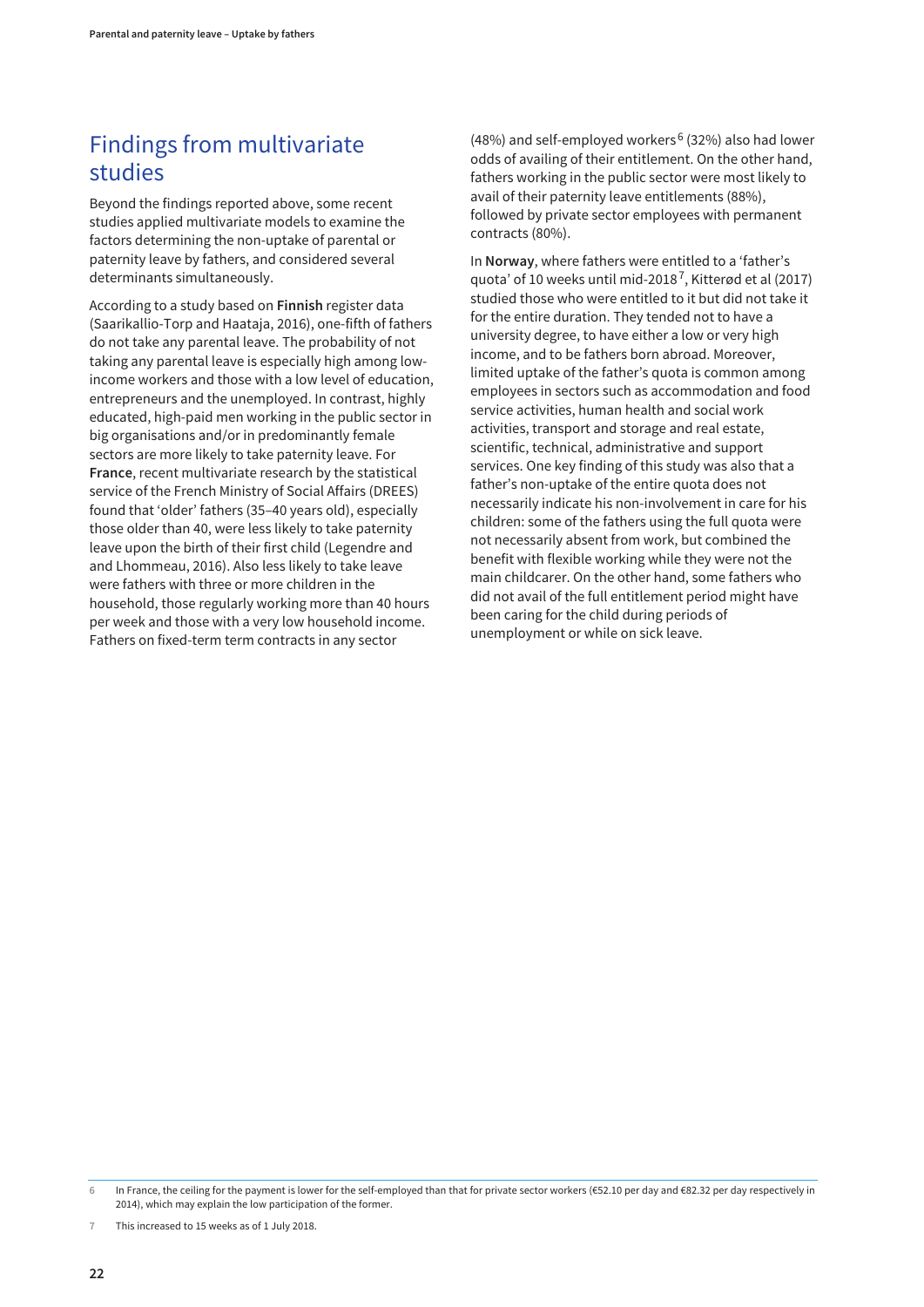# <span id="page-28-0"></span>**5 Summary and conclusions**

This report presents country-specific data on fathers' uptake of parental and paternity leave across Europe since the beginning of the millennium, insofar as they were available.

The data are heterogeneous and patchy, mainly due to the fact that the national leave systems are so different, but also in terms of how the data are captured and reported. Care has been taken to compare like with like as far as possible. It is also important to stress that the data obtained are better suited for within-country comparisons over time, whereas cross-country comparisons should only be made with the utmost caution and by consulting the background information provided in Table 1 and Table A1 in Annex 1, together with other country-specific information.

Against this background, it can be concluded that progress has been made in many Member States in increasing the number and share of fathers who are taking parental or paternity leave.

While paternity leave around the time of the child's birth is typically well paid – in the majority of cases without major loss of earnings – the periods are usually very short. Looking at these shorter and typically better-compensated periods of leave exclusively available for fathers, it can be concluded that the uptake is relatively high among eligible fathers in most Member States for which data were available. Progress in the number of men per 100 children who take such leave or benefits has been made since 2013 in the Baltic States and Poland in particular, and before that in Portugal and Slovenia.

However, with the exception of the initial family time typically taken around the time of the birth of the child, the data on parental leave suggest that this benefit is not yet fully exploited. Parental leave is typically less well compensated and in a number of Member States the right to parental leave remains a family right rather than an individual right. Moreover, some legal frameworks maintain the principle that the mother is the main beneficiary of leave policies rather than the mother and father together, effectively excluding a number of fathers from such leave.

Nevertheless, progress has been made in several countries on increasing the share of fathers taking parental leave (Austria, Estonia for higher rates of benefits, Finland, Germany, Italy, Lithuania, Portugal), or in maintaining already high levels (Belgium, Luxembourg, Sweden). But the research also shows that a good number of countries with available data remain at low levels of father participation (Bulgaria, Croatia, Czech Republic, Hungary, Romania), despite some partial growth (Estonia for those receiving lower amounts of compensation or Slovakia).

However, not all newborn children have eligible fathers who can take advantage of such entitlements, as such prerogatives may be linked to the mother's entitlement or the father's employment status. It should be noted that the European Institute for Gender Equality (EIGE) is currently working on assessing the eligibility of potential mothers and fathers for paid parental leave in the EU.

This report has brought together information on the incidence of fathers' participation in paternity and parental leave from national statistics in Europe, in the form of the number of men among parents or per 100 children. However, these measures fall short of indicating the actual extent of father participation, as they only record the 'incidence', meaning that in many countries fathers would already be counted as participating in the statistics if they had taken a few days off work.

On the other hand, data on the actual duration of the leave by gender were scarce, but where they were available they showed that fathers take much shorter periods of family leave than mothers, with little progress noted among those few countries able to provide such data. In the spirit of 'what cannot be measured cannot be managed', any efforts to improve the data collection on family leave across Europe are important prerequisites when the objective is to increase men's participation in family-related leave.

In this regard, the Swedish method of collecting data and monitoring the extent and development of 'equal sharing' of family leave days could be considered a good example for others.

Research conducted over the past five years or so has not shown any original or surprising findings. Maintaining an adequate level of household income remains a key concern of families and strongly influences the decision as to whether and to what extent men take leave or cut back on working time. In cases where mothers have well-paid jobs, fathers start off from relatively secure job positions, the compensation ratios for foregone pay are high, the parents are well educated, the administrative hurdles to obtain benefits are low and the companies and social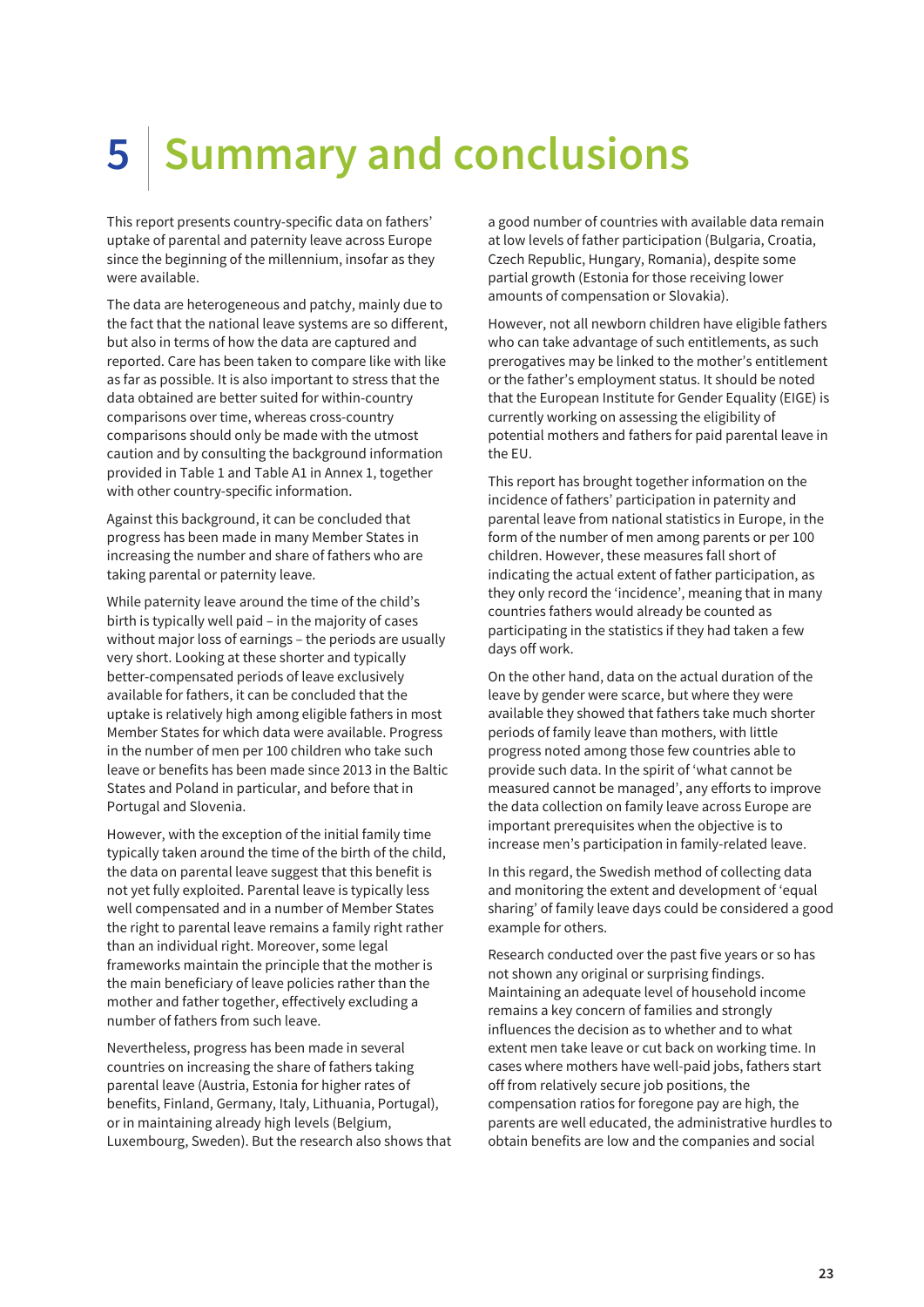environment are regarded as supportive, the likelihood that fathers participate to a greater extent in family-related leave and care has been found to be higher.

The role that companies and the social environment can play is also highlighted by recent research, with findings in several countries pointing to the perceived lack of employers' support as a hindrance in fathers' decisions to take more leave, while research in other countries shows how such support – notably with managers

acting as role models – can also greatly promote uptake. Whether men sharing family leave more equally with their partners becomes 'cool' and 'the new norm' in response to the lead taken by others, or whether men feel embarrassed if they have to engage in childcare work through necessity, are societal issues that cannot be solved solely by putting entitlements in place. What is needed is to arrive at a shared understanding of those involved at various levels – governments and social partners, employers and employed parents, fathers and mothers – in order to promote a more equal sharing among women and men.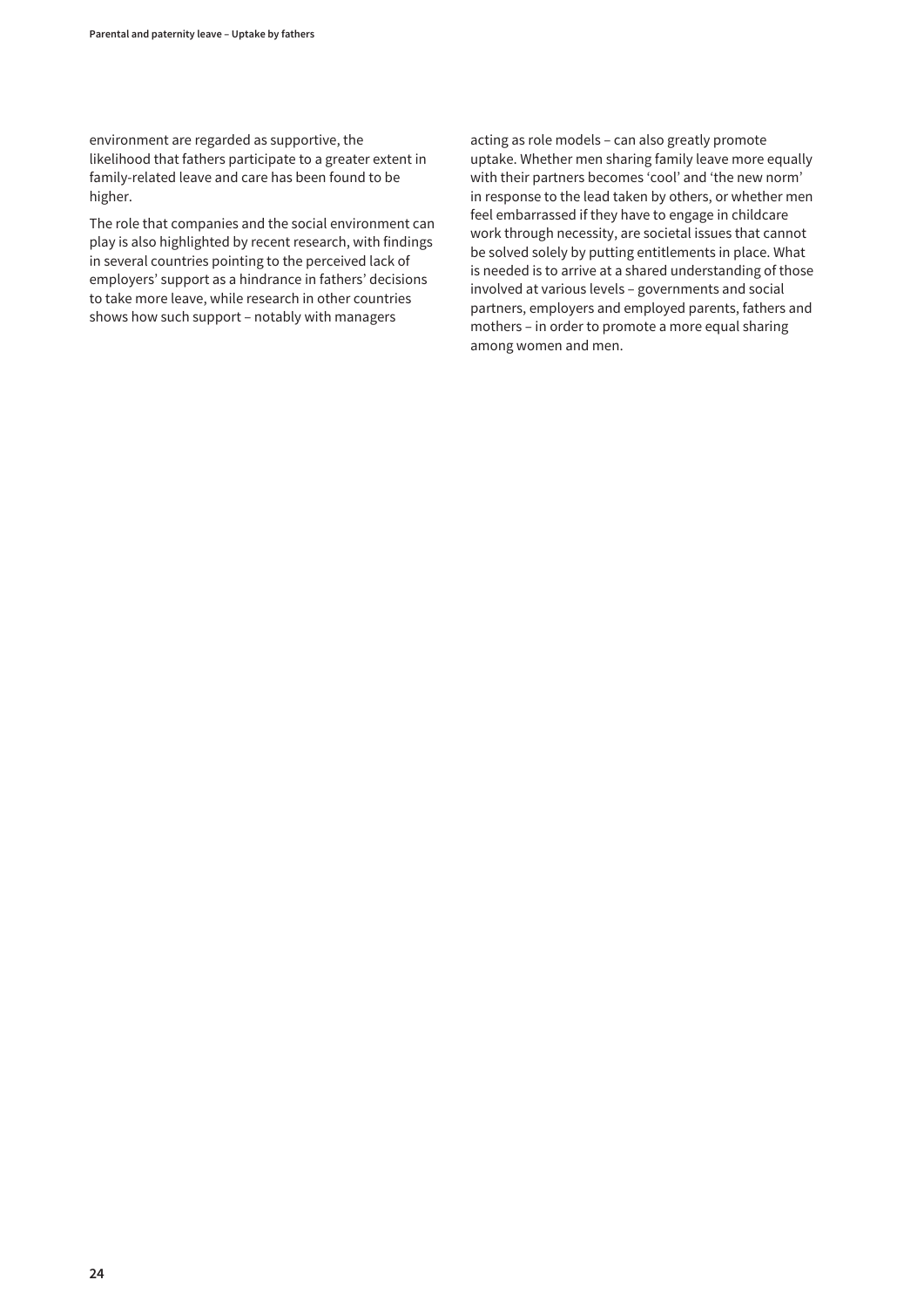# <span id="page-30-0"></span>**Bibliography**

**All Eurofound publications are available at [www.eurofound.europa.eu](http://www.eurofound.europa.eu)**

## General sources

Blum S., Koslowski A., and Moss P. (eds.) (2017), 13th International review of leave policies and related research 2017, International Network on Leave Policies and Research.

Blum, S., Koslowski, A., Macht, A. and Moss, P. (eds.) (2018), 14th International review of leave policies and research 2018, Internional Network on Leave Policies and Research.

Eurofound (2015), Promoting uptake of parental and paternity leave among fathers in the European Union, Publications Office of the European Union, Luxembourg.

Eurofound (2017a), Developments in working life in Europe 2016: EurWORK annual review 2016, Publications Office of the European Union, Luxembourg.

Eurofound (2019), Provision of out-of-school care in Europe, forthcoming.

European Commission (2017a), An initiative to support work-life balance for working parents and carers, COM(2017)252 final, Brussels.

European Commission (2017b), Proposal for a Directive of the European Parliament and of the Council on worklife balance for parents and carers and repealing Council Directive 2010/18/EU, COM(2017)253 final, Brussels.

European Commission (2018), Work-life balance, Flash Eurobarometer 470, Brussels.

MISSOC (Mutual Information System on Social protection) (2018), Comparative tables IV [maternity/paternity, web page, accessed 9 October](https://www.missoc.org/missoc-database/comparative-tables/) 2018.

OECD (2016a), Parental leave: Where are the fathers? Policy Brief, March 2016, OECD Publishing, Paris.

OECD (2016b), Background brief on fathers' leave and its use, OECD Publishing, Paris.

Van Belle, J. (2016), Paternity and parental leave policies across the European Union, Rand Europe.

## National sources

#### **Austria**

BMASK (Bundesministerium für Arbeit, Soziales, Gesundheit und Konsumentenschutz) (2018), EU-Project: Men and reconciliation of work and family: Supporting the path to gender equal distribution of parental leave and working time, Vienna.

Bundeskanzleramt Österreich/Bundesministerin für Frauen, Familien und Jugend (2018), Kinderbetreuungsgeld Geburten bis 28.2.2017: Monatsstatistik, Vienna.

Bundeskanzleramt Österreich/Bundesministerin für Frauen, Familien und Jugend (2018), Kinderbetreuungsgeld Geburten ab 1.3.2017: Monatsstatistik, Vienna.

Bundeskanzleramt, Sektion Familien und Jugend (2018), Auswertung Väterbeteiligung beim Kinderbetreuungsgeld (Stand 14.2.2018, Geburten bis 28.02.2017), Vienna.

Bundesministerium für Familien und Jugend (2017), Auswertung Väterbeteiligung beim Kinderbetreuungsgeld (Stand 21.4.2017, Geburten bis 28.02.2017), Vienna.

Eurofound (2017b), Living and working in Austria, Dublin.

Riesenfelder, A. (2017), Wiedereinstiegsmonitoring Österreich Kohorten 2006 bis 2014, L&R Sozialforschung, Vienna.

Riesenfelder, A. and Danzer, L. (2017), Wiedereinstiegsmonitoring: Ein Überblick über die Ergebnisse der dritten Fassung des Wiedereinstiegsmonitorings zu den Kohorten 2006 bis 2014 in Österreich und in den Bundesländern, L&R Sozialforschung, Vienna.

#### **Belgium**

Instituut voor de Gelijkheid van Vrouwen en Mannen (2011), De ervaringen van werknemers met vaderschapsverlof in Belgie Een kwalitatieve studie, Brussels.

RVA/ONEM (2014), Ouderschapsverlof: Evolutie van de verhouding mannen/vrouwen van 2002 tot 2012, Brussels.

RVA/ONEM (2012), Ouderschapsverlof: Evolutie van de verhouding mannen/vrouwen van 2002 tot 2012, Brussels.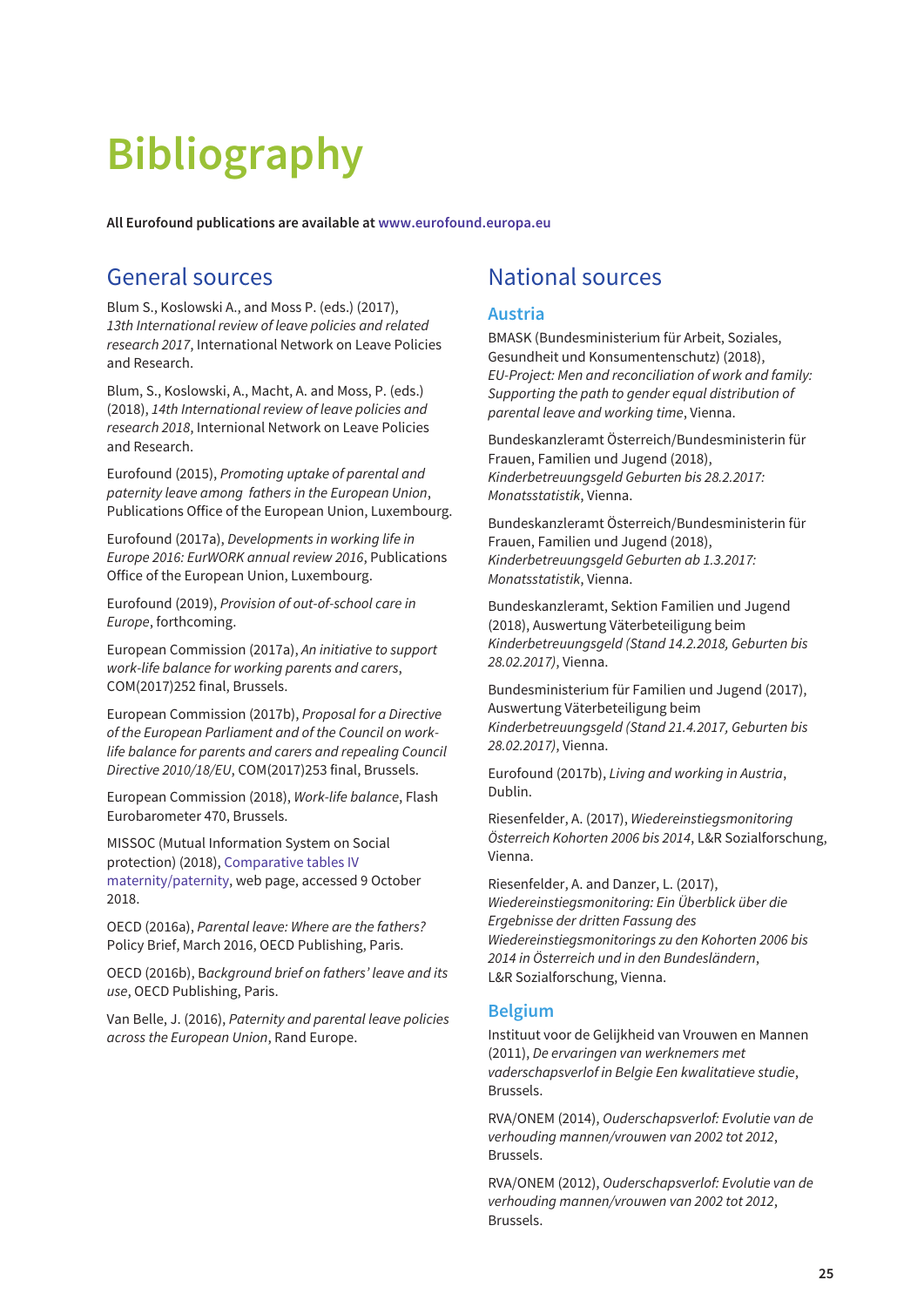VIVA-SVV (2018), Ouderschapsverlof moet beter worden vergoed [Paternity leave has to be remunerated better], 21 March 2018.

Vrouwenraad (2016), Stand von zaken ouderschpsverlof [State of affairs of parental leave], Brussels.

#### **Bulgaria**

NSSI (National Social Security Institute) (2017a), Analysis of cash benefits and benefits for the period 2010– 2016, Sofia.

NSSI (2017b), [Social indicators by gender](http://www.nssi.bg/en/abouten/statistics/1430-indgender), web page, accessed 9 October 2018.

NSSI (2018), Statistics, in Bulgarian.

#### **Croatia**

Blum S., Koslowski A. and Moss P. (eds.) (2017), 13th International review of leave policies and related research 2017, International Network on Leave Policies and Related Research, London.

Gender Equality Ombudsperson (2016), Pravobraniteljice za ravnopravnost spolova, Annual report, Zagreb.

Grgurev Ivana (2014), 'Diskriminacija trudnih radnica: kako uspješno pomiriti trudnoću sa zahtjevima tržišta' ['Discrimination against pregnant workers: How to successfully reconcile pregnancy with market demands'], in Potocnjak, Z., Grgurev, I. and Grcic, A. (eds.). Perspektive antidiskriminacijskog prava [The Perspective of Antidiscrimination Law], University of Zagreb, pp. 133–152.

Jugovic, I. (2016), 'Beliefs about the gender division of parental leave and characteristics associated with them', Croatian Journal of Social Policy, Vol. 23, No. 3, pp. 359–382.

Maskalan, A. (2016), 'In the name of the father: A discussion on (new) fatherhood, its assumptions and obstacles', Croatian Journal of Social Policy, Vol. 23, No. 3, pp. 383–398.

#### **Cyprus**

No recent research or other relevant sources identified.

#### **Czech Republic**

Kuchařová, V. and Peychlová, K. (2016), Výzkum zájmu rodičůo motivační otcovskou dovolenou [Survey on attitudes towards the new motivational Paternity leave], VÚPSV, Prague.

Paloncyová, J., Barvíková, J., Kuchařová, V. and Peychlová, K. (2014), Nové formy denní péče o děti v České republice, VÚPSV, Prague.

Paloncyová, J., Barvíková, J., Kuchařová, V. Svobodová, K. and Šťastná, A. (2013), Rodinné chování a rodinná politika jako kontext systému denní péče o děti ve Francii a v České republice, VÚPSV, Prague.

#### **Denmark**

Andersen, S.H. (2016), Paternity leave and the motherhood penalty: New causal evidence, Study paper 114, The Rockwell Foundation.

Minister for Ligestilling (Minister for Gender Equality) (2018), Redegørelse / Perspektiv- og handlingsplan 2018, Copenhagen.

#### **Estonia**

Biin, H., Karu, M., Masso, M. and Veldre, V. (2013), Eesti vanemapuhkuste süsteemi analüüs: Aruanne, Praxis, Tallinn.

Derman, N., Hansson, L., Heinla, E., Helemäe, J., Järve, M., Laidmäe, V., et al (2006), Soolise võrdõiguslikkuse monitoring 2005, Estonian Ministry of Social Affairs, Tallinn.

Estonian Ministry of Social Affairs (2014), Soolise võrdõiguslikkuse monitooring 2013: Artiklite kogumik [Gender equality monitoring 2013: A collection of articles], Tallinn.

Estonian Ministry of Social Affairs (2016), Soolise võrdõiguslikkuse monitooring 2016: Elanikkonna küsitlusuuringu raport [Gender equality monitoring 2016: Population survey report], Tallinn.

Estonian National Social Insurance Board (2018), Parental leave benefit statistics 2005–2018.

Statistics Estonia (2018), Persons receiving parental benefit by type of benefit and sex.

Vainu, V., Järviste, L. and Biin, H.(2010), Soolise võrdõiguslikkuse monitooring 2009, Estonian Ministry of Social Affairs, Tallinn.

#### **Finland**

Kela (2017), Kelan lapsiperhe-etuustilasto 2016 [Kela's statistics on benefits for families with children], Helsinki.

Lammi-Taskula, J., Salmi, M. and Närvi, J. (2017), 'Isien perhevapaat', ['Fathers' family leave'], in Salmi, M. and Närvi, J. (eds.), Perhevapaat, talouskriisi ja sukupuolten tasa-arvo [Family leave, the economic crisis and gender equality]. THL raportti 4/2017, Helsinki, pp. 105–134.

Miettinen, A. (2017), Tre myter om föräldraledigheter: En jämförelse av föräldraledigheterna i de nordiska länderna [Three myths about parental leave: A comparison on parental leaves in the Nordic countries]. Befolkningsförbundet, Institutet för befolkningsforskning, Tankesmedjan Agenda, Helsinki.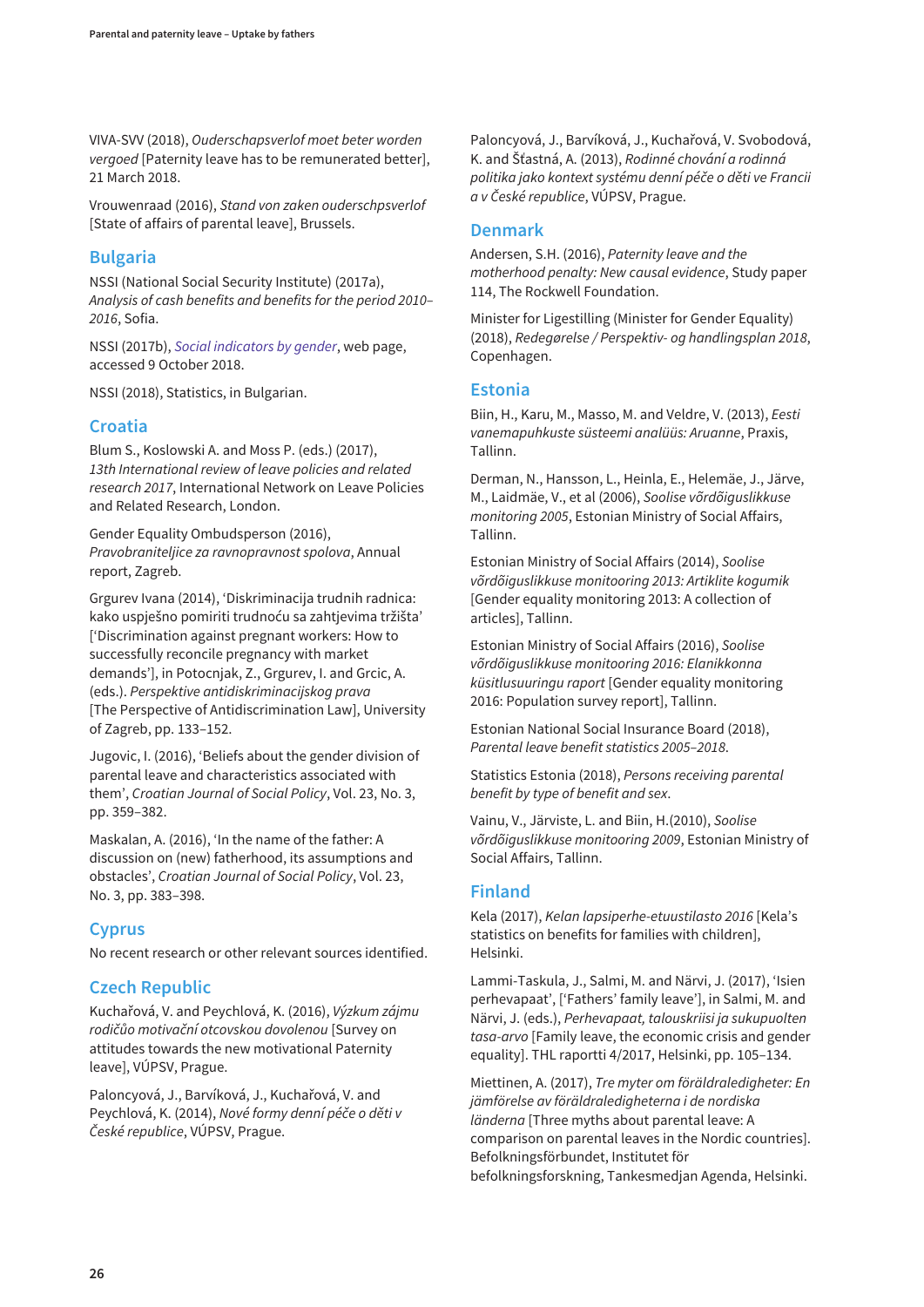Saarikallio-Torp, M. and Haataja A. (2016), 'Isien vanhempainvapaiden käyttö on yleistynyt. Ketkä isät vapaita käyttävät ja ketkä eivät?' ['Fathers' use of parental leave has increased: Which fathers use leave, and which do not?'] in Haataja, A., Airio, I., Saarikallio-Torp, M. and Valaste, M. (eds.), Laulu 573 566 perheestä: Lapsiperheet ja perhepolitiikka 2000-luvulla [A song about 573,566 families: Families with children and family policies in the 2000s], Kela, Helsinki, pp. 80–115.

Salmi, M. and Närvi, J. (2017), 'Johdanto' ['Introduction'] in Salmi, M. and Närvi, J. (eds.), Perhevapaat, talouskriisi ja sukupuolten tasa-arvo [Family leave, the economic crisis and gender equality]. THL raportti 4/2017, Helsinki, pp. 8–35.

#### **France**

Legendre, É. and Lhommeau, B., with Vincent, J. (2016), 'Le congé de paternité : Un droit exercé par sept pères sur dix', Études et Résultats, n°957, DREES.

#### **Germany**

BMBFSJ (Bundesministerium für Familie, Senioren, Frauen und Jugend) (2017), Zweiter Gleichstellungsbericht [Second Equality Report], Berlin.

Deutscher Bundestag (2018), Unterrichtung des Bundestages: Bericht über die Auswirkungen des ElterngeldPlus und zum Partnerschaftsbnus sowie zum Elterngeld [Information of the Bundestag: Report on the effects of the Elterngeld Plus, the Elternbonus and the Elterngeld], Berlin.

DIW (Institut für Wirtschaftsforschung) (2012), Elterngeld Monitor, Berlin.

DIW (2017), Elterngeld und soziale Normen [Elterngeld and social norms], Berlin.

Institut für Demoskopie Allensbach (2018) Das ElterngeldPlus nach zwei Jahren: Befragung von Bezieherinnen und Beziehern im Auftrag des BMFSFJ [The ElterngeldPlus benefit after two years: Survey among the recipients, commissioned by the BMFSFJ], Berlin.

#### **Greece**

KETHI (Research Centre for Gender Equality) (2016), Bibliographic review and policy analysis on reconciliation of professional and family/private life.

#### **Hungary**

Bencsik A. and Juhász T. (2012), Férfiak gyesen, gyeden? [Fathers on childcare leave?], A Virtuális Intézet Közép-Európa Kutatására közleményei, Vol. 4, No. 5, pp. 133–143.

Takács J. (2017), 'Aktívan törődő apák Magyarországon' [Actively caring fathers in Hungary], Szociológiai Szemle, Vol. 27, No. 3, pp. 104–126.

#### **Ireland**

IBEC (Irish Business and Employers Confederation) (2017), Fragmentation of parental leave by company size, Dublin.

#### **Italy**

INPS (Istituto Nazionale della Previdenza Sociale) (2017), Prestazioni a sostegno della famiglia: Aggiornamento all'anno 2016 [Family supports: Update for the year 2016], December, Rome.

#### **Latvia**

No recent research or other relevant sources identified.

#### **Lithuania**

Lithuanian Statistics Department (2017), Women and Men in Lithuania 2016, Vilnius.

Lithuanian Statistics Department (2016), Women and Men in Lithuania 2015, Vilnius.

Lithuanian Statistics Department (2015), Women and Men in Lithuania 2014, Vilnius.

Šarlauskas, T. and Telešienė, A. (2014), 'The regulation of state social insurance: Structure and choices of beneficiaries', Public Policy and Administration, Vol. 13, No. 1, pp. 95–108.

#### **Luxembourg**

Moss, P. (2016), Les pères dans les politiques de congés parentaux: Retour sur les données européennes de l'International Network on Leave Policies and Research,Revue des politiques sociales et familiales, Vol. 122, pp. 103–110.

Valentová, M. and Bia, M. (2013), Le congé parental chez les parents d'enfant unique: Analyse du recours au congé parental par les mères et les pères d'enfant unique, et de son impact sur l'engagement des mères sur le marché du travail, report, 30 December, Luxembourg.

Zhelyazkova, N. (2013), 'Male use of parental leave in Luxembourg: Empirical analysis of administrative records', Working Paper Series No. 045, United Nations University – Maastricht Economic and Social Research Institute on Innovation and Technology, Maastricht.

#### **Malta**

No recent research or other relevant sources identified.

#### **Netherlands**

CBS (Central Bureau voor de Statistiek) (2014) [Ouderschapsverlof; gebruik en duur, 2000–2013](https://statline.cbs.nl/StatWeb/publication/?VW=T&DM=SLNL&PA=72022ned&LA), web page, accessed 10 October 2018.

CBS (Central Bureau voor de Statistiek) (2016) [Werknemers – gebruik van en behoefte aan](https://www.cbs.nl/nl-nl/maatwerk/2016/32/werknemers-gebruik-van-en-behoefte-aan-ouderschapsverlof) ouderschapsverlof, web page, accessed 10 October 2018.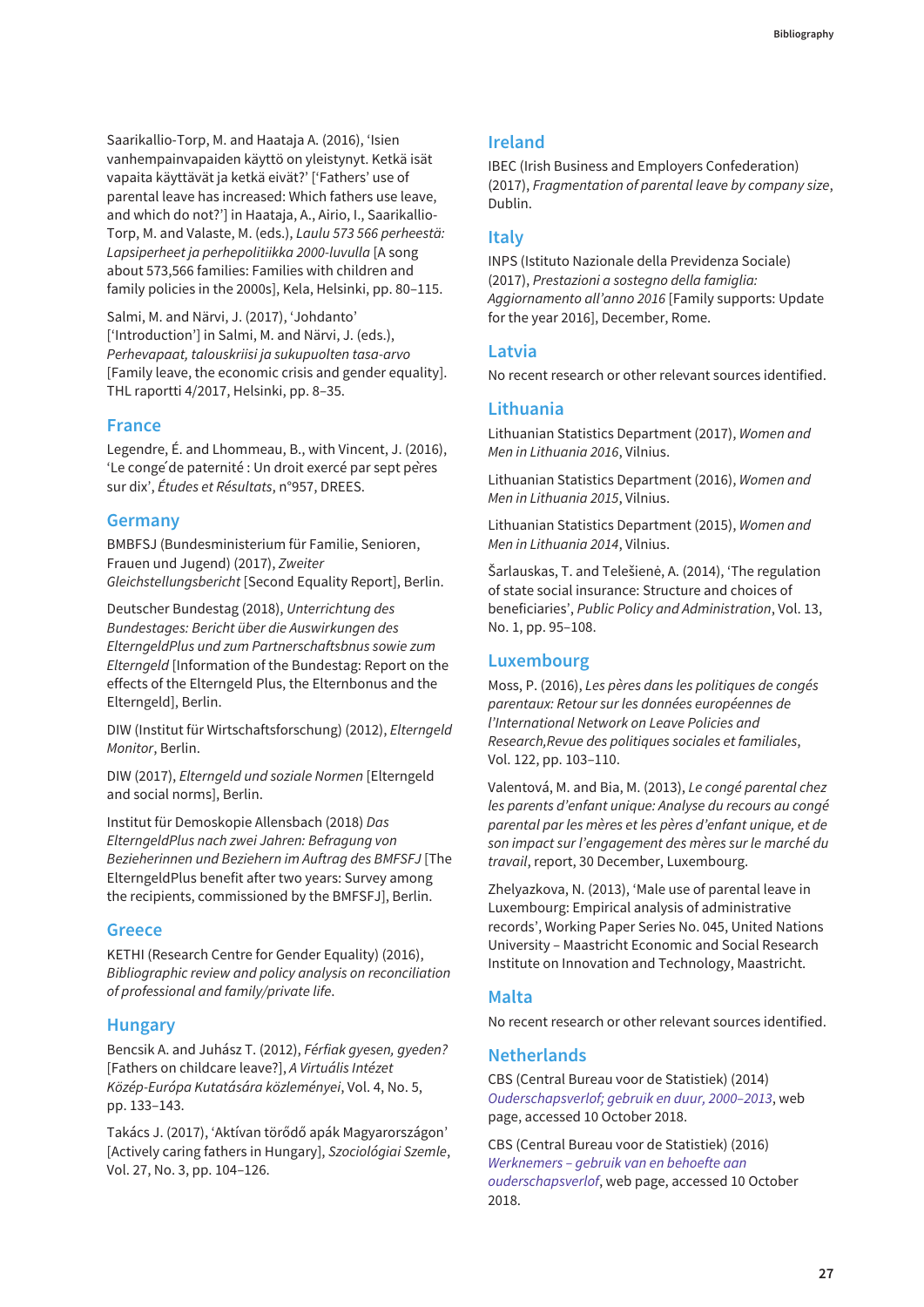#### **Norway**

Hamre, K. (2017), Fedrekovoten – mer populær enn noen gang [Paternity leave: More popular than ever], [Statistics Norway, web page, accessed 9 October 2018.](https://www.ssb.no/befolkning/artikler-og-publikasjoner/fedrekvoten-mer-populaer-enn-noen-gang--298200?tabell=298321)

Kitterød, R.-H., Halrynjo, S., Østbakken, K. M. (2017), Pappaperm? Fedre som ikke tar fedrekvote – hvor mange, hvem og hvorfor? [Fathers who do not take paternity allowance – how many, who and why?], Institutt for samfunnsforskning, Oslo.

Rudlende, L. and Brghaug, R. (2017), Familiens bruk av foreldrepenger etter fødsel [Family use of parental benefits after childbirth], NAV, Oslo.

Schou, L. (2017), 'Fedrekvoten – uttak og holdninger', in Arbeid og velferd, nr. 3, 2017.

#### **Poland**

ZUS (Zakład Ubezpieczeń Społecznych) (2016), Rocznik Statystyczny Ubezpieczeń Społecznych 2012–2014 [Statistical Yearbook of Social Insurance 2012-2014], Warsaw.

ZUS (Zakład Ubezpieczeń Społecznych) (various years), Kwartalne informacje o świadczeniach pieniężnych z FUS oraz o innych świadczeniach [Quarterly information on cash benefits from the Social Insurance Fund and other benefits], Warsaw.

#### **Portugal**

CITE (Comissão para a igualdade no trabalho e no emprego) (2017) Relatório sobre o progresso da igualdade entre mulheres e homens no trabalho, no emprego e na formação profissional – 2016, Lisbon.

Cunha, V., Atalaia, S. and Wall, K. (2017), Policy Brief II – Men and parental leaves: legal framework, attitudes and practices, ICS/CITE, Lisbon.

Perista, H., Cardoso, A., Brázia, A., Abrantes, M., Perista, P. and Quintal, E. (2016), Os usos do tempo de homens e de mulheres em Portugal. CESIS/CITE, Lisbon.

Wall, K. and Leitão, M. (2017) 'Portugal country note', in: Koslowski A., Blum S. and Moss P. (eds.), International review of leave policies and research 2016, International Network on Leave Policies and Related Research, London.

#### **Romania**

Badea, D. (2015), Din bancă, în concediu de paternitate, [From the bank, on paternity leave], Cariere Jurnal de leadership, 22 December 2015.

Basarab, B. (2017), Concediu paternal? Eşti militar? Nici o problemă, restitui banii! [Paternal leave? Are you a military? No problem, refund the money!], Stareapresei, 23 July 2017.

Gheorghe, A. (2015), Tatii romani nu vor sa intre in concediu de ingrijire a copilului, desi primesc bani pentru asta [Romanian fathers do not want to go on parental leave, although they get money for it], Wall Street Romania, 2 August 2015.

#### **Slovakia**

Eurofound (2017c), Slovakia: Incentives for men to take time off work for family life, Dublin.

#### **Slovenia**

Hrženjak, M. (ed.) (2016), Spremembe očetovstva: moški med delom in staršestvom [Changing fatherhood: men between employment and parenthood], Ljubljana: Mirovni Inštitut.

[MDDSZ \(Ministry of Work, Family and Social Affairs\)](http://www.mddsz.gov.si/si/uveljavljanje_pravic/statistika/druz_prejemki_zavarovanje_sv/) (2018), Družinksi prejemki, zavaronvanje za starševsko varstvo [Family benefits, insurance for parental care], web page, accessed 10 October 2018.

#### **Spain**

Barbeta-Viñas, M. and Cano, T. (2017), 'Toward a new model of fatherhood? Discourses on the process of paternal involvement in urban Spain', Revista de investigaciones sociológicas, Vol. 159, pp. 13–30.

Borràs, V., Ajenjo, M. and Moreno-Colom, S. (2018), 'More time parenting in Spain: A possible change towards gender equality?', Journal of Family Studies, doi:10.1080/13229400.2018.1440618.

Meil, G., Rogero-García, J. and Romero-Balsas, P. (2017), Los permisos parentales como instrumentos para la igualdad de género, Observatorio Social de 'la Caixa', Barcelona.

#### **Sweden**

Delegation for Equality in the Working Life (2014), Lönsamt arbete – familjeansvarets fördelning och konsekvenser [Profitable work - the distribution and consequences of family responsibilities], Stockholm.

Försäkringskassan (2016), Föräldrapenning och yrke [Parental benefit and occupation], Stockholm.

Försäkringskassan (2017), Socialförsäkringen i siffror 2017 [Social insurance 2017 in numbers], Stockholm.

Ministry of Employment (2014), Lönsamt arbete. familjeansvarets fördelning och konsekvenser, Stockholm.

SOU (Statens Offentliga Utredningar) (2017), Jämställt föräldraskap och goda uppväxtvillkor för barn – en ny modell för föräldraförsäkringen [Equal parenting and good childhood upbringing - a new model for parental insurance], Stockholm.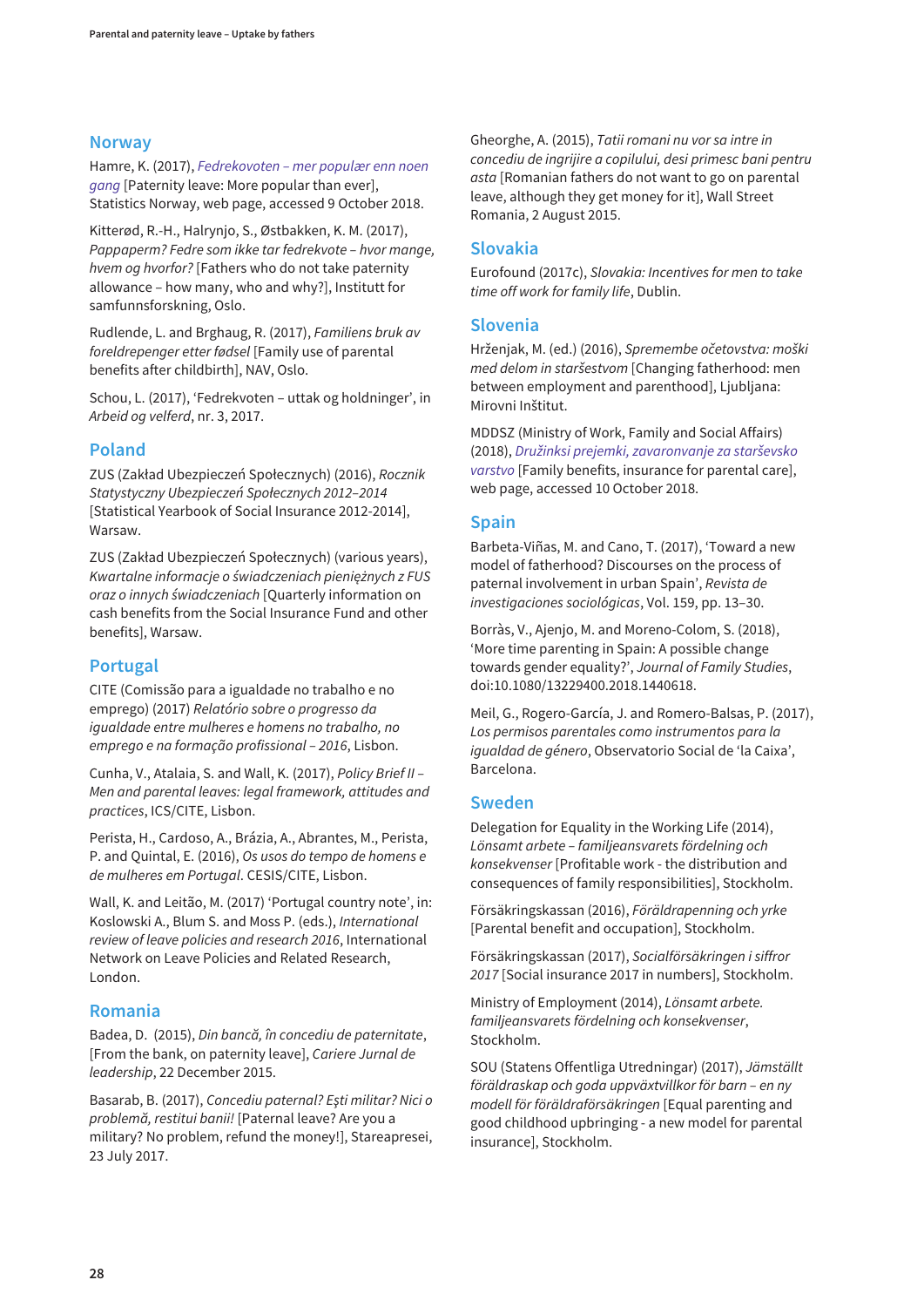#### **United Kingdom**

Carty, M. (2016), 'Enhanced pay key to shared parental leave take-up', XpertHR, 2 June.

Fawcett Society (2016), Parents, work and care: Striking the balance, London.

Norman, H. and Fagan, C. (2017), Shared Parental Leave [in the UK: is it working? Lessons from other countries](https://www.workingfamilies.org.uk/workflex-blog/shared-parental-leave-in-the-uk-is-it-working-lessons-from-other-countries/), web page, accessed 9 October 2018.

TUC (Trades Union Congress) (2015), Statistical briefing on father's leave and pay, February, London.

[UK Parliament \(2017\), Women and Equalities](https://www.parliament.uk/business/committees/committees-a-z/commons-select/women-and-equalities-committee/gender-pay-gap-evidence-check-forum/sharing-parental-leave/) Committee, Sharing parental leave, web page, accessed 9 October 2018.

Working Families (2015), The Modern Families Index 2015, London.

[UK Parliament, Women and Equalities Committee](https://www.parliament.uk/business/committees/committees-a-z/commons-select/women-and-equalities-committee/gender-pay-gap-evidence-check-forum/sharing-parental-leave/) (2017), Gender pay gap: government response web forum, Sharing parental leave; An overview of the replies received from different organisations, web page, accessed 9 October 2018.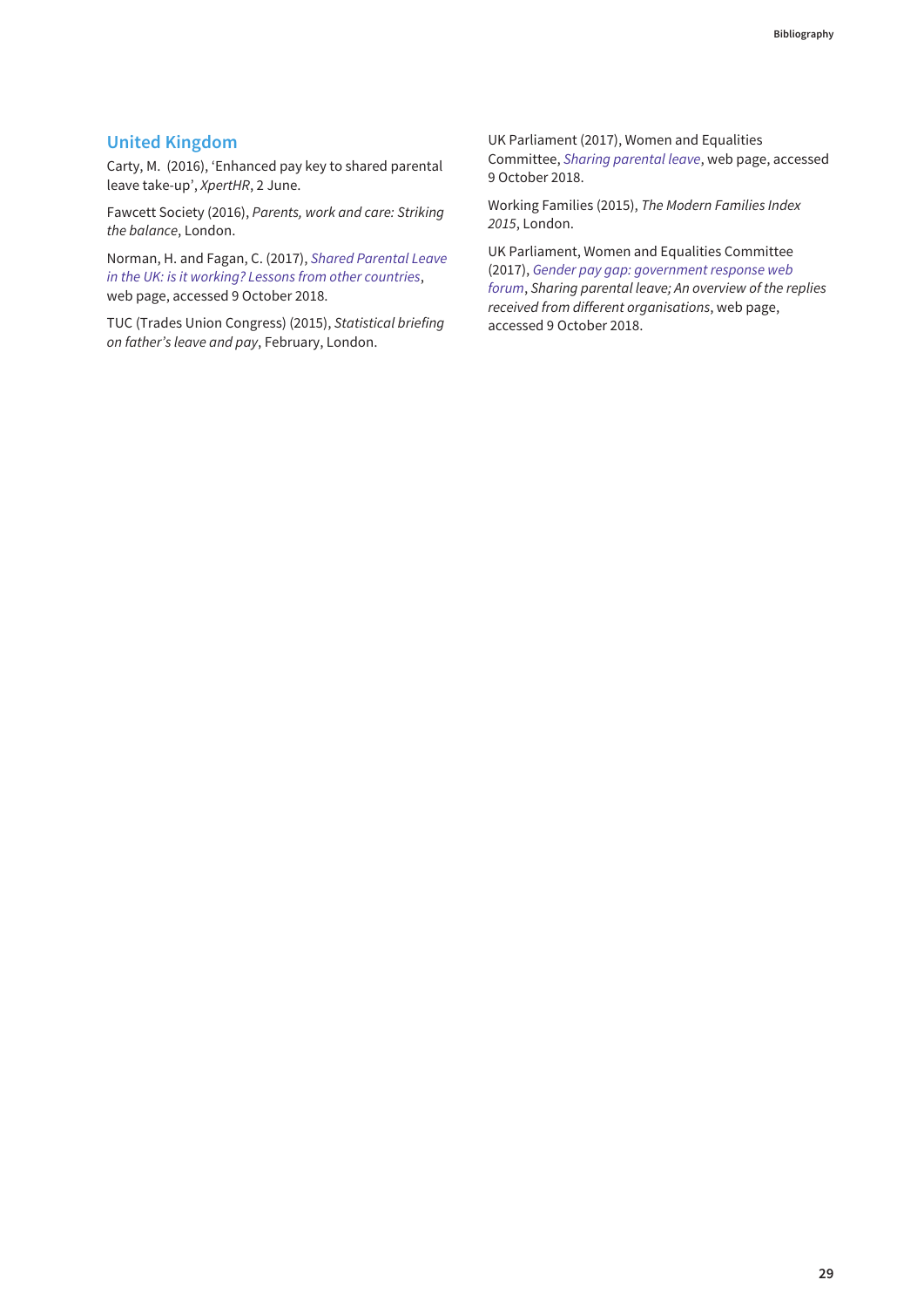## <span id="page-35-0"></span>**Annexes**

## Annex 1

## **Descriptions of family leave and additional data**

#### **Table A1: Background information on fathers' uptake data**

| 30 | Country         | Type of leave, duration and rates of compensation                                                                                                                                                                                                                                                                                                                                                                                                                                                                                                                                                                                                                                                                                                                                                                                                                                                                                                                                                                                                                                                                                                  | Who is eligible                                                                                                         | Data administration and/or source                                                                                                                                                                                                                                                                                                                                                                                                                                                                                                                                                                                                             | What the data contains                                                                                                                                                                                                                                                                                                                                                                                                                                                                                                                                                                                                                                                                                                                                                                                                                                                                 |
|----|-----------------|----------------------------------------------------------------------------------------------------------------------------------------------------------------------------------------------------------------------------------------------------------------------------------------------------------------------------------------------------------------------------------------------------------------------------------------------------------------------------------------------------------------------------------------------------------------------------------------------------------------------------------------------------------------------------------------------------------------------------------------------------------------------------------------------------------------------------------------------------------------------------------------------------------------------------------------------------------------------------------------------------------------------------------------------------------------------------------------------------------------------------------------------------|-------------------------------------------------------------------------------------------------------------------------|-----------------------------------------------------------------------------------------------------------------------------------------------------------------------------------------------------------------------------------------------------------------------------------------------------------------------------------------------------------------------------------------------------------------------------------------------------------------------------------------------------------------------------------------------------------------------------------------------------------------------------------------------|----------------------------------------------------------------------------------------------------------------------------------------------------------------------------------------------------------------------------------------------------------------------------------------------------------------------------------------------------------------------------------------------------------------------------------------------------------------------------------------------------------------------------------------------------------------------------------------------------------------------------------------------------------------------------------------------------------------------------------------------------------------------------------------------------------------------------------------------------------------------------------------|
|    | Austria         | Karenzurlaub (leave), Kinderbetreuungsgeld (childcare benefit) (1a-c)                                                                                                                                                                                                                                                                                                                                                                                                                                                                                                                                                                                                                                                                                                                                                                                                                                                                                                                                                                                                                                                                              |                                                                                                                         |                                                                                                                                                                                                                                                                                                                                                                                                                                                                                                                                                                                                                                               |                                                                                                                                                                                                                                                                                                                                                                                                                                                                                                                                                                                                                                                                                                                                                                                                                                                                                        |
|    |                 | for 15 months or 18 months (15+3 bonus months' option);<br>14 months for those earning between $\epsilon$ 1,000 and $\epsilon$ 2,000 a<br>up to 28 February 2017). Within this model, parents could<br>earning less than €1,000 per month (12+2 bonus months'<br>parental leave (entitlement by family) is up to the child's<br>parents can choose between a flat-rate childcare benefit<br>The available data relate to a previous model (for births<br>€1,000 per month for 12 months or 14 months for those<br>model: €436 per month for 30 months or for 36 months<br>24 months (20+4 bonus months' option); €800 a month<br>option) - 80% of the last net income for 12 months or<br>atory periods for<br>month (12+2 bonus months' income-related option).<br>income-related<br>According to labour law, the maximum duration of<br>if both parents apply for the payment (30+6 bonus<br>months' option); €624 per month for 20 months or<br>2017:<br>account or an income-related model<br>second birthday. There are no mand:<br>choose between four flat rates or an<br>New model for births from 1 March<br>fathers, only optional ones. | civil servants, unemployed, students,<br>All parents, universal benefit,<br>including employed, self-employed,<br>et c. | the number of beneficiaries, how long they<br>status), but no further data (e.g. length of<br>§36 (2)) to provide statistical data (e.g. on<br>the social security institutions which are<br>The childcare benefit is administered by<br>intend to draw the benefits, etc.) to the<br>childcare benefit (numbers, by gender,<br>institution, regional province, family<br>(Kinderbetreuungsgeldgesetz KBGG,<br>obliged by the Childcare Benefit Act<br>Minister for Families and Youth. The<br>statistics on the beneficiaries of the<br>professional group, social security<br>Federal Ministry provides monthly<br>drawing by each parent). | (2017) are based on a cohort approach and<br>employed' fathers separately. Fathers with<br>the drawing period of the childcare benefit<br>(mothers) or six months before the start of<br>ending six months before the child's birth<br>Kinderbetreuungsgeldbezieher, December<br>Data relate to the previous model, before<br>2017 and represent an average across all<br>threshold) within 365 days in a time slot<br>include 'all fathers' and 'predominantly<br>refer to parents obtaining it for at least<br>benefit is two months, all figures (1a-c)<br>As the minimum drawing period of the<br>employment below the social security<br>(1a) and (1b) Riesenfelder and Danzer<br>(excluding minimal employment, i.e.<br>more than 183 days of employment<br>The data presented here, by:<br>(1c) Statistik Austria (2017)<br>two months.<br>each year.<br>(fathers).<br>options. |
|    | Belgium         | Vaderschapsverlof/Congé de paternité (2a) and Ouderschapsverlof met uitkeringen (Parental leave with benefits) (2b)                                                                                                                                                                                                                                                                                                                                                                                                                                                                                                                                                                                                                                                                                                                                                                                                                                                                                                                                                                                                                                |                                                                                                                         |                                                                                                                                                                                                                                                                                                                                                                                                                                                                                                                                                                                                                                               |                                                                                                                                                                                                                                                                                                                                                                                                                                                                                                                                                                                                                                                                                                                                                                                                                                                                                        |
|    |                 | Reduction of working time by a fifth: €136.12 for under 50<br><i>Ouderschapsverloof</i> (2b) Reduction of working time by a<br>half: <del>6</del> 401.25 for workers under 50 and <del>6</del> 680.62 for 50+.<br>(2a) 10 days during the first 4 months after the birth. For<br>e is no change in<br>salary; for the remaining seven days, the mutual fund<br>and €272.25 for 50+. Temporary break of work (four<br>the first three (mandatory) days, then<br>pays 82% of the usual gross salary.<br>months): $6802.52$                                                                                                                                                                                                                                                                                                                                                                                                                                                                                                                                                                                                                           | All male employees. Unemployed and<br>self-employed fathers are not eligible.                                           | Rijksdienst Voor Arbeidsvoorziening/Office<br>National de l'Emploi.                                                                                                                                                                                                                                                                                                                                                                                                                                                                                                                                                                           | (2b) Yearly average of fathers on paid<br>parental leave.<br>(2a) No data.                                                                                                                                                                                                                                                                                                                                                                                                                                                                                                                                                                                                                                                                                                                                                                                                             |
|    | <b>Bulgaria</b> | Otpusk po bashtinstvo (3a), Maternity benefit (after the child is six months old) (3b) and Childcare leave up to two years old (3c)                                                                                                                                                                                                                                                                                                                                                                                                                                                                                                                                                                                                                                                                                                                                                                                                                                                                                                                                                                                                                |                                                                                                                         |                                                                                                                                                                                                                                                                                                                                                                                                                                                                                                                                                                                                                                               |                                                                                                                                                                                                                                                                                                                                                                                                                                                                                                                                                                                                                                                                                                                                                                                                                                                                                        |
|    |                 | after the child is one year old - until the child is two years<br>old. Leave for children up to two years old (two years and<br>2 godishna vazrast-<br>the father of a newborn child acquires the right to use 15<br>calendar days of leave immediately after the delivery of<br>(3a) Otpusk po bashtinstvo (paternity leave): in addition,<br>The father could use the remainder of 410 days parental<br>obligatory days should be taken before the child's birth.<br>transferred to the father, grandmother or grandfather.<br>Flat rate: 2015–2017 fixed at BGN 340 (€174).<br>(3b) Maternity leave is 410 calendar days, of which 45<br>leave instead of the mother (with the consent of the<br>gross salary.<br>mother) after the child is older than six months.<br>six months for every additional child). It can be<br>Compensation at 90% of the average<br>(3c) Otpusk za otglegdane na dete do<br>the baby from the hospital.                                                                                                                                                                                                           | For all leave: paid social insurance for<br>at least 12 months.                                                         | only paid episodes of all eligible fathers for<br>maternity/paternity leave. NSSI captures<br>Institute (NSSI). NSSI is responsible for<br>Bulgaria is the National Social Security<br>payment of benefits for childbirth and<br>paternity/parental leave by fathers in<br>all types of paternity/parental leave.<br>The only body capturing data on                                                                                                                                                                                                                                                                                          | cash benefits. Data relate to the number of<br>quarterly and annual data on short-term<br>paternity/parental leave. NSSI publishes<br>paternity/parental leave. The data here<br>NSSI captures only paid episodes of all<br>benefits for each month, including<br>include all types of leave (3a-c)<br>eligible fathers for all types of<br>pregnancy and birth and                                                                                                                                                                                                                                                                                                                                                                                                                                                                                                                    |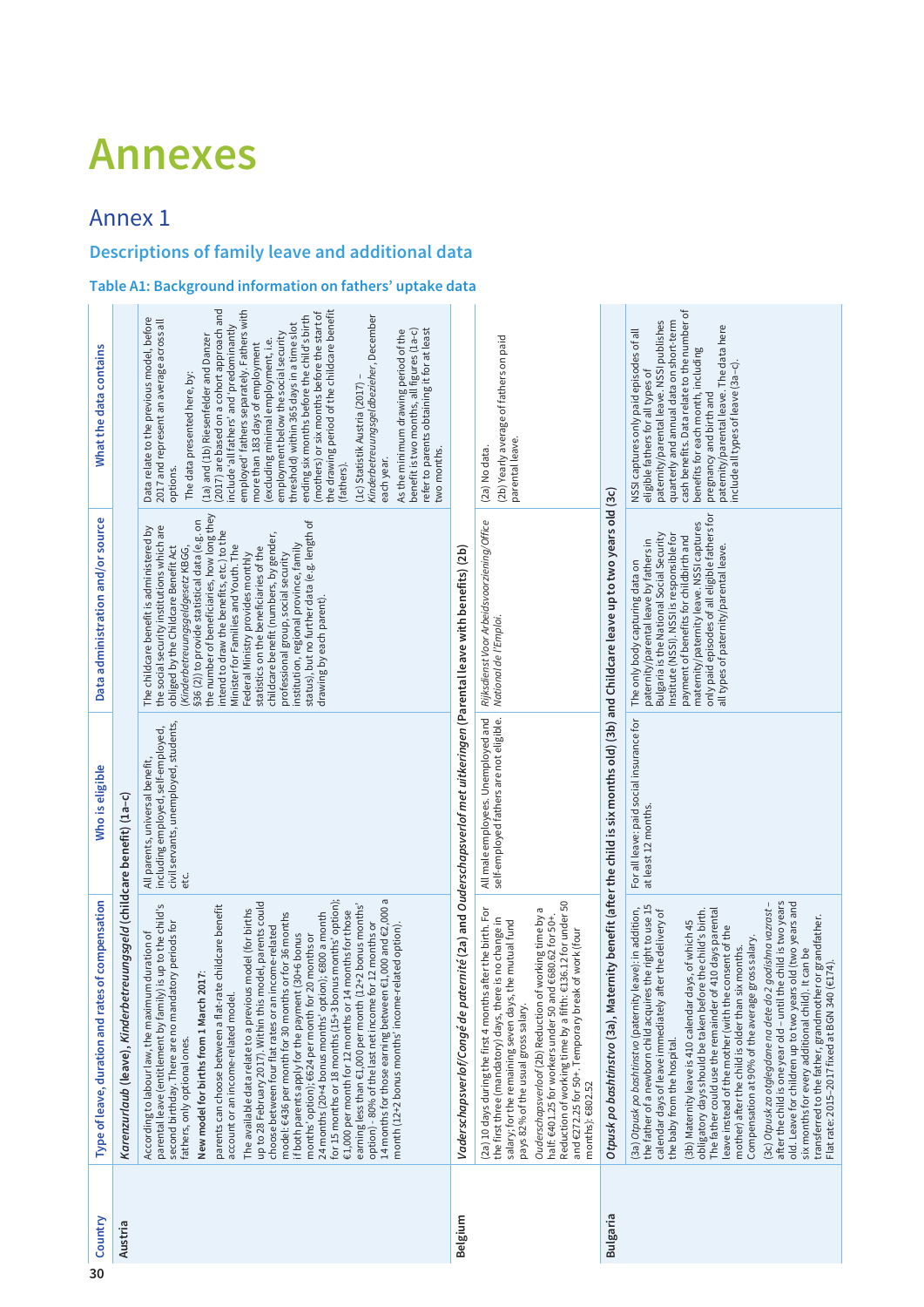| Country        | Type of leave, duration and rates of compensation                                                                                                                                                                                                                                                                                                                                                                                                                                                                                                                                                                                                                                                                                                                                                                                                                                                                                                                                                                                                                                       | Who is eligible                                                                                                                                                                                                                                                                                                                                                            | Data administration and/or source                                                                                                                                                                                                                                                                                                                                                                                                                                                                                          | What the data contains                                                                                                                                                                                                                                                                                                                                                                                                                                                                                                                                                                                                                                          |
|----------------|-----------------------------------------------------------------------------------------------------------------------------------------------------------------------------------------------------------------------------------------------------------------------------------------------------------------------------------------------------------------------------------------------------------------------------------------------------------------------------------------------------------------------------------------------------------------------------------------------------------------------------------------------------------------------------------------------------------------------------------------------------------------------------------------------------------------------------------------------------------------------------------------------------------------------------------------------------------------------------------------------------------------------------------------------------------------------------------------|----------------------------------------------------------------------------------------------------------------------------------------------------------------------------------------------------------------------------------------------------------------------------------------------------------------------------------------------------------------------------|----------------------------------------------------------------------------------------------------------------------------------------------------------------------------------------------------------------------------------------------------------------------------------------------------------------------------------------------------------------------------------------------------------------------------------------------------------------------------------------------------------------------------|-----------------------------------------------------------------------------------------------------------------------------------------------------------------------------------------------------------------------------------------------------------------------------------------------------------------------------------------------------------------------------------------------------------------------------------------------------------------------------------------------------------------------------------------------------------------------------------------------------------------------------------------------------------------|
| Czech Republic | Otcovská dovolená and Dávka otcovské poporodní péče (allowance) (5a)<br>Rodičovská dovolená (leave) and Rodičovský příspěvek (all                                                                                                                                                                                                                                                                                                                                                                                                                                                                                                                                                                                                                                                                                                                                                                                                                                                                                                                                                       | lowance) (5b)                                                                                                                                                                                                                                                                                                                                                              |                                                                                                                                                                                                                                                                                                                                                                                                                                                                                                                            |                                                                                                                                                                                                                                                                                                                                                                                                                                                                                                                                                                                                                                                                 |
|                | family is four years old, up to a maximum amount of CZK 220,000<br>(£8,524). 70% of the claimant's reduced daily reference amount.<br>(5a) Newly introduced paternity leave and allowance: no data.<br>(5b) Rodičovská dovolená (leave) and Rodičovský příspěvek<br>allowance is paid to a parent until the youngest child in the<br>Parental allowance up to child's fourth birthday. Parental<br>(allowance).                                                                                                                                                                                                                                                                                                                                                                                                                                                                                                                                                                                                                                                                         | The parental allowance can be taken until the<br>and to the father (from the child's birth). They<br>child is four years old. The figure goes beyond<br>Parental leave applies to the mother of the<br>child (after the end of her maternity leave)<br>employer until the child is three years old.<br>can apply for parental leave from their<br>those on parental leave. | The Ministry of Labour and Social Affairs (MoLSA)<br>institutions responsible for the payment of state<br>maintains statistics on recipients of the parental<br>social support benefits. The data is available on<br>allowance; the source of the data consists of<br>reports compiled by labour offices as the<br>(https://www.mpsv.cz/cs/10543).<br>the MoLSA web pages                                                                                                                                                  | force, or unemployed, etc. next to working parents<br>benefit allowance recipients does not correspond<br>parents who are self-employed, not in the labour<br>to the number of parents on parental leave, as<br>allowance recipients. The number of parental<br>(5b) Average monthly number of parental<br>can also be included.<br>(5a) No data.                                                                                                                                                                                                                                                                                                               |
| Germany        | Elterngeld (6a) and ElterngeldPlus (6b)                                                                                                                                                                                                                                                                                                                                                                                                                                                                                                                                                                                                                                                                                                                                                                                                                                                                                                                                                                                                                                                 |                                                                                                                                                                                                                                                                                                                                                                            |                                                                                                                                                                                                                                                                                                                                                                                                                                                                                                                            |                                                                                                                                                                                                                                                                                                                                                                                                                                                                                                                                                                                                                                                                 |
|                | without the employer's consent: two blocks may lie between the<br>to take two months of parental leave). A separate paternity leave<br>Parental leave allowance is paid for 14 months (if fathers choose<br>(6b) A new option as of 2015 in which parents can claim benefits<br>third and eighth year of life only for urgent operational reasons.<br>refuse the claim of a third block of parental leave between the<br>(6a) Parental leave is available for a maximum of three years.<br>third and eighth year of a child's life and last up to two years<br>respectively (previously only 12 months). The employer may<br>From July 2015, parental leave can be taken in three blocks<br>when reducing their working hours. No data in this report.<br>regulation is not in place.                                                                                                                                                                                                                                                                                                   | All parents, employed, unemployed and self-<br>employed, students.                                                                                                                                                                                                                                                                                                         | by the authorities at the end of the duration of the<br>ElterngeldPlus and partnership bonus scheme in<br>allowances per child (Bezugsstatistik) registered<br>Federal Statistical Office (destatis) monitors the<br>(Bundeselterngeld-und Elternzeitgesetz, BEEG),<br>ElterngeldPlus laid down in the federal Act on<br>parental leave allowances and parental leave<br>2015). The database is the parental leave<br>2007; latest revision regarding the new<br>uptake of the schemes Elterngeld and<br>allowance scheme. | All parents who received the Elterngeld benefit.<br>No data on ElterngeldPlus.                                                                                                                                                                                                                                                                                                                                                                                                                                                                                                                                                                                  |
| Denmark        | Fædreorlov (7a) and Forældreorlov (7b) - both as part of Barselsorlov                                                                                                                                                                                                                                                                                                                                                                                                                                                                                                                                                                                                                                                                                                                                                                                                                                                                                                                                                                                                                   |                                                                                                                                                                                                                                                                                                                                                                            |                                                                                                                                                                                                                                                                                                                                                                                                                                                                                                                            |                                                                                                                                                                                                                                                                                                                                                                                                                                                                                                                                                                                                                                                                 |
|                | weeks' leave can be taken by either the mother or the father. The<br>4 weeks before the (expected) birth of a child until 46 weeks after<br>the child is born. The 4 weeks before birth and 14 weeks after the<br>part of the 11 weeks' leave granted to each of the parents cannot<br>(7b) In Denmark the employed and secured unemployed parents<br>them. Whether it is paid by the employer or by parental benefits<br>After the 14 weeks, the parents have 32 weeks to share between<br>weeks, the employer pays a further 11 weeks' leave, with both<br>parents having the right to 4 weeks each. The remaining three<br>of a child have a right to receive parental leave benefits from<br>Most businesses pay full wages in parts of parental leave, in<br>is decided through the parents' contractual terms with the<br>which case the subsidiaries go to the business. After the 14<br>be traded between them and, if not taken, the payment is<br>(7a) First two weeks after birth are earmarked for men.<br>birth are exclusively for the mother.<br>employer.<br>cancelled. | Employed, self-employed and secured<br>unemployed.                                                                                                                                                                                                                                                                                                                         | The register contains information on all employed<br>and parental leave is Statistic Denmark's register.<br>The main data source for the uptake of paternity<br>and secured unemployed parents. The leave can<br>be fragmented or taken all at once.                                                                                                                                                                                                                                                                       | Both series for (7a) and (7b) only contain men that<br>therefore covers all employed parents in all kinds<br>The register is based on the subsidiary system. It<br>parental leave benefits, but that would be highly<br>subsidiaries. There are also statistics on parents<br>of jobs and sectors who took at least one day of<br>outside the labour market, but technically they<br>are not taking parental leave; they simply stay<br>in the social benefit system they are already a<br>unlikely since the business then will fail the<br>In theory, a company can fail to register for<br>are employed or self-employed<br>paid parental leave.<br>part of. |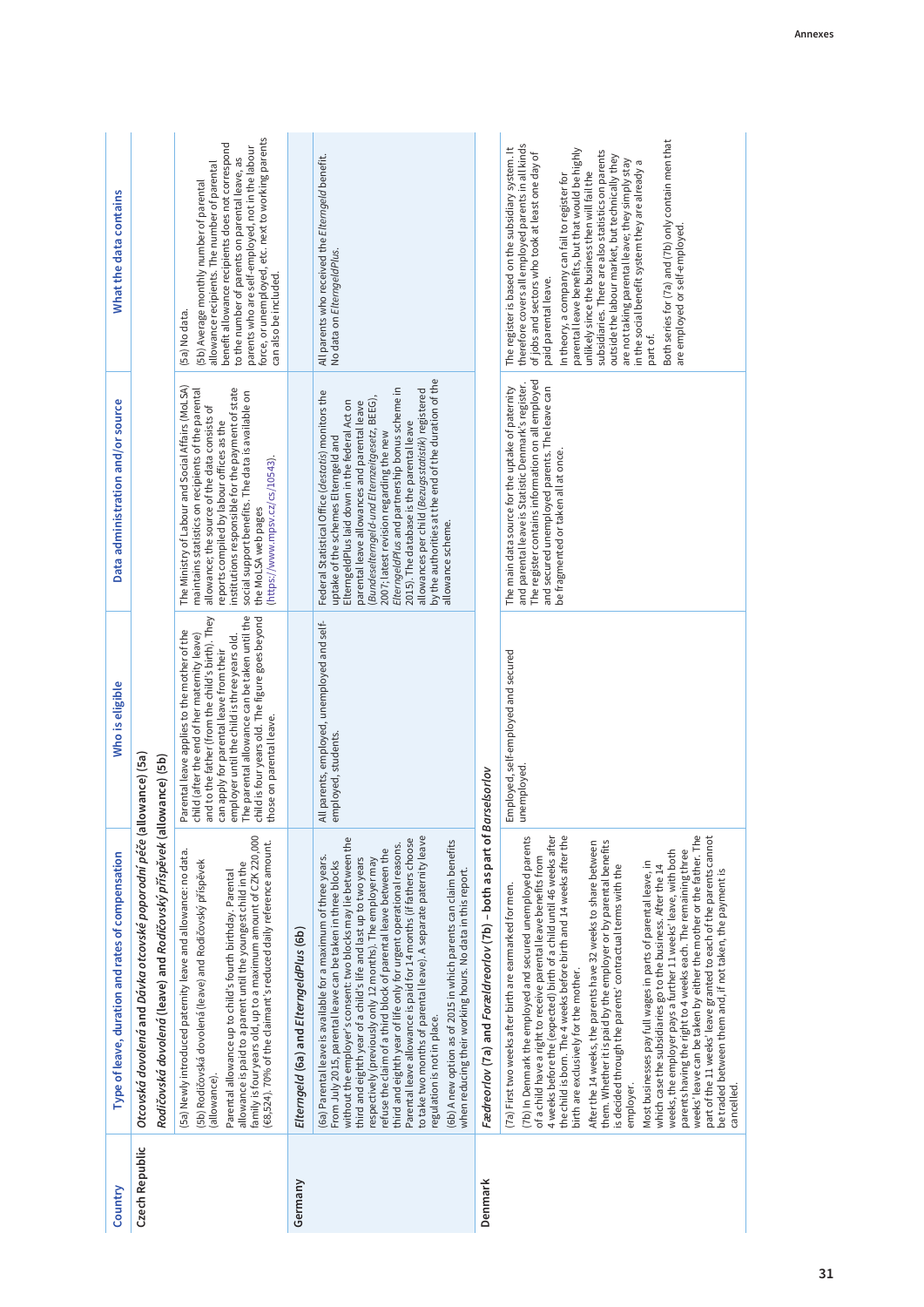| Country | Type of leave, duration and rates of compensation                                                                                                                                                                                                                                                                                                                                                                                                                                                                                                                                                                                                                                                                                                                | Who is eligible                                                                                                                                                                                                                                                                                                                                                                                                                                                                                                                                                                        | Data administration and/or source                                                                                                                                                                                                                                                                                                                                                                                                                                                                                                                                   | What the data contains                                                                                                                                                                                                                                                                                                                                                                                                                                                                      |
|---------|------------------------------------------------------------------------------------------------------------------------------------------------------------------------------------------------------------------------------------------------------------------------------------------------------------------------------------------------------------------------------------------------------------------------------------------------------------------------------------------------------------------------------------------------------------------------------------------------------------------------------------------------------------------------------------------------------------------------------------------------------------------|----------------------------------------------------------------------------------------------------------------------------------------------------------------------------------------------------------------------------------------------------------------------------------------------------------------------------------------------------------------------------------------------------------------------------------------------------------------------------------------------------------------------------------------------------------------------------------------|---------------------------------------------------------------------------------------------------------------------------------------------------------------------------------------------------------------------------------------------------------------------------------------------------------------------------------------------------------------------------------------------------------------------------------------------------------------------------------------------------------------------------------------------------------------------|---------------------------------------------------------------------------------------------------------------------------------------------------------------------------------------------------------------------------------------------------------------------------------------------------------------------------------------------------------------------------------------------------------------------------------------------------------------------------------------------|
| Estonia | Paternity benefit (8a) and Parental benefit (8b)                                                                                                                                                                                                                                                                                                                                                                                                                                                                                                                                                                                                                                                                                                                 |                                                                                                                                                                                                                                                                                                                                                                                                                                                                                                                                                                                        |                                                                                                                                                                                                                                                                                                                                                                                                                                                                                                                                                                     |                                                                                                                                                                                                                                                                                                                                                                                                                                                                                             |
|         | example, mother takes a year and then father takes remaining six<br>(8a) 'Paternity leave' is available for working fathers. It comprises<br>10 working days, paid in the amount of the father's average wage<br>(8b) 'Parental leave' can be used by either the mother or father. It<br>can be taken up to 3 years, and is paid up to 18 months. Parents<br>can share the leave, but cannot stay on the leave together (for<br>and it can be taken during a period of two months prior to the<br>Currently, there are two different types of leave available for<br>months, etc). However, the parental leave is mostly used by<br>birth date or two months after the birth.<br>mothers only.<br>fathers:                                                       | (8b) All parents are eligible, irrespective of<br>their employment status.<br>(8a) Working fathers.                                                                                                                                                                                                                                                                                                                                                                                                                                                                                    | Source: Estonian National Social Insurance Board,<br>national social insurance statistics                                                                                                                                                                                                                                                                                                                                                                                                                                                                           | (8b-max) Recipients of the parental benefit with<br>(8a) Working fathers who received the paternity<br>(8b) Working fathers and mothers who received<br>(8b-min) Recipients of the parental benefit with<br>(8b-100) Recipients of the parental benefit at<br>the low rate of compensation, equal to the<br>the parental benefit - total, all types of<br>the highest rate of compensation<br>statutory minimum wage.<br>compensation rates.<br>100% of income.<br>benefit.                 |
| Spain   | Prestacion de paternidad (9a) and Prestaciones por maternidad (9b)                                                                                                                                                                                                                                                                                                                                                                                                                                                                                                                                                                                                                                                                                               |                                                                                                                                                                                                                                                                                                                                                                                                                                                                                                                                                                                        |                                                                                                                                                                                                                                                                                                                                                                                                                                                                                                                                                                     |                                                                                                                                                                                                                                                                                                                                                                                                                                                                                             |
|         | (9a) As of 1 January 2017, four uninterrupted weeks, as individual<br>(9b) In Spain, maternity leave gives mothers the right to take six<br>shared between the mother and father. These 10 weeks can be<br>right for the father, to be taken any time during the maternity<br>weeks of paid leave after the birth plus 10 weeks that can be<br>taken full time or part time.<br>leave.                                                                                                                                                                                                                                                                                                                                                                           | fathers, and self-employed (Leave Review<br>(9b) Employed (including self-employed).<br>(9a) Paternity leave is for all employed<br>2017).                                                                                                                                                                                                                                                                                                                                                                                                                                             | Social Security (Seguridad Social).                                                                                                                                                                                                                                                                                                                                                                                                                                                                                                                                 | (9b) Fathers receiving maternity leave allowance.<br>(9a) Fathers receiving paternity leave allowance.                                                                                                                                                                                                                                                                                                                                                                                      |
| Finland | Paternity leave - /syysvapaa/faderskapsledighet (10a) an                                                                                                                                                                                                                                                                                                                                                                                                                                                                                                                                                                                                                                                                                                         | d Parental leave - Vanhempainvapaa/föräldraledighet (10b)                                                                                                                                                                                                                                                                                                                                                                                                                                                                                                                              |                                                                                                                                                                                                                                                                                                                                                                                                                                                                                                                                                                     |                                                                                                                                                                                                                                                                                                                                                                                                                                                                                             |
|         | paternity leave and the parental leave. Fathers are entitled to a 9-<br>leave has ended, can be taken by either the mother or the father<br>Act. The family leave system consists of the maternity leave, the<br>week-long paternity leave (54 working days), to be taken before<br>(divided into a prenatal leave of 30-50 working days and a post-<br>allowance, that lasts up to 158 working days after the maternity<br>the child turns 2. Three weeks of these can be used at the same<br>Family leave in Finland is based on the Employment Contracts<br>natal leave of 55-75 working days). In addition, the parental<br>or be divided between them according to what the parents<br>time as the maternity leave, which lasts 105 working days<br>decide. | Universal, not related to employment.                                                                                                                                                                                                                                                                                                                                                                                                                                                                                                                                                  | Finland (Kela), is the public authority responsible<br>In Finland, The Social Insurance Institution of<br>for family entitlements.                                                                                                                                                                                                                                                                                                                                                                                                                                  | The data includes all sub-periods of parental leave<br>for which parental allowance can be drawn, that<br>is: maternity leave (äitiysvapaa), paternity leave<br>(isyysvapaa) and parental leave<br>(vanhempainvapaa) (10a, b).                                                                                                                                                                                                                                                              |
| France  | Congé d'accueil à l'enfant (11a) and Prestation partagée d                                                                                                                                                                                                                                                                                                                                                                                                                                                                                                                                                                                                                                                                                                       | 'éducation de l'enfant/PreParE (11b)                                                                                                                                                                                                                                                                                                                                                                                                                                                                                                                                                   |                                                                                                                                                                                                                                                                                                                                                                                                                                                                                                                                                                     |                                                                                                                                                                                                                                                                                                                                                                                                                                                                                             |
|         | after the birth of a child, including Saturdays, Sundays and public<br>of 18 days. In addition, the French Labour Code grants three days<br>holidays. For more than 1 child, the leave consists of a maximum<br>benefit, like the mother, from a parental leave of education. This<br>father who has at least one year of seniority in the company can<br>leave allows him to interrupt his professional activity for three<br>(11a) For a single child, fathers may take 11 consecutive days<br>(11b) In addition to paternity leave, on the arrival of a child, a<br>years while retaining his employment contract. This leave is<br>unpaid. However, the parent may obtain an allowance.<br>of leave.                                                         | €256.01 for someone employed part time and<br>activity, during a period that varies according<br>(11a) Employed, self-employed, unemployed.<br>working or who work part time. The amount<br>parents of children under three who are not<br>is £396.01 for someone employed full time;<br>To receive it, the parent must have at least<br>(between 50% and 80% of a full-time job).<br>€147.48 for someone employed part time<br>contributions validated for a professional<br>(11b) A lump sum allowance is paid to<br>eight-quarters of old-age pension<br>to the number of children. | compulsory social security. The main source that<br>different social security regimes is the MGD study<br>fathers' use of patemity leave following the birth<br>provides an analysis of the data issued from the<br>jeunes). However, only the last one, launched in<br>of the statistic services of the Ministry of Social<br>Affairs (DREES) launched every five years since<br>(11a) Paid paternity leave allowance is paid by<br>2002 (Enquete Modes de garde et d'accueil des<br>2013, collects for the first time eligibility and<br>of their youngest child. | (11a) Number of families who received the benefit.<br>by the Labour Code that can be taken additionally<br>leave introduced in 2002 + the 3 days off provided<br>employed, self-employed). The 11-days paternity<br>to the 11 days of the paternity leave. All episodes<br>of paternity/parental leave - fragmented or not.<br>Data on the paternity leave and on the paternity<br>Only paid episodes. All eligible fathers (i.e.<br>day-off provided by the Labour Code.<br>(11b) No data. |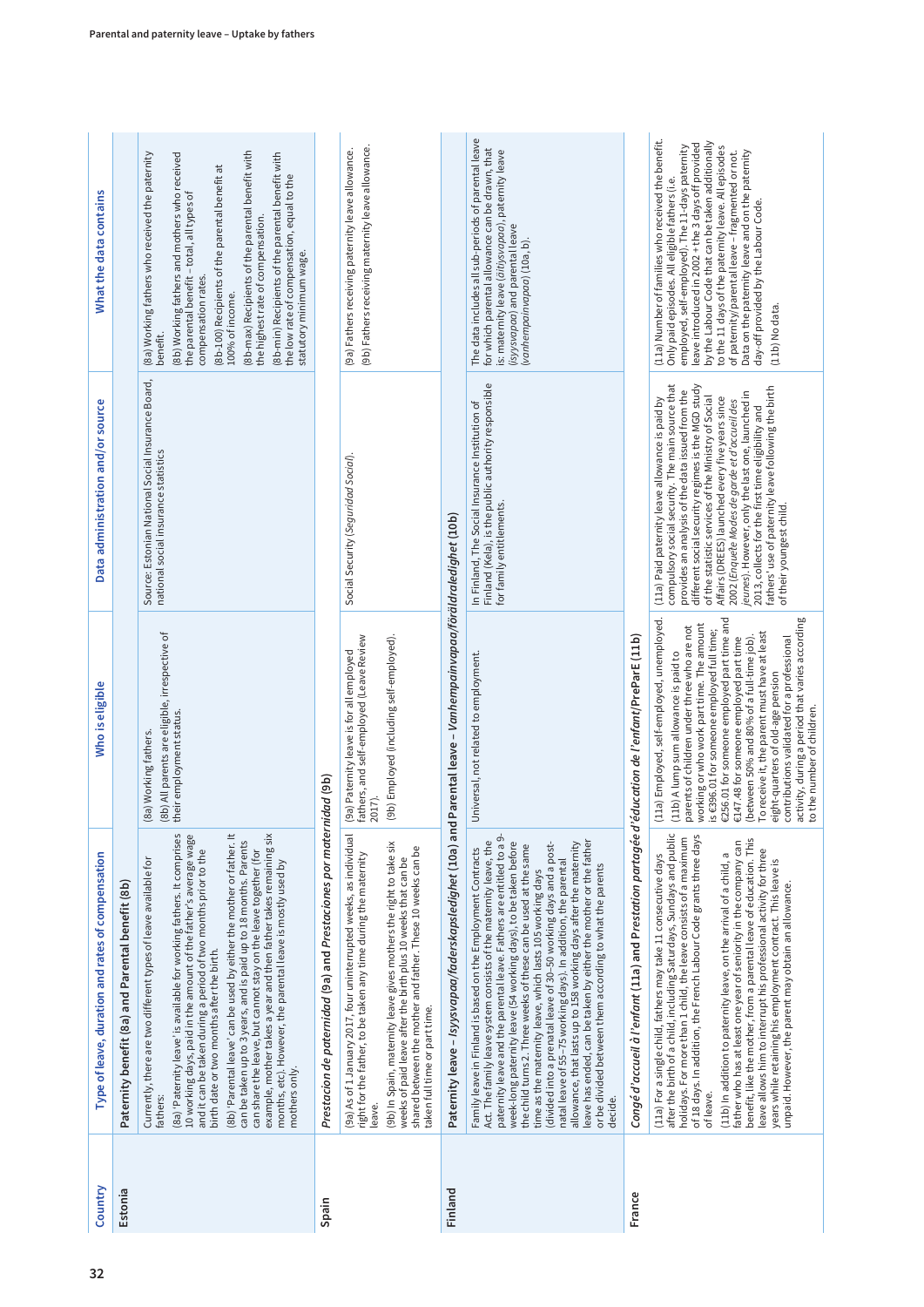| Country      | Type of leave, duration and rates of compensation                                                                                                                                                                                                                                                                                                                                                                                                                                                                                                                                                                                                                                                                                                                                                                                                                                                                                                                                                                                                                                                                                                                                                                                                                                                                                                              | Who is eligible                                                                                                                                                                                                                                                                                                                   | Data administration and/or source                                                                                                                                                                                                                                                                                                                                                                        | What the data contains                                                                                                                                                                                                                                                                                                                                                                                                                                                                                                                      |
|--------------|----------------------------------------------------------------------------------------------------------------------------------------------------------------------------------------------------------------------------------------------------------------------------------------------------------------------------------------------------------------------------------------------------------------------------------------------------------------------------------------------------------------------------------------------------------------------------------------------------------------------------------------------------------------------------------------------------------------------------------------------------------------------------------------------------------------------------------------------------------------------------------------------------------------------------------------------------------------------------------------------------------------------------------------------------------------------------------------------------------------------------------------------------------------------------------------------------------------------------------------------------------------------------------------------------------------------------------------------------------------|-----------------------------------------------------------------------------------------------------------------------------------------------------------------------------------------------------------------------------------------------------------------------------------------------------------------------------------|----------------------------------------------------------------------------------------------------------------------------------------------------------------------------------------------------------------------------------------------------------------------------------------------------------------------------------------------------------------------------------------------------------|---------------------------------------------------------------------------------------------------------------------------------------------------------------------------------------------------------------------------------------------------------------------------------------------------------------------------------------------------------------------------------------------------------------------------------------------------------------------------------------------------------------------------------------------|
| Croatia      | Maternal leave days shared with father - Rodiljni dopust (1                                                                                                                                                                                                                                                                                                                                                                                                                                                                                                                                                                                                                                                                                                                                                                                                                                                                                                                                                                                                                                                                                                                                                                                                                                                                                                    |                                                                                                                                                                                                                                                                                                                                   | 3a) and Parental leave after the child reached six months - Roditeljski dopust - (13b)                                                                                                                                                                                                                                                                                                                   |                                                                                                                                                                                                                                                                                                                                                                                                                                                                                                                                             |
|              | While parental leave is a personal right of both parents, one parent<br>consecutively. Leave can be taken in the following ways: a) fully (in<br>and compensation is 50% of the compensation for full-time leave).<br>is usually used by the mother, but the father can use it instead, if<br>(rodiljni dopust) and 'parental' leave (roditeljski dopust). There is<br>by the mother, whereas the remaining period of maternity leave<br>leave. Maternity leave lasts until the baby is six months old. The<br>first 70 days following the birth can, one at a time, be used only<br>depending on whether and how a mother and father share the<br>can transfer two months of their entitlement to the other if they<br>one period); b) partially (no more than two times per year, each<br>time for no less than 30 days); c) part time (duration is doubled<br>no statutory paternity leave. The maximum period of leave in<br>Croatian legislation distinguishes between 'maternity' leave<br>Croatia is 12 or 14 months for the first and the second child,<br>are both employed and if both parents give written consent.<br>Leave can be taken until the child turns eight years old.<br>Parents can use their entitlement at the same time or<br>the mother agrees.                                                                                     | Both (13a) and (13b) Employed and self-<br>employed parents.                                                                                                                                                                                                                                                                      | parental leave (roditeljski dopust) during the year.<br>Health Insurance Fund but are available at Yearly<br>collection of the mothers and fathers that used<br>Report by the Gender Equality Ombudsperson.<br>paid maternity leave (rodilini dopust) and paid<br>These data are not published by the Croatian<br>Insurance Fund is responsible for the data<br>Both (13a) and (13b) The Croatian Health | Not available.                                                                                                                                                                                                                                                                                                                                                                                                                                                                                                                              |
| Hungary      | GYET (child-rearing support) (14b) and GYES (childcare all                                                                                                                                                                                                                                                                                                                                                                                                                                                                                                                                                                                                                                                                                                                                                                                                                                                                                                                                                                                                                                                                                                                                                                                                                                                                                                     | owance) (14c)                                                                                                                                                                                                                                                                                                                     |                                                                                                                                                                                                                                                                                                                                                                                                          |                                                                                                                                                                                                                                                                                                                                                                                                                                                                                                                                             |
|              | 200% of this amount is paid in the case of two children, 300% for<br>Parental leave in Hungary is a family entitlement, so parents can<br>choose whether the father or the mother will stay with the child,<br>birthday; b) After the second birthday of the child until his/her<br>three children, with similar increases for 'additional children'.<br>minimum old-age pension' (691 in 2018). For multiple births,<br>parents: a) After the maternity leave, until the child's second<br>(14c) GYES is 'a flat-rate benefit equal to the amount of the<br>although usually it is the latter. Parental leave for insured<br>third birthday (non-mandatory).<br>GYET (14b)                                                                                                                                                                                                                                                                                                                                                                                                                                                                                                                                                                                                                                                                                    | more children (the youngest child should be<br>uninsured), until the child's third birthday.<br>uninsured), it is for families with three or<br>GYET (14b) All parents (insured and<br>between three and eight years old).<br>GYES (14c) All parents (insured and                                                                 | The Hungarian State Treasury has data.                                                                                                                                                                                                                                                                                                                                                                   | (14b) Number of GYET beneficiaries, persons,<br>beneficiaries according to gender, per 1,000.<br>(14c) Monthly average number of GYES<br>2013-2017.                                                                                                                                                                                                                                                                                                                                                                                         |
| <b>Italy</b> | Congedo di paternità - Mandatory paternity leave days - (1                                                                                                                                                                                                                                                                                                                                                                                                                                                                                                                                                                                                                                                                                                                                                                                                                                                                                                                                                                                                                                                                                                                                                                                                                                                                                                     | (16c) and Voluntary paternity leave days (16b) and Congedo parentale (16c).                                                                                                                                                                                                                                                       |                                                                                                                                                                                                                                                                                                                                                                                                          |                                                                                                                                                                                                                                                                                                                                                                                                                                                                                                                                             |
|              | paternity leave can be taken as an alternative and in replacement<br>individual and non-transferable, max. 10 months, whereby it can<br>taken within the fifth month from the child's birth. The voluntary<br>leave remained set at two days in 2016, it was suspended in 2017<br>been extended thereafter twice, in 2015 for 2016, and in 2016 for<br>Both the mandatory and the voluntary paternity leave must be<br>augmented to four days. The paternity leave was introduced in<br>and it has been reintroduced as one day in 2018. The voluntary<br>Italy for private sector employees on an experimental basis by<br>law 92/2012 (Art. 4.2424.4) for the years 2013-2015 and it has<br>2017 and 2018. The original measure provided for one day of<br>takes at least 3 months. 30% of basic remuneration up to the<br>leave. For 2016 and 2017, the mandatory paternity leave was<br>increased to two days, whereas for 2018 it has been further<br>The paternity leave can be mandatory and voluntary. Data is<br>be extended to 11 months when shared and when the father<br>(16c) Parental leave is only voluntary. 6 months per parent -<br>provided on the number of beneficiaries of the two types of<br>mandatory leave and two days of voluntary leave.<br>children's age of six years, unpaid afterwards.<br>of the mandatory maternity leave. | (16c) All employed parents, except domestic<br>months, which can be taken only during the<br>first year after the child's birth (from 2017<br>(16a, b) All employees and self-employed<br>workers and home helps. Self-employed<br>workers are generally entitled to three<br>workers (From 2017 Leave Review).<br>Leave Review). | National Institute of Social Security (Inps). In the<br>The source for data on parental leave is the<br>measures (Osservatorio sulle prestazioni a<br>dedicated observatory on family support<br>database and statistics section there is a<br>sostegno della famiglia).                                                                                                                                 | respectively, which corresponds to three different<br>employees (including agriculture), self-employed<br>contract (private sector employees), age and job<br>(16c) Data on parental leave is available in three<br>employment contract (open-ended, fixed-term,<br>Number of male beneficiaries by employment<br>separate datasets covering private sector<br>workers and semi-autonomous workers<br>schemes. Data are provided per type of<br>seasonal). Parental leave (2012-2016).<br>Only private sector employees.<br>classification. |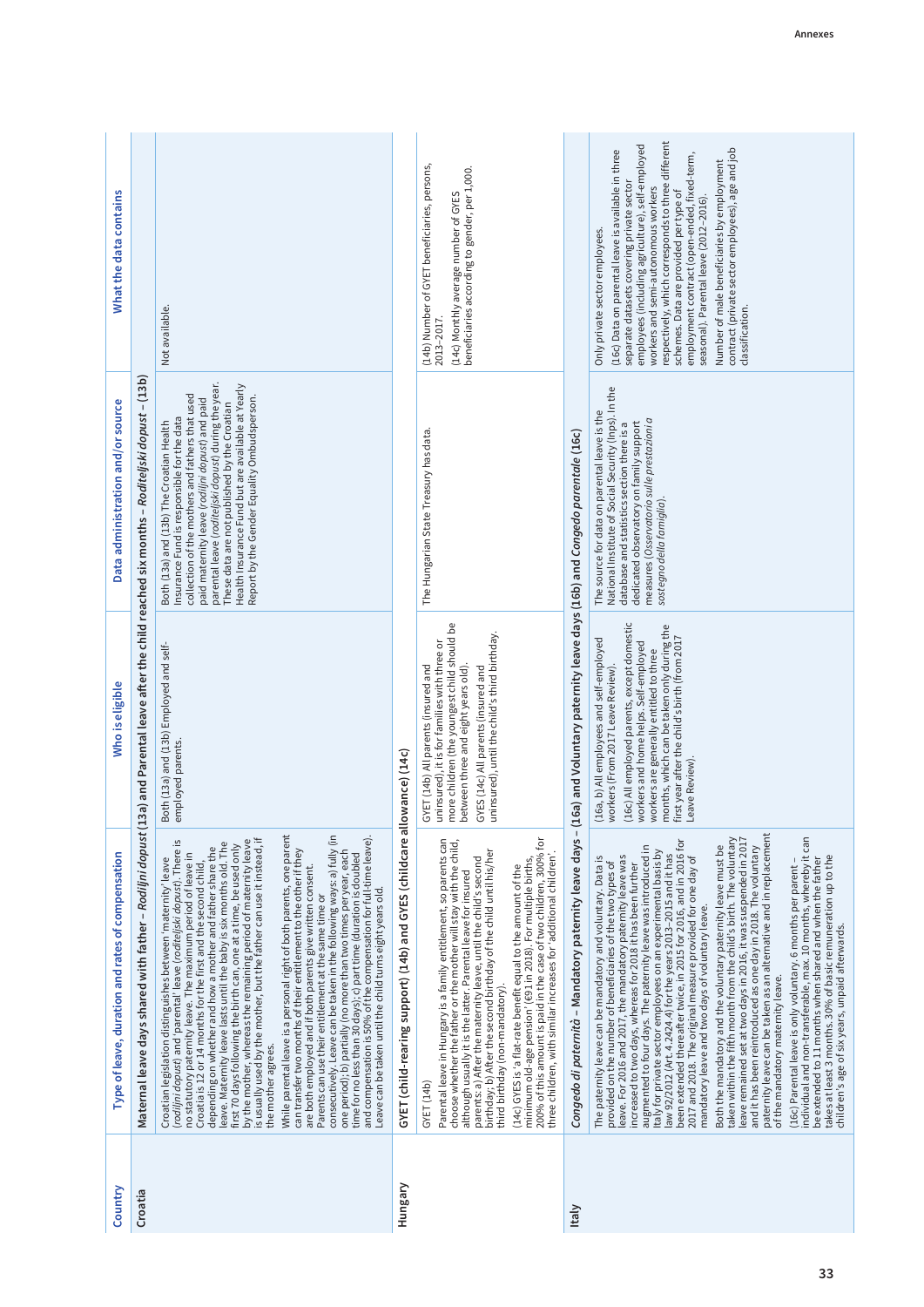| Country    | Type of leave, duration and rates of compensation                                                                                                                                                                                                                                                                                                                                                                                                                                                                                                                                                                                                                                                                                                                                                                                                                                                                                                                                                                         | Who is eligible                                                                                                                                                                                                                                                                                                                                                                                                                                                                                                                                                                                                 | Data administration and/or source                                                                                                                                                                                                                                                                                                                                                                                                                                                                                                                                                                                                                                                                                                                                                                                                                                                                                                                                                      | What the data contains                                                                                                                                                                                                                                                                                                                                                                                                                                                                                                                                                                                                                      |
|------------|---------------------------------------------------------------------------------------------------------------------------------------------------------------------------------------------------------------------------------------------------------------------------------------------------------------------------------------------------------------------------------------------------------------------------------------------------------------------------------------------------------------------------------------------------------------------------------------------------------------------------------------------------------------------------------------------------------------------------------------------------------------------------------------------------------------------------------------------------------------------------------------------------------------------------------------------------------------------------------------------------------------------------|-----------------------------------------------------------------------------------------------------------------------------------------------------------------------------------------------------------------------------------------------------------------------------------------------------------------------------------------------------------------------------------------------------------------------------------------------------------------------------------------------------------------------------------------------------------------------------------------------------------------|----------------------------------------------------------------------------------------------------------------------------------------------------------------------------------------------------------------------------------------------------------------------------------------------------------------------------------------------------------------------------------------------------------------------------------------------------------------------------------------------------------------------------------------------------------------------------------------------------------------------------------------------------------------------------------------------------------------------------------------------------------------------------------------------------------------------------------------------------------------------------------------------------------------------------------------------------------------------------------------|---------------------------------------------------------------------------------------------------------------------------------------------------------------------------------------------------------------------------------------------------------------------------------------------------------------------------------------------------------------------------------------------------------------------------------------------------------------------------------------------------------------------------------------------------------------------------------------------------------------------------------------------|
| Lithuania  | Tėvystės atostogos (17a) – Paternity leave and Vaiko prieži                                                                                                                                                                                                                                                                                                                                                                                                                                                                                                                                                                                                                                                                                                                                                                                                                                                                                                                                                               | iūros atostogos (17b) - Parental leave                                                                                                                                                                                                                                                                                                                                                                                                                                                                                                                                                                          |                                                                                                                                                                                                                                                                                                                                                                                                                                                                                                                                                                                                                                                                                                                                                                                                                                                                                                                                                                                        |                                                                                                                                                                                                                                                                                                                                                                                                                                                                                                                                                                                                                                             |
|            | childcare leave after the end of a maternity leave until the child is<br>one or two years old. Parents can choose between two options of<br>(17b) Parental leave is granted until the child reaches three years<br>(17a) Average duration of paternity leave in Lithuania is 30 days<br>old. A maternity (paternity) allowance is paid for the period of a<br>since paternity leave is granted to insured men from the day of<br>birth of the child until the child reaches 1 month old.<br>length and benefit.                                                                                                                                                                                                                                                                                                                                                                                                                                                                                                           | Fathers who have at least 12 months of social<br>insurance during the last 24 months. Same-<br>sex couples are not eligible (from Leave<br>Review.)                                                                                                                                                                                                                                                                                                                                                                                                                                                             | (Sodra) and the Lithuanian Statistics Department<br>under the Ministry of Social Security and Labour<br>In Lithuania, data related to paternity/parental<br>aggregate data from Sodra and then publishes<br>leave are collected and published by two main<br>bodies: the State Social Insurance Fund Board<br>(LSD). However, both of them (Sodra and LSD)<br>publish basically the same data. LSD receives<br>them in the LSD's database.                                                                                                                                                                                                                                                                                                                                                                                                                                                                                                                                             | (17b) Sodra data: number of parental leave benefit<br>part of leave episodes is covered. (17a) - LSD data:<br>employment (employed, self-employed, etc.), i.e.<br>paternity/parental leave in Lithuania. The data<br>all those eligible for the benefits. Only the paid<br>annual average of paternity benefit recipients.<br>Data covers only those parents who take<br>capture all parents in different forms of<br>recipients by gender - Men.                                                                                                                                                                                           |
| Luxembourg | Parental leave - Congé parentale (18b)                                                                                                                                                                                                                                                                                                                                                                                                                                                                                                                                                                                                                                                                                                                                                                                                                                                                                                                                                                                    |                                                                                                                                                                                                                                                                                                                                                                                                                                                                                                                                                                                                                 |                                                                                                                                                                                                                                                                                                                                                                                                                                                                                                                                                                                                                                                                                                                                                                                                                                                                                                                                                                                        |                                                                                                                                                                                                                                                                                                                                                                                                                                                                                                                                                                                                                                             |
|            | leave, or the 'second parental leave', which must be taken before<br>transferred to their spouse to allow the latter to take two periods<br>parents waives their right to parental leave, the leave cannot be<br>the child's 6th birthday (or 12th birthday for adopted children).<br>The parent can request either the 'first parental leave', which<br>must be taken immediately after the maternity or adoption<br>Parental leave is only granted once per child. If one of the<br>of parental leave.                                                                                                                                                                                                                                                                                                                                                                                                                                                                                                                  | at least 12 months; working for a minimum of<br>Affiliated to the Luxembourg social security<br>system and in uninterrupted employment for<br>10 hours a week (based on Leave Review<br>network).                                                                                                                                                                                                                                                                                                                                                                                                               | data from social security registers provided by the<br>Sourced from the Luxembourg Ministry of Family,<br>During parental leave, the parent is entitled to an<br>Integration and Greater Region. Administrative<br>allowance paid by the Caisse pour l'avenir des<br>General Inspectorate of Social Security (IGSS)<br>enfants (CAE) (Children's Future Fund) as a<br>replacement income.                                                                                                                                                                                                                                                                                                                                                                                                                                                                                                                                                                                              | per year, adding up the first and the second part of<br>The sources capture episodes of paid and unpaid<br>leave and the leave of fathers in different sectors.<br>Data refer to number of fathers on parental leave<br>leave, the eligible fathers, the different types of<br>the leave                                                                                                                                                                                                                                                                                                                                                    |
| Latvia     | Paternity leave - Paternitātes pabalsts (19a) and Parental leave - Vecāku pabalsts (19b)                                                                                                                                                                                                                                                                                                                                                                                                                                                                                                                                                                                                                                                                                                                                                                                                                                                                                                                                  |                                                                                                                                                                                                                                                                                                                                                                                                                                                                                                                                                                                                                 |                                                                                                                                                                                                                                                                                                                                                                                                                                                                                                                                                                                                                                                                                                                                                                                                                                                                                                                                                                                        |                                                                                                                                                                                                                                                                                                                                                                                                                                                                                                                                                                                                                                             |
|            | paternity benefit is calculated for a period of 12 calendar months<br>The benefit shall be granted in the amount of 80% of the average<br>For a self-employed person, the average insurance contributions<br>In Latvia there is a complicated system of transferability of leave<br>and benefit, the number of the days immediately following child<br>established by law as changeable items, and are not specifically<br>(19a) Paternity leave is granted not later than two months after<br>ending 2 months prior to the month in which the leave began.<br>insurance contributions of an employee for the receipt of the<br>insurance contributions salary of the applicant. The average<br>the child is born. The benefit must be requested within six<br>salary shall be calculated for the 12-month period ending<br>one-quarter before the quarter in which the leave begins.<br>birth and the maximum length of leave. These terms are<br>months from the first day of the leave.<br>captured by the statistics. | must himself specify the period during which<br>eligible to take leave in relation to his child's<br>completing an application for the allocation<br>A man is eligible for paternity benefit if he is<br>working at a paid job, has social insurance<br>of the benefit, the self-employed individual<br>and is the father of a newborn child. He is<br>birth for the duration of 10 calendar days.<br>receive paternity benefit if he has made<br>A self-employed person has the right to<br>social insurance contributions. By<br>the leave will be taken.                                                     | homepage (but not in English). Basic data on social<br>benefits is published by the Central Statistical<br>Central Statistical Bureau's online database. More<br>detailed data is available from primary data in the<br>Two main sources regularly capture the uptake of<br>not regularly casted or published, but is available<br>conditions and length of leave. Statistical data is<br>policymaking and analytical needs on demand.<br>fathers) and the State Social Insurance Agency<br>State Social Insurance Agency (including data<br>paternity/parental leave by fathers: the State<br>Revenue Service (employers are requested to<br>Bureau's in their statistical yearbook and the<br>provide data about leave periods awarded to<br>free of charge on request. Publicly available<br>(VSAA) that receives this data from VID and<br>calculates benefits relevant to income, any<br>collected by the State Revenue Service) for<br>statistical data can be found on the VSAA | information on profession and education level of a<br>Breakdowns of the recipients by age groups could<br>paternity/parental leave - if they are fragmented.<br>have paid social contributions and consequently<br>employed, self-employed) (working fathers who<br>These sources capture the following cases: paid<br>episodes when the request for leave and/or<br>leave episodes, and it is possible to identify<br>benefit was rejected; all eligible fathers (i.e.<br>be obtained, but the Agency does not have<br>are social insured); every type of episode;<br>employed in all sectors; all episodes of<br>recipients, and sectors. |
|            | granted as a single period or in parts. The employee has a duty to<br>not exceeding one and a half years and it can be requested at any<br>need of childcare. There is a complicate relation between chosen<br>reaches the age of 18 months. Leave shall be granted for a period<br>duration of parental leave and parental allowance until the child<br>(19b) Parental leave, upon the request of an employee, shall be<br>beginning and the length of the parental leave or parts thereof.<br>where due to objective reasons there is no reason for further<br>notification to the employer at least two weeks in advance,<br>notify the employer in writing one month in advance of the<br>time up to the day the child reaches the age of eight years.<br>The employee is entitled to return to work, subject to a                                                                                                                                                                                                    | person is employed on the day of granting of<br>The following people are entitled to receive<br>self-employed person during the childcare.<br>income as a self-employed person, or, are<br>not on parental leave or earn income as a<br>These may be one of the child's parents if<br>the parental benefit: any socially secured<br>they are on parental leave or do not earn<br>children born in the same labour, if that<br>person taking care of a child or several<br>the benefit (i.e. is considered to be an<br>employee or a self-employed person<br>according to the Law on State Social<br>Insurance). | See (19a)                                                                                                                                                                                                                                                                                                                                                                                                                                                                                                                                                                                                                                                                                                                                                                                                                                                                                                                                                                              | See (19a).                                                                                                                                                                                                                                                                                                                                                                                                                                                                                                                                                                                                                                  |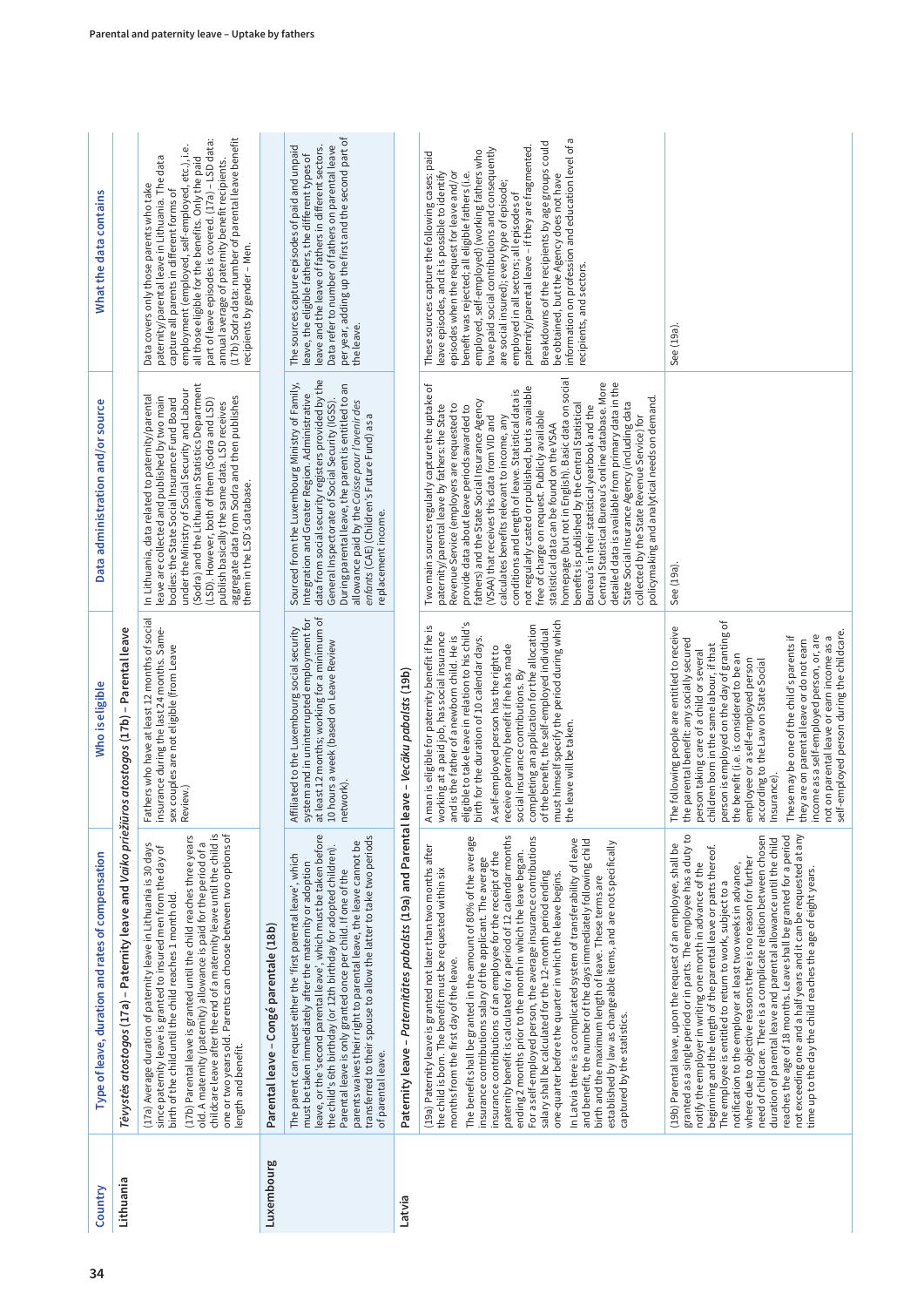| Country     | Type of leave, duration and rates of compensation                                                                                                                                                                                                                                                                                                                                                                                                                                                                                                                                                                                                                                                                                                                                                                                     | Who is eligible                                                                                                                                                                                                                                                                                                                                                                                                                                                                                                                                                                                                                                                                                                                              | Data administration and/or source                                                                                                                                                                                                                                                                                                                                  | What the data contains                                                                                                                                                                                                                                                                                                                                                                                                                                                                                                                                                                                                                                                                                                               |
|-------------|---------------------------------------------------------------------------------------------------------------------------------------------------------------------------------------------------------------------------------------------------------------------------------------------------------------------------------------------------------------------------------------------------------------------------------------------------------------------------------------------------------------------------------------------------------------------------------------------------------------------------------------------------------------------------------------------------------------------------------------------------------------------------------------------------------------------------------------|----------------------------------------------------------------------------------------------------------------------------------------------------------------------------------------------------------------------------------------------------------------------------------------------------------------------------------------------------------------------------------------------------------------------------------------------------------------------------------------------------------------------------------------------------------------------------------------------------------------------------------------------------------------------------------------------------------------------------------------------|--------------------------------------------------------------------------------------------------------------------------------------------------------------------------------------------------------------------------------------------------------------------------------------------------------------------------------------------------------------------|--------------------------------------------------------------------------------------------------------------------------------------------------------------------------------------------------------------------------------------------------------------------------------------------------------------------------------------------------------------------------------------------------------------------------------------------------------------------------------------------------------------------------------------------------------------------------------------------------------------------------------------------------------------------------------------------------------------------------------------|
| Netherlands | Parental leave - Ouderschapsverlof (21b)                                                                                                                                                                                                                                                                                                                                                                                                                                                                                                                                                                                                                                                                                                                                                                                              |                                                                                                                                                                                                                                                                                                                                                                                                                                                                                                                                                                                                                                                                                                                                              |                                                                                                                                                                                                                                                                                                                                                                    |                                                                                                                                                                                                                                                                                                                                                                                                                                                                                                                                                                                                                                                                                                                                      |
|             | Dutch national policy states employees are entitled to three days<br>child. Parental leave is for parents and partners after the birth of<br>of leave after the birth of a child. This is not to be confused with<br>working hours. So, for instance, a 40-hour work week means an<br>employee is eligible for 26 x 40 hours = $1,040$ hours of parental<br>child(ren) turn eight years old. Parents in the Netherlands are<br>Parents in the Netherlands can take parental leave until their<br>entitled to parental leave of up to 26 times their total weekly<br>vaderschapsverlof) which is provided for the actual birth of a<br>leave until a child turns eight. In principle, parental leave is<br>unpaid, but this can vary per collective labour agreement.<br>maternity/paternity/partner leave (kraamverlof or<br>a child. | Employees who work more than 12 hours per<br>people have different, more limited access to<br>the share of contributions usually paid by an<br>Entrepreneurs, including solo self-employed<br>father-specific leave. For solo self-employed<br>Entrepreneurs, as their own employers, pay<br>employer. As such, there appears to be less<br>who care for one or more of those children.<br>their own social security contributions and<br>government established a different policy,<br>week and have children up to 8 years old,<br>individuals and their partners, the Dutch<br>social security support than employees.<br>the ZEZ (Zelfstandig en Zwanger), Solo<br>data available on maternity, let alone<br>self-employed and pregnant. | The national public employment agency, the UWV,<br>national statistics bureau, Central Bureau voor de<br>The main data source on parental leave is the<br>payments in the Netherlands and as such has<br>access to data on employees and their use of<br>orchestrates and executes the social security<br>different social security benefits.<br>Statistiek (CBS). | paid for the leave (1) in its entirety, (2) a portion of<br>compensation are defined, whether the employer<br>available, focuses on employee information only.<br>compensated the employee. Three categories of<br>extent to which employees make use of parental<br>The datasets for 2005-2015 and for 2005-2013,<br>maintained by Statistic Netherlands, track the<br>Entrepreneurs and solo self-employed are not<br>Data maintained by the CBS, which is publicly<br>leave, and also to what degree the employer<br>The data presented therefore only include<br>information on total eligible employees.<br>outderschapsverloof (parental leave)<br>included in the data sets who are on<br>the leave or (3) none of the leave. |
| Norway      | Foreldrepenger (22b)                                                                                                                                                                                                                                                                                                                                                                                                                                                                                                                                                                                                                                                                                                                                                                                                                  |                                                                                                                                                                                                                                                                                                                                                                                                                                                                                                                                                                                                                                                                                                                                              |                                                                                                                                                                                                                                                                                                                                                                    |                                                                                                                                                                                                                                                                                                                                                                                                                                                                                                                                                                                                                                                                                                                                      |
|             | three parts: a leave period of 10 weeks exclusively for the mother,<br>It is possible to extend the leave period from 46 to 56 weeks with<br>common leave period (father or mother, by choice) of 26 weeks.<br>a 20% reduction in allowance. In this case, the common leave<br>Currently, the parental leave period after birth is divided into<br>a leave period of 10 weeks exclusively for the father and the<br>period is 36 weeks.                                                                                                                                                                                                                                                                                                                                                                                               | minimum of 6 of the last 10 months before<br>the time of the contribution is eligible for<br>Anyone with pensionable earnings for a<br>parental benefit (foreldrepenger).                                                                                                                                                                                                                                                                                                                                                                                                                                                                                                                                                                    | The main data source of the use of paternal leave<br>benefits. NAV publish yearly statistical overviews<br>on paternal leave, as well as periodical reports.<br>by fathers is the NAV (Norwegian Labour and<br>Welfare Administration) register on paternal                                                                                                        | benefits (from the common quota) is limited if the<br>limited rights; they appear in the statistics as non-<br>The self-employed are included. Fathers' right to<br>mother is not eligible to benefit (not vice versa).<br>The statistics cannot single out fathers with<br>users.                                                                                                                                                                                                                                                                                                                                                                                                                                                   |
| Poland      | Paternity allowance – of at least one day – ( <i>urlop ojcowski</i> ) (23a) and Maternity allowance – maternity leave for fathers, paternity leave ( <i>urlop ojcowski</i> ) and parental leave<br>(urlop rodzicielski) (23a, b).                                                                                                                                                                                                                                                                                                                                                                                                                                                                                                                                                                                                     |                                                                                                                                                                                                                                                                                                                                                                                                                                                                                                                                                                                                                                                                                                                                              |                                                                                                                                                                                                                                                                                                                                                                    |                                                                                                                                                                                                                                                                                                                                                                                                                                                                                                                                                                                                                                                                                                                                      |
|             | parts, which can be used both by the mother and father; they can<br>before the birth of the child. Parental leave is then a maximum of<br>(23a, b) Maternity leave is 20 weeks (14 of them are reserved for<br>take the leave at the same time or one of them can take all the<br>mothers, after which time fathers can use the 6 weeks that are<br>eave. One part of the leave has to last for at least eight weeks.<br>32 weeks after the maternity leave. It can be divided into four<br>left, instead of the mother). Maximum six weeks can be used<br>(23a) Not obligatory, two weeks, only for fathers.                                                                                                                                                                                                                         | entrepreneurs (excluding people working on<br>Only for employees with a contract of<br>employment, the self-employed and<br>civil-law contracts)                                                                                                                                                                                                                                                                                                                                                                                                                                                                                                                                                                                             | maternity leave for fathers, paternity leave (urlop<br>ojcowski) and parental leave (urlop rodzicielski).<br>'maternity allowance' in reference to all types of<br>leave for mothers and fathers. According to law,<br>ZUS (Social Insurance Institution) uses the term<br>there are three types of leave for fathers:                                             | (23a) Number of recipients covers everyone who<br>the maternity leave, additional maternity leave,<br>which are paid for periods of maternity leave or<br>other periods of leave taken under the terms of<br>ZUS collects the data on maternity allowances<br>takes paternity leave for at least one day.<br>paternity leave and parental leave.                                                                                                                                                                                                                                                                                                                                                                                     |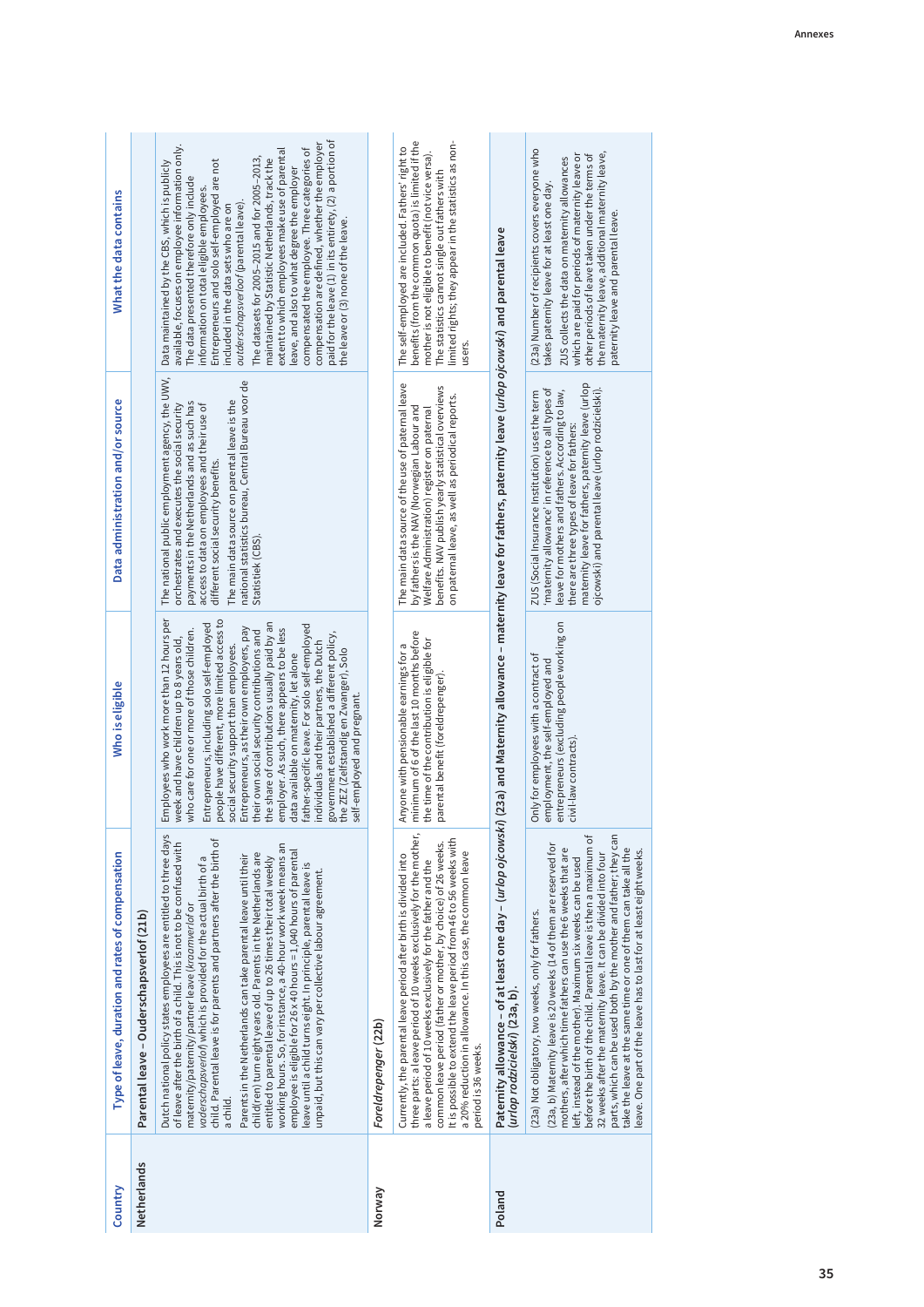| Country  | Type of leave, duration and rates of compensation                                                                                                                                                                                                                                                                                                                                                                                                                                                                                                                                                                                                                                                                                                                                                                                                                                                                                                                                                                                                                                                                                                                                                                                                                                                                                                                                                 | Who is eligible                                                                                                                                                                                                                                       | Data administration and/or source                                                                                                                                                                            | What the data contains                                                                                                                                                                                                                                                                                                                                                                                                                                                                                                                                                                                                                                                                                                                                                                                                                                                                        |
|----------|---------------------------------------------------------------------------------------------------------------------------------------------------------------------------------------------------------------------------------------------------------------------------------------------------------------------------------------------------------------------------------------------------------------------------------------------------------------------------------------------------------------------------------------------------------------------------------------------------------------------------------------------------------------------------------------------------------------------------------------------------------------------------------------------------------------------------------------------------------------------------------------------------------------------------------------------------------------------------------------------------------------------------------------------------------------------------------------------------------------------------------------------------------------------------------------------------------------------------------------------------------------------------------------------------------------------------------------------------------------------------------------------------|-------------------------------------------------------------------------------------------------------------------------------------------------------------------------------------------------------------------------------------------------------|--------------------------------------------------------------------------------------------------------------------------------------------------------------------------------------------------------------|-----------------------------------------------------------------------------------------------------------------------------------------------------------------------------------------------------------------------------------------------------------------------------------------------------------------------------------------------------------------------------------------------------------------------------------------------------------------------------------------------------------------------------------------------------------------------------------------------------------------------------------------------------------------------------------------------------------------------------------------------------------------------------------------------------------------------------------------------------------------------------------------------|
| Portugal | Initial parental leave -Licença parental inicial ('Initial parental leave' of 120/150 days) (24c); Extended parental leave (24d) and Social parental leave benefit (24e)<br>Compulsory days - Father's exclusive parental leave (24a)                                                                                                                                                                                                                                                                                                                                                                                                                                                                                                                                                                                                                                                                                                                                                                                                                                                                                                                                                                                                                                                                                                                                                             | and Optional days - Father's exclusive parental leave (24b)                                                                                                                                                                                           |                                                                                                                                                                                                              |                                                                                                                                                                                                                                                                                                                                                                                                                                                                                                                                                                                                                                                                                                                                                                                                                                                                                               |
|          | (23a) and (23b) 'Father's exclusive leave' (i.e. non-transferable) of<br>consecutively immediately after birth, captured here and 10 days<br>24d) Extended parental leave. For the extended parental leave of<br>(24e) Parents, mothers or fathers, who are not working and do<br>not have contributions for social security are entitled to parental<br>(24c) After the 42 days (6 weeks) following the birth, compulsory<br>for mothers, the remaining period may be shared between the<br>take initial parental leave at the same time, for up to 15 days, to<br>alone). Two possible scenarios in case of sharing: 150 days paid<br>Specific leave for fathers was introduced in 1999: the 'paternity<br>and mother take 30 days or two periods of consecutive 15 days<br>father and the mother by mutual agreement. Both parents can<br>15 compulsory working days (of which five days must be taken<br>with bonus of 1 month when parents share the leave (if father<br>parental leave' of 15 days for the father; initial parental leave<br>three months the benefit corresponds to a daily allowance of<br>leave' of 5 working days, initially optional; and the optional<br>25% of the average daily wage (or €5.2 per day minimum).<br>during the subsequent 30 days) (paid at 100%).<br>be taken between the 4th and 5th month.<br>at 100% or 180 days paid at 83%.<br>social benefit. | (24a-d) The data refer to individuals covered<br>not working and do not have contributions<br>(24e) Parents, mothers or fathers, who are<br>for social security are entitled to parental<br>by the general social security system.<br>social benefit. | Segurança Social - ISS) is the entity responsible<br>The Institute of Social Security (Instituto de<br>beneficiaries of parental leave benefits in<br>for collecting and publishing data on the<br>Portugal. | (24e) Parents receiving the social parental benefit,<br>Fathers working in the private sector and workers<br>in public functions since 1 January 2006, thus<br>security system, like some workers in the banking<br>leave, including those on initial parental leave (c),<br>working and do not have contributions for social<br>paid at a percentage of the Social Support Index<br>sector. Parents, mothers or fathers, who are not<br>extended parental leave (d) and those on social<br>(24c, d, e) Total number of parents on parental<br>welfare system is not part of the general social<br>security are entitled to parental social benefit,<br>(Indexante de Apoios Sociais - IAS) -> see (24e).<br>excluding civil servants and workers whose<br>(24c) Parents receiving the benefit for initial<br>including those who received a bonus.<br>parental leave (e).<br>parental leave. |
| Romania  | Child-rearing indemnity – as main beneficiary (25b) and Child-rearing indemnity – as second beneficiary (25c)                                                                                                                                                                                                                                                                                                                                                                                                                                                                                                                                                                                                                                                                                                                                                                                                                                                                                                                                                                                                                                                                                                                                                                                                                                                                                     |                                                                                                                                                                                                                                                       |                                                                                                                                                                                                              |                                                                                                                                                                                                                                                                                                                                                                                                                                                                                                                                                                                                                                                                                                                                                                                                                                                                                               |
|          | child-rearing leave as secondary beneficiary. If the latter does not<br>right to leave instead. However, unofficial statistics show that the<br>beneficiary can only take the leave for (a maximum of) 1 year and<br>claim this right, the primary beneficiary cannot benefit from the<br>the mother or the father. It can be taken until the child reaches<br>the age of two, and in the case of a child with disabilities, up to<br>child-rearing leave (Leave no. 2) can be taken upon request by<br>11 months; the other parent must take at least 1 month of<br>(25b) According to Government Emergency Ordinance no.<br>111/2010 on child-rearing leave and monthly indemnity,<br>(25c) If both parents (natural or adoptive) work, the main<br>number of applicants is low.<br>the age of three.                                                                                                                                                                                                                                                                                                                                                                                                                                                                                                                                                                                           | Not available.                                                                                                                                                                                                                                        | unofficial sources: article, Badea (2015) for (25b)<br>No official data were provided, so data are from<br>and Gheorghe (2015) for (25c).                                                                    | Number of male child benefit recipients, as main<br>beneficiary (25b) or as second beneficiary (25c).                                                                                                                                                                                                                                                                                                                                                                                                                                                                                                                                                                                                                                                                                                                                                                                         |
| Sweden   | Föräldrapenning - Parental benefit (26a)                                                                                                                                                                                                                                                                                                                                                                                                                                                                                                                                                                                                                                                                                                                                                                                                                                                                                                                                                                                                                                                                                                                                                                                                                                                                                                                                                          |                                                                                                                                                                                                                                                       |                                                                                                                                                                                                              |                                                                                                                                                                                                                                                                                                                                                                                                                                                                                                                                                                                                                                                                                                                                                                                                                                                                                               |
|          | parental leave is more generous. According to the law of Swedish<br>parents share 195 each at sickness benefit level and 45 days each<br>home from work and obtain compensation for extended periods<br>of time, individual days or a certain number of hours. If there are<br>parental leave, a parent can be absent from work to take care of<br>compensation levels (the sickness benefit level, basic level and<br>the minimum level). Parental benefit allows the parent to stay<br>his/her child up until the child is 18 months old. The parental<br>benefit consists of 480 days per child, and on three different<br>two parents with joint guardianship who share the days the<br>at the minimum level. Sixty days of the sickness benefit are<br>In Sweden parents have a right to compensation (parental<br>benefit) and the right to parental leave. The right to have<br>reserved and cannot be transferred to another parent.                                                                                                                                                                                                                                                                                                                                                                                                                                                      | All parents in Sweden are entitled to paid<br>parental leave (2017 Leave Review)                                                                                                                                                                      | Parental benefit (föräldrapenning) is paid by<br>Försäkringskassan.                                                                                                                                          | Those receiving the benefit.                                                                                                                                                                                                                                                                                                                                                                                                                                                                                                                                                                                                                                                                                                                                                                                                                                                                  |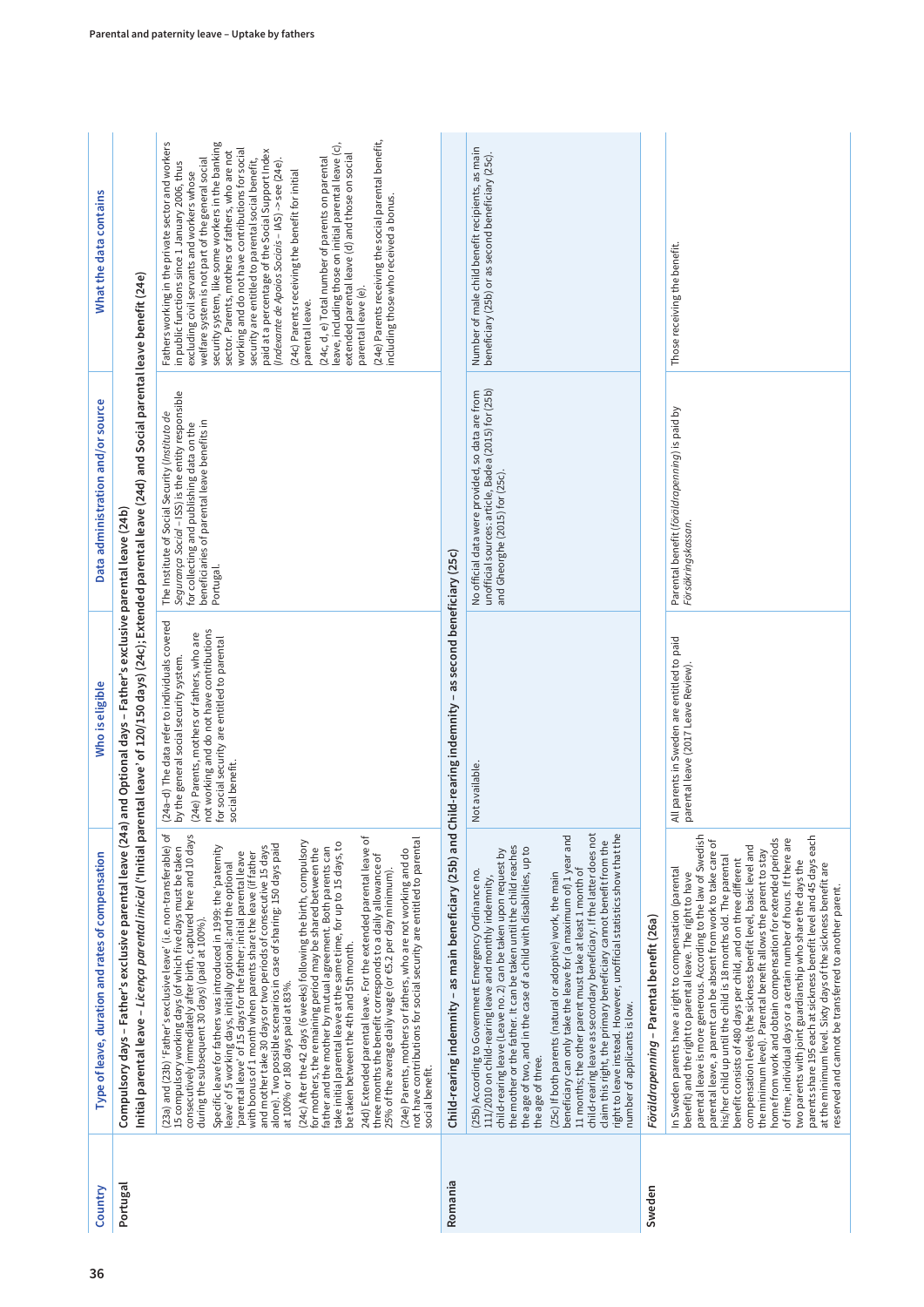| What the data contains                            |                                                           | (27b) refers to fathers taking more than 15 days.<br>The data here refer to paternity leave, paid and<br>(27a) refers to the number of fathers taking a<br>maximum of 15 days.<br>unpaid episodes.                                                                                                                                                                                                                                                                                                                                                                                                                                                            |                                                       | Fathers obtaining the maternity benefit.                                                                                                                                                                                                                                                                                                                                                                                                                                                                       | Parents receiving the benefit.                                                                                                                                                                                                                                                                                                                                                                                                                                                                                                                                                                                                                                                                                                                                                                                                                                                                                                                                 |
|---------------------------------------------------|-----------------------------------------------------------|---------------------------------------------------------------------------------------------------------------------------------------------------------------------------------------------------------------------------------------------------------------------------------------------------------------------------------------------------------------------------------------------------------------------------------------------------------------------------------------------------------------------------------------------------------------------------------------------------------------------------------------------------------------|-------------------------------------------------------|----------------------------------------------------------------------------------------------------------------------------------------------------------------------------------------------------------------------------------------------------------------------------------------------------------------------------------------------------------------------------------------------------------------------------------------------------------------------------------------------------------------|----------------------------------------------------------------------------------------------------------------------------------------------------------------------------------------------------------------------------------------------------------------------------------------------------------------------------------------------------------------------------------------------------------------------------------------------------------------------------------------------------------------------------------------------------------------------------------------------------------------------------------------------------------------------------------------------------------------------------------------------------------------------------------------------------------------------------------------------------------------------------------------------------------------------------------------------------------------|
| Data administration and/or source                 |                                                           | Family, Social Affairs and Equal Opportunities and<br>and allowance and transferred parental leave and<br>database is managed by the Ministry of Labour,<br>paternity allowance as well as of parental leave<br>information database be set up and run for the<br>deciding on rights under this Act, monitoring,<br>Centres for Social Work. The ministry and the<br>centres maintain databases on paternity and<br>purposes of managing the procedures and<br>statistical purposes. The so-called central<br>planning and managing family policy, for<br>scientific and research purposes and for<br>The Act stipulates in Article 104 that an<br>allowance. |                                                       | may also request a maternity benefit if he agrees<br>on maternity benefit for 34 weeks. A male parent<br>maternity benefit. There are only statistics on all<br>more detailed information. Female mothers are<br>that he will take care of a child under the age of<br>recipients of the maternity benefit, but without<br>three. The maximum duration of the maternity<br>There is no database of fathers taking the<br>benefit for a father is 28 weeks.                                                     | in Slovakia. Paternity leave is not applied. There is<br>There is no database of fathers on parental leave<br>Allowance' - data are available for women and<br>Social Affairs and Family (UPSVR). Each month,<br>men. It is kept at the Central Office of Labour,<br>allowance is published in total for men and<br>a database of recipients of the 'Parental<br>the number of recipients of the parental<br>women and separately for women.                                                                                                                                                                                                                                                                                                                                                                                                                                                                                                                   |
| Who is eligible                                   | mpaid days (27b)                                          | entrepreneurs (excluding people working on<br>Only for employees with a contract of<br>employment, the self-employed and<br>civil-law contracts).                                                                                                                                                                                                                                                                                                                                                                                                                                                                                                             | allowance – rodičovský príspevok (28b)                | Taking the maternity benefit is conditional<br>contributions for sickness insurance - Act<br>No. 461/2003 Coll. on social insurance.<br>upon the payment of insurance                                                                                                                                                                                                                                                                                                                                          | parental leave and get the allowance instead<br>A working person (male or female) can take<br>of pay. At the same time, the employer is<br>obliged to keep the job position open for<br>that worker.                                                                                                                                                                                                                                                                                                                                                                                                                                                                                                                                                                                                                                                                                                                                                           |
| Type of leave, duration and rates of compensation | Paternity leave - Očetovski dopust (27a) fully paid and u | The uptake of paternity/parental leave by fathers is regulated by<br>the Parental Protection and Family Benefits Act, 2014.<br>15 days fully paid, further 75 days unpaid                                                                                                                                                                                                                                                                                                                                                                                                                                                                                     | Maternity benefit – davka materské (28a) and Parental | allowances is, however, linked to the fact that the mother is not<br>mother does not receive this benefit. Also, parallel parental and<br>taking care of the child at the same time. The condition is that,<br>(28a) In Slovakia, with regard to childcare, a father may ask for<br>during the period of maternity benefit received by fathers, the<br>parental leave during which he may receive a maternity or<br>parental allowance. The possibility of receiving these<br>maternity benefits are excluded. | Parental leave, provided for under the Labour Code, is given to a<br>allowances is, however, linked to the fact that the mother is not<br>pension of a person on parental leave are paid by the state. The<br>taking care of the child at the same time. The current state non-<br>brought in by Act No. 571/2009 Coll. on parental allowance. It is<br>period of parental leave and the pay for it can be shared by the<br>28b) In Slovakia, with regard to childcare, a father may ask for<br>parent on a full-time basis and can also be used in blocks of at<br>least one month (until the child reaches eight years old - as<br>an allowance of the universal system financed by the state<br>parental leave during which he may receive a maternity or<br>maximum). Contributions to social insurance and old-age<br>contributory lump sum benefit 'Parental Allowance' was<br>parental allowance. The possibility of receiving these<br>budget (taxes). |
| Country                                           | Slovenia                                                  | on Leave Policies and Research (2017).                                                                                                                                                                                                                                                                                                                                                                                                                                                                                                                                                                                                                        | Slovakia                                              |                                                                                                                                                                                                                                                                                                                                                                                                                                                                                                                | Source: Network of Eurofound Correspondents (2018), EurWORK's Working Life country profiles (2018) and Internation                                                                                                                                                                                                                                                                                                                                                                                                                                                                                                                                                                                                                                                                                                                                                                                                                                             |

**Source:** Network of Eurofound Correspondents (2018), EurWORK's Working Life country profiles (2018) and International Network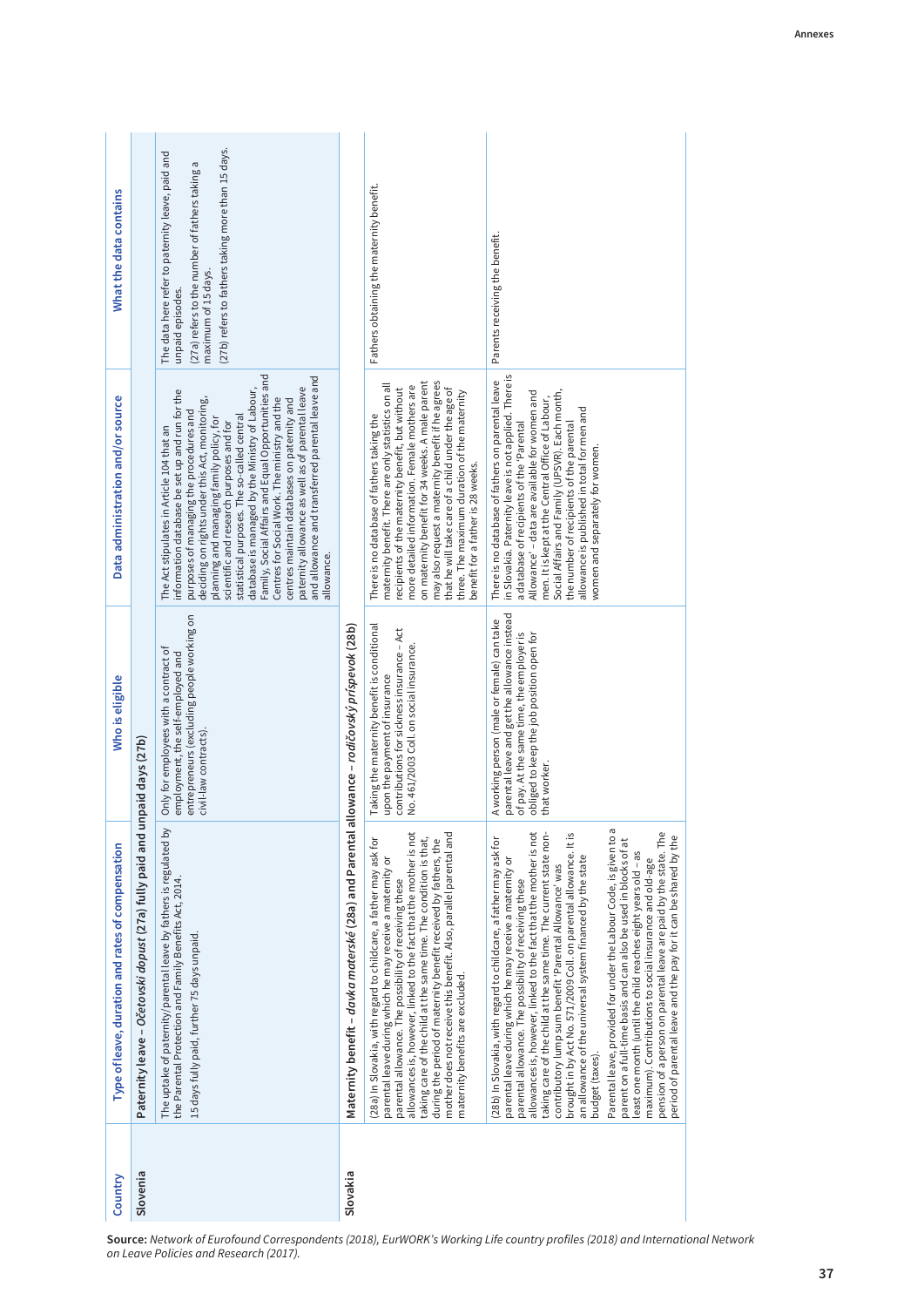### **Number of male recipients of parental/paternity leave allowance**

#### **Paternity allowances and leave**

| <b>Country</b> | Leave (Code)                                                                  | 2009    | 2010    | 2011                                                          | 2012    | 2013    | 2014    | 2015    | 2016    | 2017    | <b>Source</b>                                                                                                                        |
|----------------|-------------------------------------------------------------------------------|---------|---------|---------------------------------------------------------------|---------|---------|---------|---------|---------|---------|--------------------------------------------------------------------------------------------------------------------------------------|
|                |                                                                               |         |         | Number of male recipients of paternity benefits or allowances |         |         |         |         |         |         |                                                                                                                                      |
| Estonia        | Isapuhkus (8a)                                                                |         |         |                                                               |         | 5,253   | 5,701   | 6,460   | 6,924   | 7,220   | <b>Estonian National Social</b><br>Insurance Board, national<br>social insurance statistics.                                         |
| Spain          | Prestacion de<br>paternidad (9b)                                              | 273,024 | 275,637 | 269,715                                                       | 245,867 | 237,988 | 235,678 | 238,806 | 244,468 | 264,632 | Spanish Ministry for<br>Employment and social<br>security.                                                                           |
| France         | Congé de paternité<br>(11a)                                                   | 400,000 | 405,000 | 411,000                                                       | 403,000 | 382,000 | 376,000 | 366,000 | 358,000 |         | DREES series which ends<br>in 2014, based on the data<br>provided by the social<br>security.                                         |
|                | Congé de paternité<br>(11a)                                                   | 377,000 | 383,000 | 389,000                                                       | 381,000 | 376,000 | 370,000 |         |         |         | CNAMTS, Central fund of<br>the MSA, RSI, calculation<br>DREES.                                                                       |
| Italy          | Congedo di paternità<br>(Mandatory leave<br>days) (16a)                       |         |         |                                                               |         | 50,474  | 67,672  | 72,754  | 92,858  |         | INPS (2017)                                                                                                                          |
|                | Congedo di paternità<br>(Voluntary leave<br>days) (16b)                       |         |         |                                                               |         | 5,432   | 8,130   | 9,587   | 9,186   |         | INPS (2017)                                                                                                                          |
| Lithuania      | Tėvystės atostogos<br>(17a)                                                   | 12,966  | 12,349  | 12,029                                                        | 12,124  | 12,642  | 13,476  | 14,933  | 16,277  | 15,100  | LSD (various years)                                                                                                                  |
| Latvia         | Paternitātes pabalsts<br>(19a)                                                | 8,549   | 7,097   | 7,017                                                         | 7,913   | 8,785   | 9,761   | 10,625  | 11,081  | 10,966  | <b>Statistical Department of</b><br>SSIA.                                                                                            |
| Poland         | Paternity allowance<br>(urlop ojcowsi) (23a)                                  |         |         |                                                               | 28,600  | 28,600  |         | 148,500 | 146,400 |         | ZUS, 2016, ZUS, various<br>years, quarterly information<br>on cash benefits from the<br>Social Insurance Fund and<br>other benefits. |
|                |                                                                               |         |         | Number of men on paternity leave                              |         |         |         |         |         |         |                                                                                                                                      |
| <b>Denmark</b> | Fædreorlov (7a)                                                               | 44,312  | 44,621  | 41,451                                                        | 39,303  | 38,506  | 41,042  | 40,077  | 44,996  |         | <b>Statistic Denmark's</b><br>register.                                                                                              |
| Italy          | Congedo di paternità<br>(Mandatory leave<br>days) (16a)                       |         |         |                                                               |         | 50,474  | 67,672  | 72,754  | 92,858  |         | INPS (2017)                                                                                                                          |
|                | Congedo di paternità<br>(Voluntary leave<br>days) (16b)                       |         |         |                                                               |         | 5,432   | 8,130   | 9,587   | 9,186   |         | INPS (2017)                                                                                                                          |
| Slovenia       | Paternity leave<br>(Očetovski dopust) –<br>up to 15 days (23a)                | 17,534  | 18,042  | 17,776                                                        | 17,468  | 16,625  | 16,695  | 16,374  | 16,291  |         | MDDSZ (2018)                                                                                                                         |
|                | Paternity leave<br>(Očetovski dopust) -<br>Total, 15 days or<br>more (23a, b) | 20,863  | 21,776  | 21,445                                                        | 21,054  | 20,039  | 19,691  | 19,264  | 18,210  |         | MDDSZ (2018)                                                                                                                         |

#### **Table A2: Development of the number of male recipients of paternity allowances (2009–2017)**

**Source:** Network of Eurofound Correspondents (2018)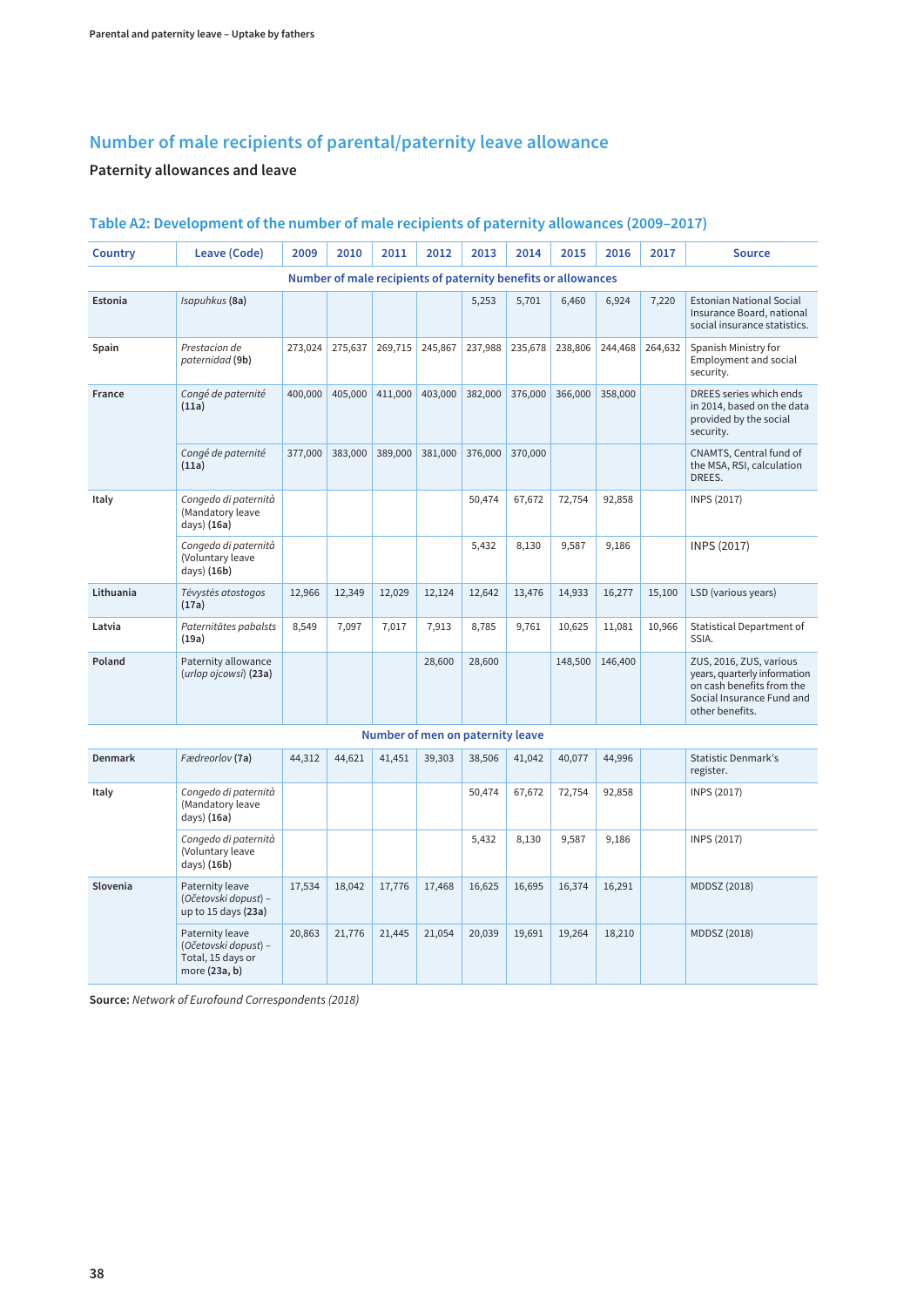#### **Parental leave allowances**

| Country            | Leave (Code)                                                   | 2009    | 2010    | 2011    | 2012    | 2013    | 2014                                                    | 2015    | 2016    | 2017    | <b>Source</b>                                                                                                                                                |
|--------------------|----------------------------------------------------------------|---------|---------|---------|---------|---------|---------------------------------------------------------|---------|---------|---------|--------------------------------------------------------------------------------------------------------------------------------------------------------------|
|                    |                                                                |         |         |         |         |         | Number of male beneficiaries of parental allowances     |         |         |         |                                                                                                                                                              |
| Austria            | Kinderbetreuungsgeld<br>- all fathers (1a)                     | 9,485   | 10,426  | 11,228  | 11,735  | 12,171  | 12,627                                                  |         |         |         | Riesenfelder (2017), Table<br>1, p. 15; For definitions,<br>see Riesenfelder and<br>Danzer (2017), p. 85.                                                    |
| Czech Republic     | Parental allowance<br>(5b)                                     | 6,000   | 5,400   | 5,800   | 5,300   | 5,200   | 5,100                                                   | 5,200   | 5,200   | 5,100   | Ministry of Labour and<br>Social Affairs (MoLSA)<br>database.                                                                                                |
| <b>Denmark</b>     | Forældreorlov (7b)                                             | 18,681  | 19,797  | 18,609  | 18,266  | 24,782  | 26,317                                                  | 26,431  | 30,376  |         | <b>Statistic Denmark's</b><br>register.                                                                                                                      |
| Estonia            | Parental benefit (8b)                                          | 2,140   | 2,347   | 2,075   | 2,030   | 2,036   | 2,280                                                   | 2,459   | 2,611   | 2,746   | Statistics Estonia, SW22.                                                                                                                                    |
| Spain              | Prestaciones por<br>maternidad (9b)                            | 5,726   | 5,805   | 5,798   | 5,028   | 4,919   | 4,912                                                   | 5,208   | 5,688   | 4,930   | Instituto Nacional de<br>Seguridad Social.<br>Ministerio de Empleo y<br>Sequridad Social.                                                                    |
| Croatia            | Rodiljni dopust (13a)                                          |         | 131     | 131     | 133     | 165     | 163                                                     | 170     | 158     |         | Pravobraniteljica za<br>ravnopravnost spolova<br>(various years)                                                                                             |
|                    | Roditeljski dopust<br>(13b)                                    |         | 877     | 927     | 1,042   | 2,023   | 2,036                                                   | 2,030   | 1,930   |         | Pravobraniteljica za<br>ravnopravnost spolova<br>(various years)                                                                                             |
| Hungary            | <b>GYES</b> (childcare<br>allowance) (14c)                     | 9,200   | 9,600   | 9,900   | 9,800   | 9,500   | 7,300                                                   | 6,400   | 6,100   |         | Hungarian State Treasury                                                                                                                                     |
|                    | <b>GYET</b> (child-rearing<br>support) (14b)                   |         |         |         |         | 3,210   | 3,362                                                   | 3,263   | 3,234   | 3,090   | Hungarian State Treasury                                                                                                                                     |
| <b>Italy</b>       | Congedo parentale<br>(16c)                                     |         |         |         | 31,549  | 34,118  | 36,540                                                  | 45,003  | 52,567  |         | <b>INPS (2017)</b>                                                                                                                                           |
| Lithuania          | Vaiko priežiūros<br>atostogos (17b)                            | 3,300   | 3,600   | 3,100   | 2,900   | 4,100   | 6,300                                                   | 7,800   | 8,900   | 9,700   | Sodra                                                                                                                                                        |
| Luxembourg         | Congé parental (18b)                                           | 894     | 976     | 968     | 942     | 1,049   | 1,050                                                   | 1,106   | 1,079   |         | Activity report 2016,<br>Ministry of Family,<br><b>Integration and Greater</b><br>Region, pp. 178, 179                                                       |
| Latvia             | Vecāku pabalsts<br>(19b)                                       | 13,130  | 6,514   | 2,406   | 1,493   | 1,739   | 2,507                                                   | 5,216   | 7,502   | 7,512   | Statistical Department of<br>SSIA                                                                                                                            |
| Portugal           | Parental leave<br>beneficiaries<br>(24c, d, e)                 | 43,309  | 75,124  | 77,403  | 72,111  | 67,137  | 65,439                                                  | 71,502  | 76,282  | 74,919  | Source: Institute for Social<br>Security (Instituto de<br>Segurança Social - ISS)                                                                            |
| Romania            | Child-rearing<br>indemnity - as main<br>beneficiary (25b)      |         |         | 25,123  | 34,586  | 27,559  | 28,424                                                  | 24,815  |         |         | Badea (2015)                                                                                                                                                 |
| Sweden             | Föräldrapenning<br>(Parental benefit)                          | 292,846 | 311,740 | 319,429 | 333,246 | 340,246 | 344,658                                                 | 355,383 | 368,779 | 387,286 | http://www.scb.se/hitta-<br>statistik/statistik-efter-am<br>ne/socialforsakring-m-<br>m/stod-till-barnfamiljer/fo<br>raldraforsakring                        |
| Slovakia           | Maternity benefit<br>(davka materské)                          |         |         |         | 222     | 314     | 717                                                     | 1,731   | 3,079   |         | 1. On-request data from<br>Social Insurance Agency.                                                                                                          |
|                    | Parental allowance<br>(rodičovský<br>príspevok)                | 3,971   | 4,525   | 4,803   | 5,019   | 5,210   | 5,550                                                   | 5,710   | 5,894   | 6,088   | 1. On-request data from<br>Central Office of Labour,<br>Social Affairs and Family;<br>2. Statistical Office of<br>Slovak Republic; 3. Slovak<br>legislation. |
|                    |                                                                |         |         |         |         |         | Number of parental/childcare allowances paid out to men |         |         |         |                                                                                                                                                              |
| <b>Bulgaria</b>    | Childcare benefit -<br>after the child is one<br>year old (3b) | 4,678   | 5,727   | 6,139   | 6,590   | 6,068   | 6,907                                                   | 7,294   | 7,189   |         | <b>National Social Security</b><br>Institute (NSSI)                                                                                                          |
|                    |                                                                |         |         |         |         |         | Number of men taking parental leave                     |         |         |         |                                                                                                                                                              |
| <b>Netherlands</b> | Ouderschapsverlof<br>(21b)                                     | 46,000  |         | 63,000  |         | 61,000  |                                                         | 70,000  |         |         | CBS (2016)                                                                                                                                                   |

#### **Table A3: Development of the number of male beneficiaries of parental allowances (2009–2017)**

**Source:** Network of Eurofound Correspondents (2018)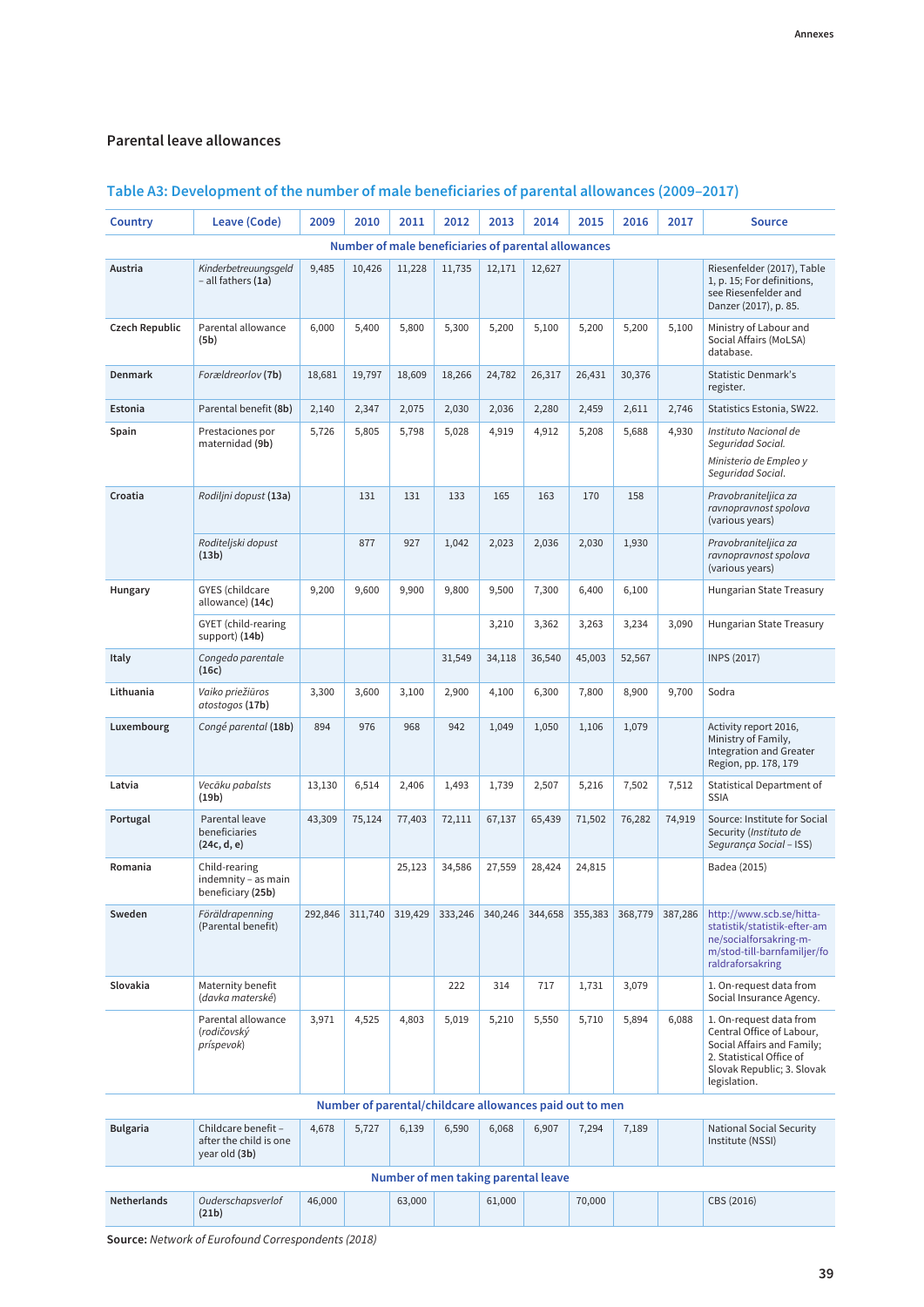#### **Mixed figures on paternity and parental allowances or leave**

| Country         | Code   | 2009   | 2010   | 2011   | 2012    | 2013    | 2014    | 2015   | 2016   | 2017   | <b>Source</b>                                                                                                                                                                                                                                                                             |
|-----------------|--------|--------|--------|--------|---------|---------|---------|--------|--------|--------|-------------------------------------------------------------------------------------------------------------------------------------------------------------------------------------------------------------------------------------------------------------------------------------------|
| <b>Belgium</b>  | 2a, b  | 11,145 | 13,891 | 14,454 | 14,063  | 14,849  | 15,976  | 16,718 | 17,824 | 19,555 | Rijksdienst Voor Arbeidsvoorziening/<br>Office National de l'Emploi                                                                                                                                                                                                                       |
| <b>Bulgaria</b> | 3a, b  | 18,834 | 20,896 | 21,307 | 21,639  | 23,697  | 26,804  | 29,099 | 31,671 | n/a    | National Social Security Institute (NSSI)<br>Note: data relate to the number of<br>benefits for 15 days' paternity leave<br>after the birth of a child and the second<br>6 months of maternity paid out to men.<br>Total number of monthly benefits paid<br>out - sum for the whole year. |
| Denmark         | 7a, b  | 58,478 | 59,615 | 57,599 | 55,312  | 54,933  | 57,940  | 57,658 | 65,035 |        | Statistic Denmark's register                                                                                                                                                                                                                                                              |
| Finland         | 10a, b | 54,570 | 56,393 | 58,808 | 60,470  | 59,683  | 58,789  | 65,485 | 61,817 | n/a    | Kela (2017), p. 45                                                                                                                                                                                                                                                                        |
| Poland          | 23a, b | n/a    | n/a    | n/a    | 165,600 | 150,700 | 159,300 |        |        |        | ZUS (2016)                                                                                                                                                                                                                                                                                |

#### **Table A4: Development of the number of male recipients of parental or paternity leave allowances\* (2009–2017)**

**\*Note:** In these cases it is not possible to distinguish between the different leave – paternity or parental. Data refer to benefits paid out to men. Poland: maternity allowance – maternity leave for fathers, paternity leave (urlop ojcowski) and parental leave (urlop rodzicielski); Denmark: Barselsorlov (3a, b); Bulgaria: maternity benefit – after the child is six months old, including otpusk po bashtinstvo (paternity leave) and otpusk poradi bremennost, razhdane i osinovyavane (leave due to pregnancy, childbirth and adoption); Belgium: Vaderschapsverlof/Congé de paternité and Ouderschapsverlof met uitkeringens; Finland: all parental allowances, including maternity leave (äitiysvapaa), paternity leave (isyysvapaa) and parental leave (vanhempainvapaa). (n/a = not available.)

**Source:** Network of Eurofound Correspondents (2018)

#### **Duration of the leave or benefit-drawing periods**

| <b>Type of</b><br>leave/<br>benefit   | Name of leave/<br>benefit in country                                                                                | Country  | <b>Sex</b> | 2009  | 2010  | 2011  | 2012  | 2013  | 2014  | 2015  | 2016  | 2017 | <b>Source</b>                                                                               |
|---------------------------------------|---------------------------------------------------------------------------------------------------------------------|----------|------------|-------|-------|-------|-------|-------|-------|-------|-------|------|---------------------------------------------------------------------------------------------|
| Parental<br>and<br>paternity<br>leave | Barselsorlov-<br>including both parts<br>which can be shared<br>with the mother and<br>days earmarked for<br>father | Denmark  | Women      | 298.3 | 297.7 | 297.3 | 296.4 | 296.9 | 296.4 | 297.6 |       |      | Statistic Denmark's<br>register                                                             |
|                                       |                                                                                                                     |          | Men        | 28.0  | 29.1  | 29.2  | 29.5  | 30.1  | 29.7  | 30.8  |       |      |                                                                                             |
| Parental<br>leave                     | Elterngeld                                                                                                          | Germany  | Women      |       |       |       |       |       | 348.5 |       |       |      | <b>DESTATIS</b>                                                                             |
|                                       |                                                                                                                     |          | Men        |       |       |       |       |       | 92.3  |       |       |      |                                                                                             |
|                                       | Maternity benefit<br>(davka materské)                                                                               | Slovakia | Women      |       |       |       | 238.0 | 238.0 | 238.0 | 238.0 | 238.0 |      | On-request data from<br>Social Insurance Agency                                             |
|                                       |                                                                                                                     |          | Men        |       |       |       | 196.0 | 196.0 | 196.0 | 196.0 | 196.0 |      |                                                                                             |
|                                       | Parental allowance<br>(rodičovský<br>príspevok)                                                                     | Slovakia | Men        |       |       |       |       |       | 550.8 | 552.9 | 546.6 |      | On-request data from<br>Central Office of Labour,<br>Social Affairs and Family              |
| Paternity<br>leave                    | Paternity benefit                                                                                                   | Estonia  | Men        |       |       |       |       | 9.5   | 9.5   | 9.5   | 9.6   | 9.7  | <b>Estonian National Social</b><br>Insurance Board, national<br>social insurance statistics |

#### **Table A5: Average duration of the leave by gender (2009–2017)**

**Source:** Network of Eurofound Correspondents (2018)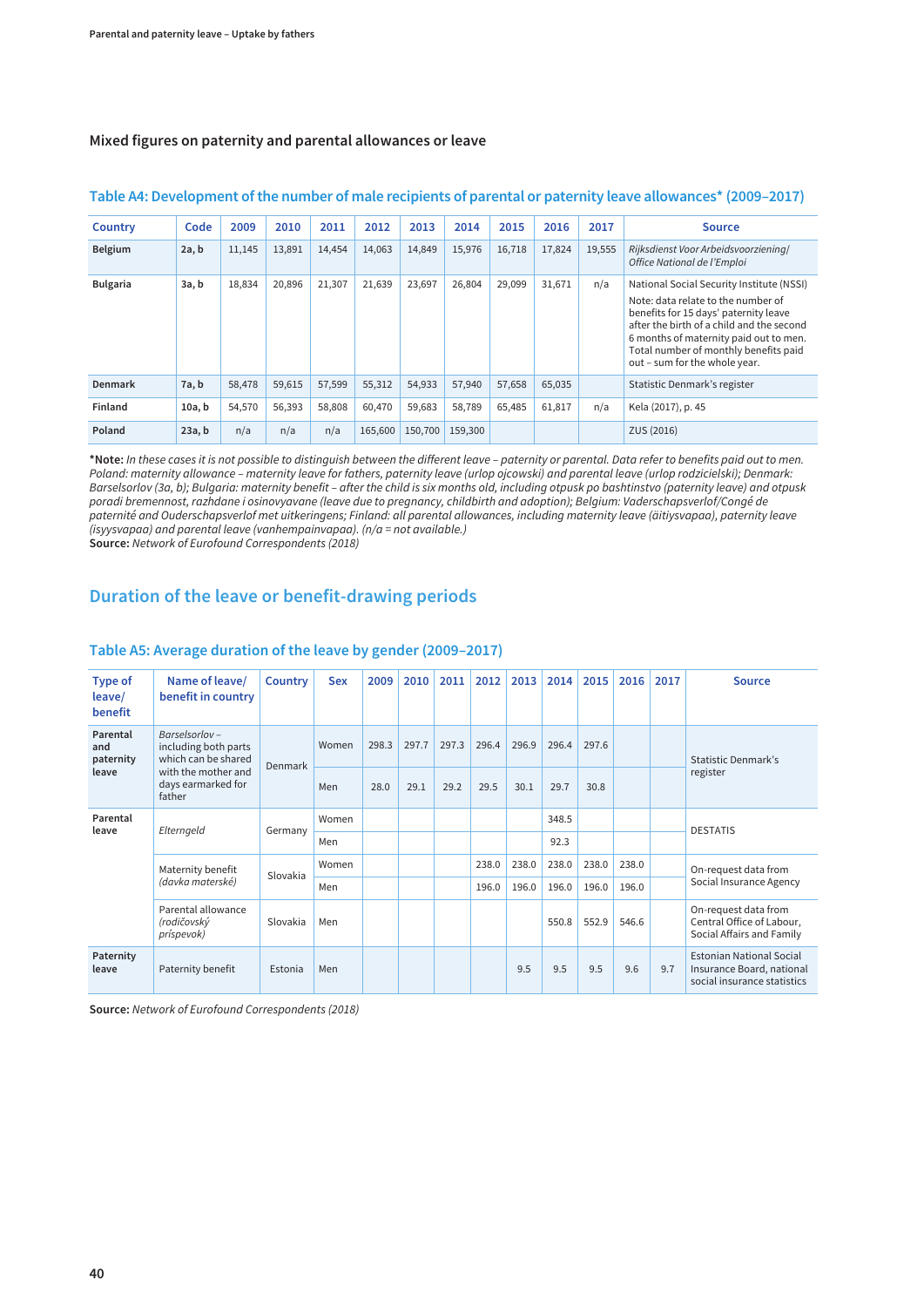## <span id="page-46-0"></span>Annex 2: List of contributors

### **Network of Eurofound Correspondents**

| Austria            | Bernadette Allinger, Working Life Research Centre (FORBA)                                 |
|--------------------|-------------------------------------------------------------------------------------------|
| Belgium            | Driess van der Herreweghe, KU Leuven                                                      |
| <b>Bulgaria</b>    | Zlatka Gospodinova and Ivan Neykov, Balkan Institute for Labour and Social Policy (BILSP) |
| Croatia            | Predrag Bejakovic, Institute of Public Finance                                            |
| Cyprus             | Pavlos Kalosinatos, Cyprus Labour Institute (PEO)                                         |
| Czech Republic     | Ales Aleš Kroupa and Věra Kuchařová, Research Institute for Labour and Social Affairs     |
| Denmark            | Tobias Bühring, Oxford Research                                                           |
| Estonia            | Ingel Kadarik, Helen Biin and Liina Osila, Praxis                                         |
| <b>Finland</b>     | Rasmus Firon, Oxford Research                                                             |
| <b>France</b>      | Frédéric Turlan, IR Share                                                                 |
| Germany            | Birgit Kraemer, WSI                                                                       |
| Greece             | Sofia Lampousaki, INE/GSEE                                                                |
| <b>Hungary</b>     | Zsanna Nyírő and Kopint-Tárki                                                             |
| Ireland            | Colman Higgins, IRN Share                                                                 |
| <b>Italy</b>       | Roberto Pedersini, Università degli Studi di Milano                                       |
| Latvia             | Raita Karnite, EPC                                                                        |
| Lithuania          | Rasa Miežienė, Lithuanian Social Research Centre                                          |
| Luxembourg         | Carole Blond-Hanten, Luxembourg Institute of Socio-Economic Research (LISER)              |
| Malta              | Anna Borg, Centre for Labour Studies – University of Malta                                |
| <b>Netherlands</b> | Amber van der Graff, Panteia                                                              |
| <b>Norway</b>      | Asmund Arup Seip, Fafo Institute                                                          |
| Poland             | Marta Trawinska, Institute of Public Affairs                                              |
| Portugal           | Heloísa Perista and Paula Carrilho, CESIS - Centro de Estudos para a Intervenção Social   |
| Romania            | Raluca Dimitriu, Law Department – University of Economic Studies, Bucharest               |
| Slovakia           | Rastislav Bednarik, Institute for Labour and Family Research                              |
| Slovenia           | Aleksandra Kanjuo Mrčela, University of Ljubljana                                         |
| Spain              | Alejandro Godino, QUIT - Centre for Sociological Studies on Daily Life and Work           |
| Sweden             | Sirin Celik, Oxford Research                                                              |
| United Kingdom     | Claire Evans, University of Warwick                                                       |